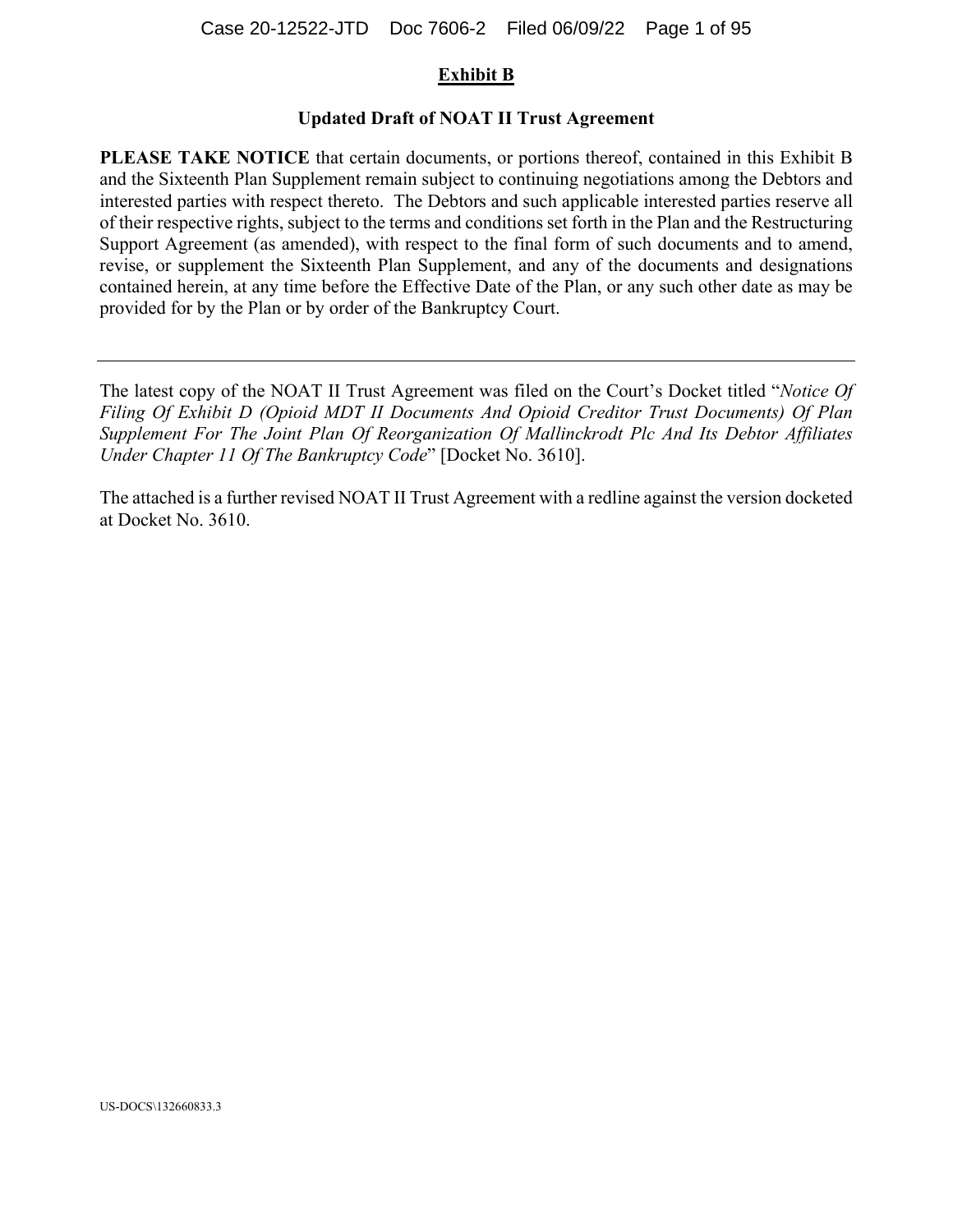**NOAT II Trust Agreement**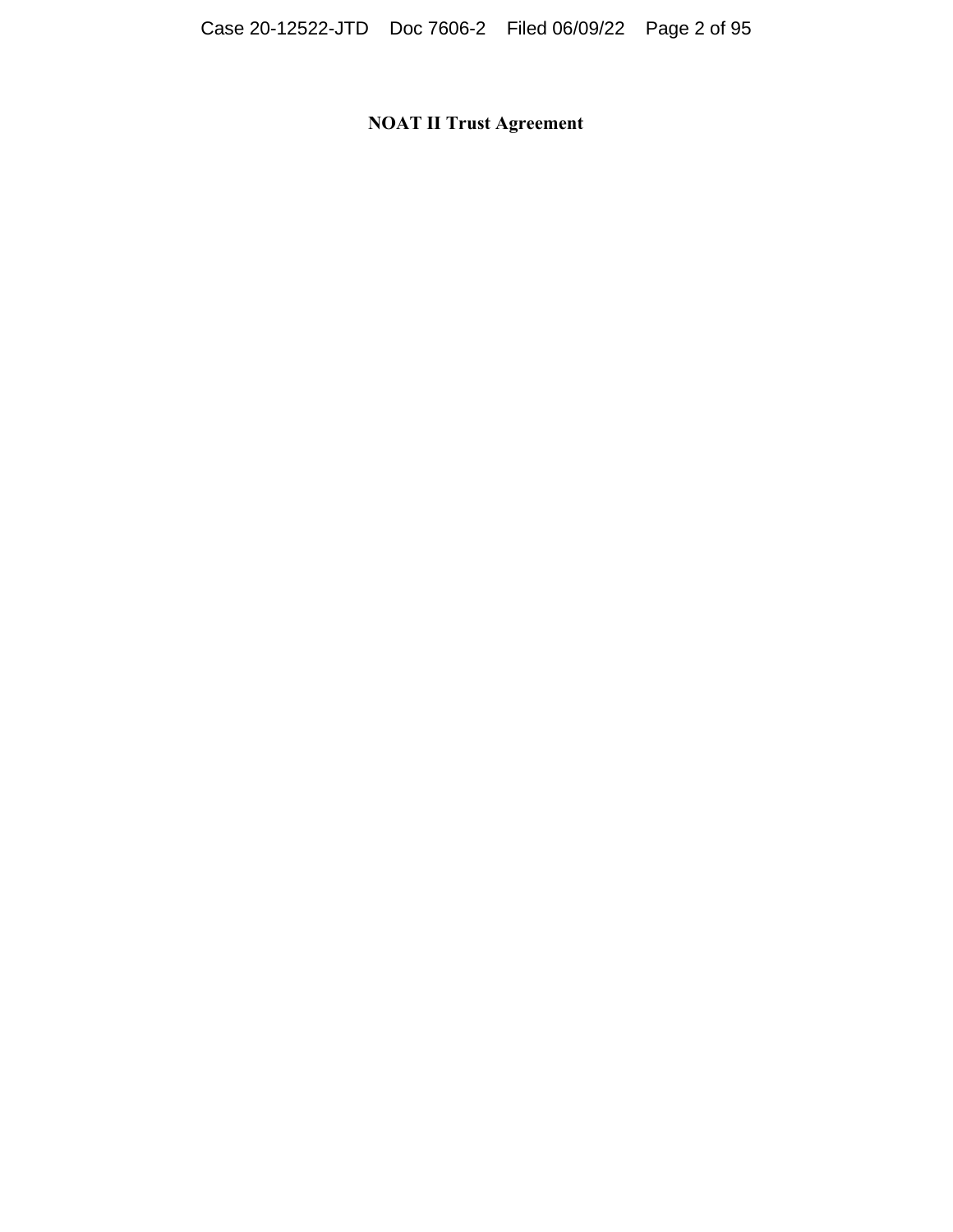#### **NATIONAL OPIOID ABATEMENT**

#### **TRUST II AGREEMENT**

Dated as of  $[①]$ , 2022

*Pursuant to the Debtors' Fourth Amended Joint Chapter 11 Plan of Reorganization (with Technical Modifications) Dated February 18, 2022*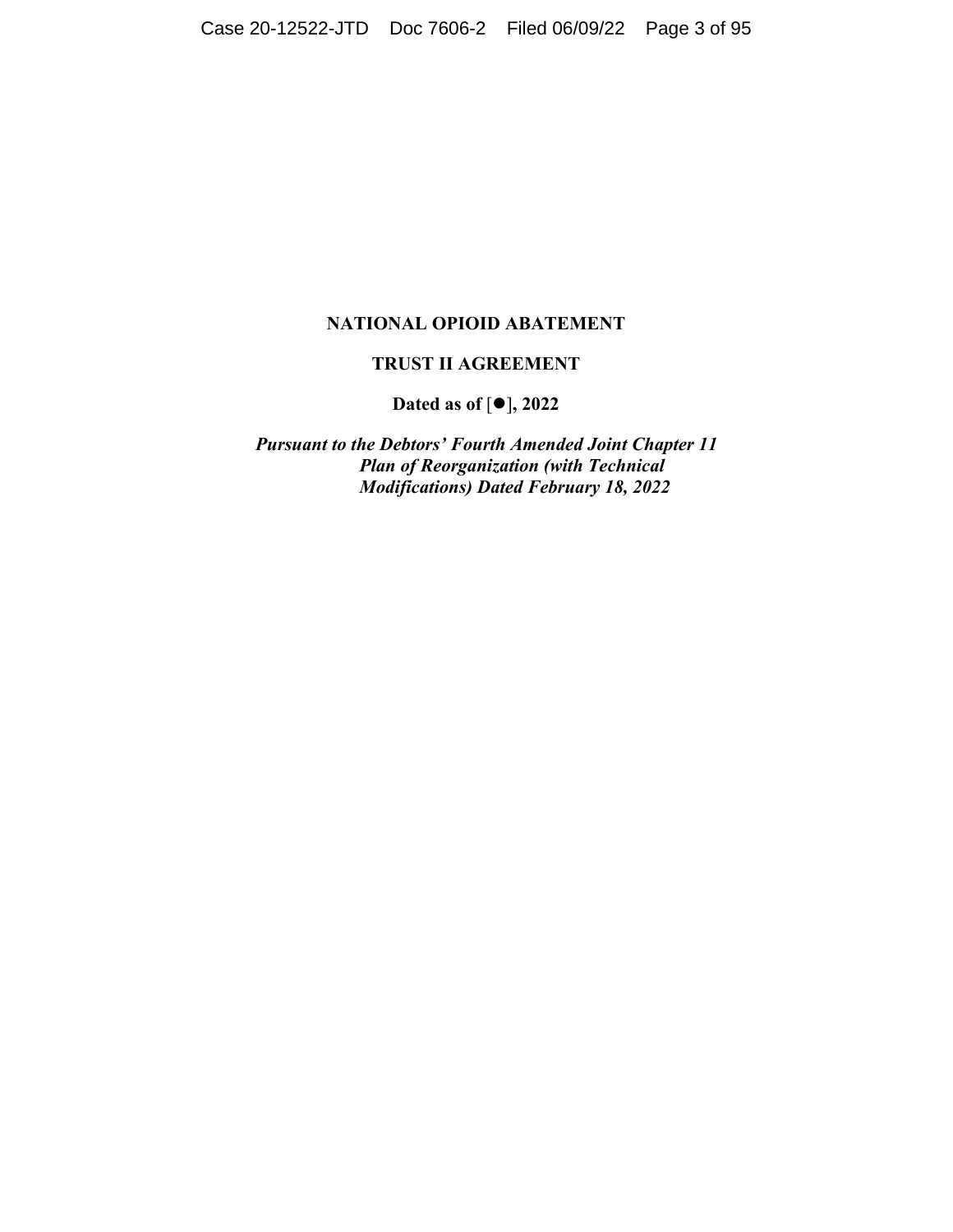## **NATIONAL OPIOID ABATEMENT TRUST II AGREEMENT**

### **TABLE OF CONTENTS**

#### **Page**

| <b>Section 1.1</b>                                                |  |  |  |  |  |
|-------------------------------------------------------------------|--|--|--|--|--|
| <b>Section 1.2</b>                                                |  |  |  |  |  |
| <b>Section 1.3</b>                                                |  |  |  |  |  |
| <b>Section 1.4</b>                                                |  |  |  |  |  |
| <b>Section 1.5</b>                                                |  |  |  |  |  |
| <b>Section 1.6</b>                                                |  |  |  |  |  |
|                                                                   |  |  |  |  |  |
| <b>Section 2.1</b>                                                |  |  |  |  |  |
| <b>Section 2.2</b>                                                |  |  |  |  |  |
| <b>Section 2.3</b>                                                |  |  |  |  |  |
| <b>Section 2.4</b>                                                |  |  |  |  |  |
| <b>Section 2.5</b>                                                |  |  |  |  |  |
| <b>Section 2.6</b>                                                |  |  |  |  |  |
| <b>Section 2.7</b>                                                |  |  |  |  |  |
| <b>ARTICLE 3 ACCOUNTS, INVESTMENTS, ADMINISTRATIVE EXPENSES12</b> |  |  |  |  |  |
| <b>Section 3.1</b>                                                |  |  |  |  |  |
| <b>Section 3.2</b>                                                |  |  |  |  |  |
| <b>Section 3.3</b>                                                |  |  |  |  |  |
|                                                                   |  |  |  |  |  |
| <b>Section 4.1</b>                                                |  |  |  |  |  |
| <b>Section 4.2</b>                                                |  |  |  |  |  |
| <b>Section 4.3</b>                                                |  |  |  |  |  |
|                                                                   |  |  |  |  |  |
|                                                                   |  |  |  |  |  |
| <b>Section 5.2</b>                                                |  |  |  |  |  |
| <b>Section 5.3</b>                                                |  |  |  |  |  |
| <b>Section 5.4</b>                                                |  |  |  |  |  |
| <b>Section 5.5</b>                                                |  |  |  |  |  |
| <b>Section 5.6</b>                                                |  |  |  |  |  |
| <b>Section 5.7</b>                                                |  |  |  |  |  |
| <b>Section 5.8</b>                                                |  |  |  |  |  |
| <b>Section 5.9</b>                                                |  |  |  |  |  |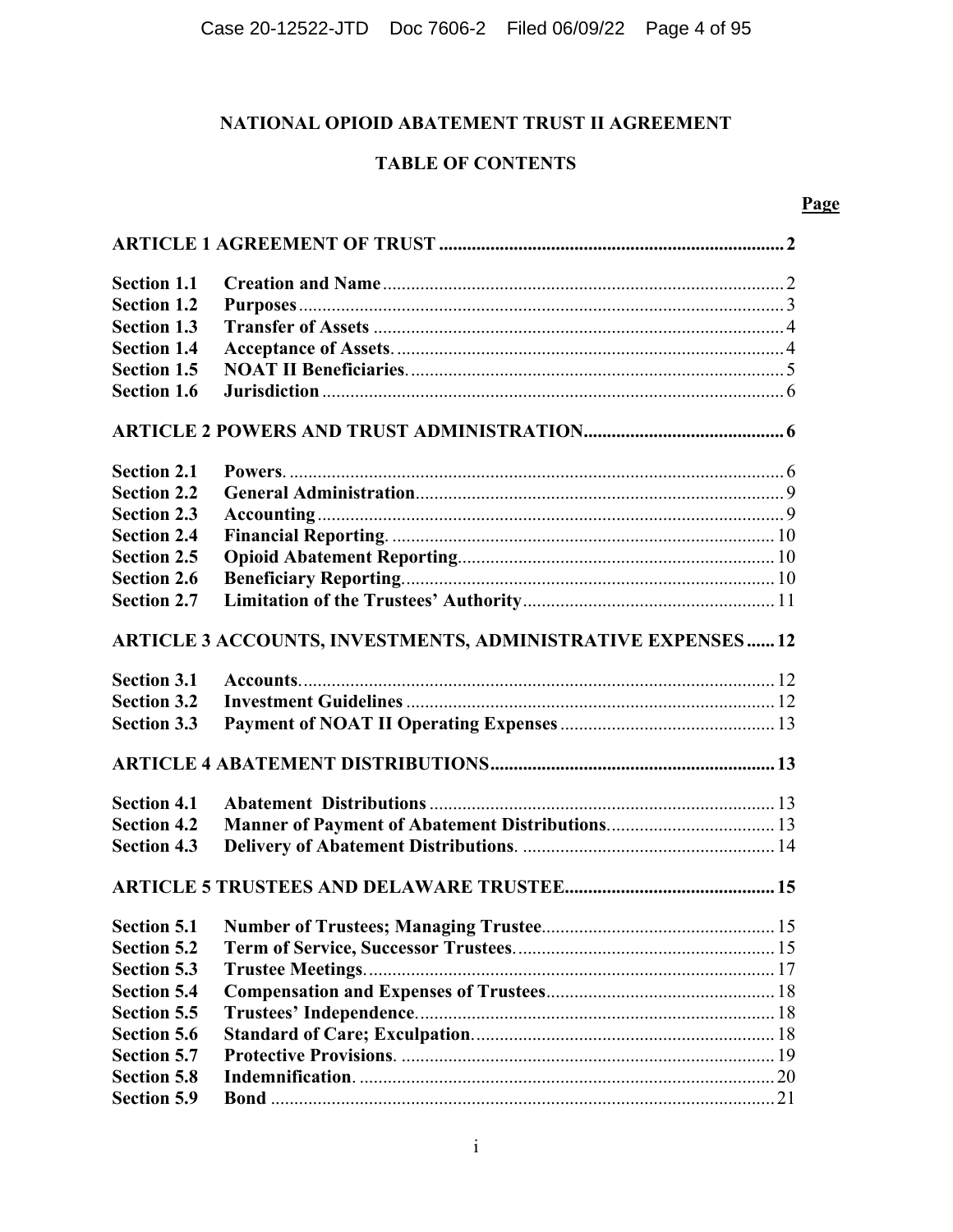| Section 5.11        |                                                                    |  |
|---------------------|--------------------------------------------------------------------|--|
|                     |                                                                    |  |
| Section 6.1         |                                                                    |  |
| <b>Section 6.2</b>  |                                                                    |  |
| <b>Section 6.3</b>  |                                                                    |  |
| <b>Section 6.4</b>  |                                                                    |  |
| <b>Section 6.5</b>  |                                                                    |  |
| <b>Section 6.6</b>  |                                                                    |  |
| <b>Section 6.7</b>  |                                                                    |  |
| <b>Section 6.8</b>  |                                                                    |  |
| <b>Section 6.9</b>  | Limitation on Transferability; NOAT II Beneficiaries' Interests 28 |  |
| <b>Section 6.10</b> |                                                                    |  |
| <b>Section 6.11</b> |                                                                    |  |
| <b>Section 6.12</b> |                                                                    |  |
| <b>Section 6.13</b> |                                                                    |  |
| <b>Section 6.14</b> |                                                                    |  |
| Section 6.15        |                                                                    |  |
| <b>Section 6.16</b> |                                                                    |  |
| <b>Section 6.17</b> |                                                                    |  |
| <b>Section 6.18</b> |                                                                    |  |
|                     |                                                                    |  |
|                     |                                                                    |  |
|                     |                                                                    |  |
| EXHIBIT 4           | NATIONAL OPIOID ABATEMENT TRUST II TRUST                           |  |
|                     |                                                                    |  |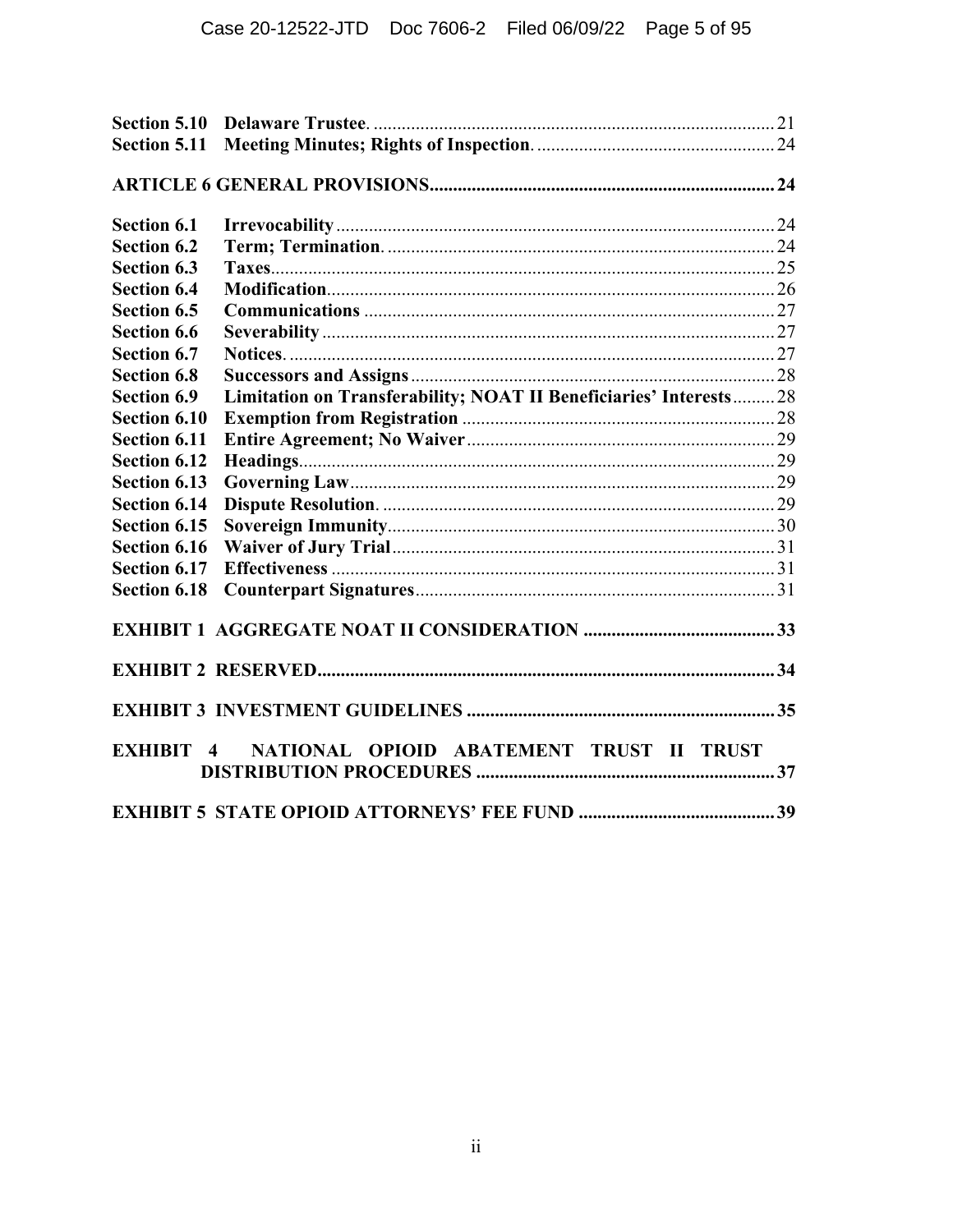#### **NATIONAL OPIOID ABATEMENT**

#### **TRUST II AGREEMENT**

This National Opioid Abatement Trust II ("**NOAT II**" or the "**Trust**") Agreement (together with all Exhibits hereto, this "**Trust Agreement**"), dated as of [ ], 2022 and effective as of the Effective Date,<sup>1</sup> implements certain of the terms of the *Fourth Amended Joint Plan of Reorganization (with Technical Modifications) of Mallinckrodt plc and its Debtor Affiliates Under Chapter 11 of the Bankruptcy Code*, dated February 18, 2022 (as may be further modified, amended, or supplemented from time to time, and together with all exhibits and schedules thereto, the "**Plan**"), confirmed by an order entered on March 2, 2022 [Docket No. 6660] (the "**Confirmation Order**") by the United States Bankruptcy Court for the District of Delaware (the "**Bankruptcy Court**") in the Chapter 11 Cases of Mallinckrodt plc and its affiliated Debtors<sup>2</sup> (each a "**Debtor**" and collectively, the "**Debtors**," or the "**Settlors**"), jointly administered under Case No. 20-12522 (JTD) and is entered into by the Settlors, the initial trustees of the National Opioid Abatement Trust II who are further identified on the signature pages hereto (together with any successor trustee serving in such capacity, the "**Trustees**"), and the Delaware Trustee (together with any successor serving in such capacity, the "**Delaware Trustee**").

#### **RECITALS**

**WHEREAS**, the Debtors have reorganized under the provisions of Chapter 11 of the Bankruptcy Code.

**WHEREAS**, the Plan provides, inter alia, for the establishment of an Opioid Creditor Trust with respect to State Opioid Claims in accordance with Article IV.X of the Plan and Municipal Opioid Claims in accordance with Article IV.X of the Plan.

 $\overline{a}$ 

<sup>1</sup> Capitalized terms used but not herein defined shall have the meaning ascribed to them in the Plan or the Confirmation Order, or any Exhibits attached hereto, as applicable.

<sup>2</sup> The Debtors in these cases are as follows: Mallinckrodt plc; Achthar IP Unlimited Company; IMC Exploration Company; Infacare Pharmaceutical Corporation; INO Therapeutics LLC; Ludlow LLC; MAK LLC; Mallinckrodt APAP LLC; Mallinckrodt ARD Finance LLC; Mallinckrodt ARD Holdings Inc.; Mallinckrodt ARD Holdings Limited; Mallinckrodt ARD IP Unlimited Company; Mallinckrodt ARD LLC; Mallinckrodt Brand Pharmaceuticals LLC; Mallinckrodt Buckingham Unlimited Company; Mallinckrodt Canada ULC; Mallinckrodt CB LLC; Mallinckrodt Critical Care Finance LLC; Mallinckrodt Enterprises Holdings, Inc.; Mallinckrodt Enterprises LLC; Mallinckrodt Enterprises UK Limited; Mallinckrodt Group S.a.r.l.; Mallinckrodt Holdings GmbH; Mallinckrodt Hospital Products Inc.; Mallinckrodt Hospital Products IP Unlimited Company; Mallinckrodt International Finance SA; Mallinckrodt International Holdings S.a.r.l.; Mallinckrodt IP Unlimited Company; Mallinckrodt LLC; Mallinckrodt Lux IP S.a.r.l; Mallinckrodt Manufacturing LLC; Mallinckrodt Pharma IP Trading Unlimited Company; Mallinckrodt Pharmaceuticals Ireland Limited; Mallinckrodt Pharmaceuticals Limited; Mallinckrodt Quincy S.a.r.l.; Mallinckrodt UK Finance LLP; Mallinckrodt UK Ltd; Mallinckrodt US Holdings LLC; Mallinckrodt US Pool LLC; Mallinckrodt Veterinary, Inc.; Mallinckrodt Windsor Ireland Finance Unlimited Company; Mallinckrodt Windsor S.a.r.l.; MCCH LLC; MEH, Inc.; MHP Finance LLC; MKG Medical UK Ltd; MNK 2011 LLC; MUSHI UK Holdings Limited; Ocera Therapeutics, Inc.; Petten Holdings Inc.; SpecGx Holdings LLC; SpecGx LLC; ST Operations LLC; ST Shared Services LLC; ST US Holdings LLC; ST US Pool LLC; Stratatech Corporation; Sucampo Holdings Inc.; Sucampo Pharma Americas LLC; Sucampo Pharmaceuticals, Inc.; Therakos, Inc.; Vtesse LLC; WebsterGx Holdco LLC; and Mallinckrodt Equinox Finance LLC.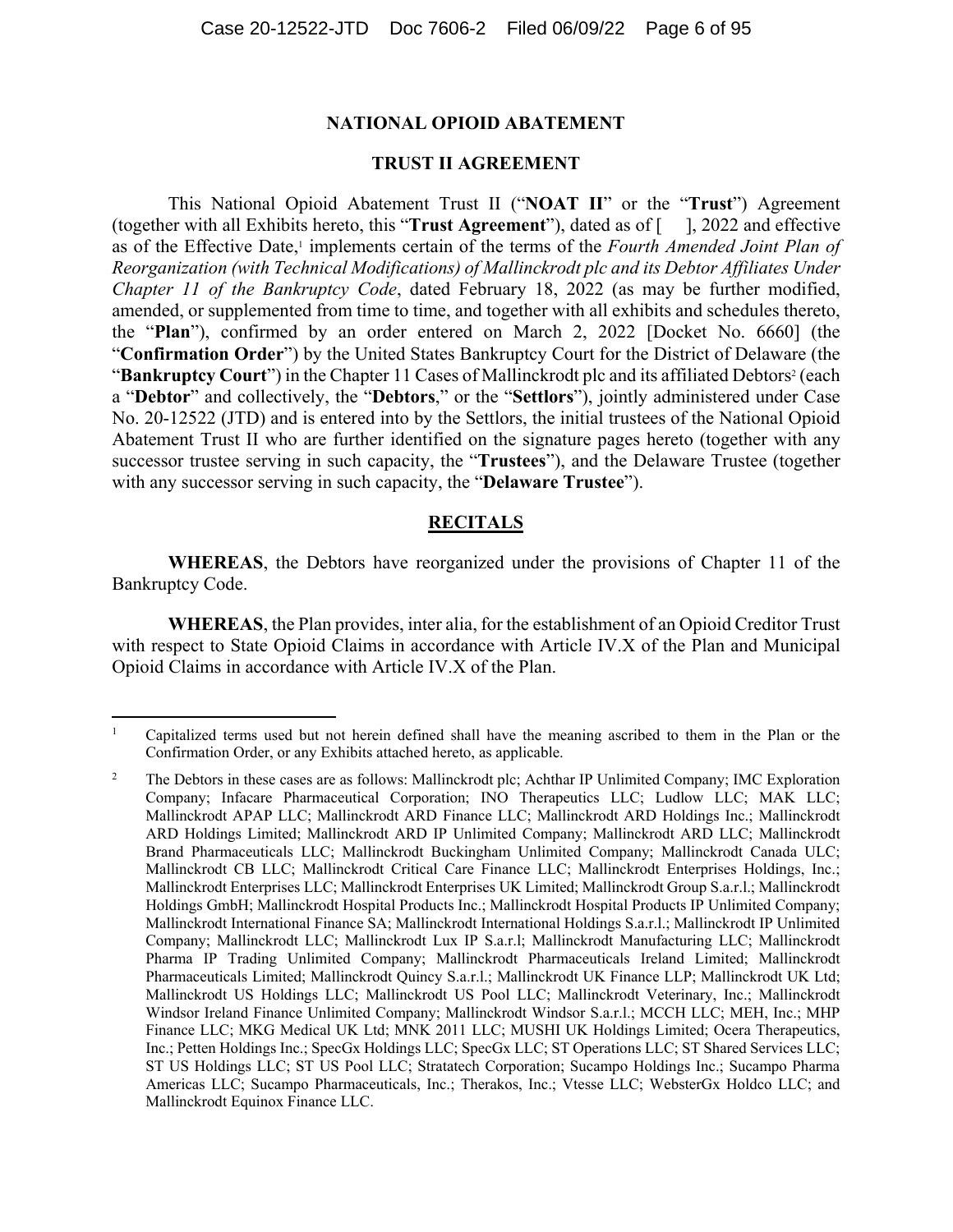**WHEREAS**, the Confirmation Order has been entered by the Bankruptcy Court and is in full force and effect.

**WHEREAS**, pursuant to the Plan and the Confirmation Order, the Trust shall be established to (i) assume all liability for the State Opioid Claims and Municipal Opioid Claims, (ii) collect distributions made on account of the State and Municipal Government Opioid Claims Share in accordance with the Trust Documents (as defined in Section 1.1), (iii) administer State Opioid Claims and Municipal Opioid Claims, (iv) make Abatement Distributions to Authorized Recipients for Approved Uses, including to Holders of State Opioid Claims and Municipal Opioid Claims, in each case in accordance with the NOAT II Trust Distribution Procedures attached hereto as **Exhibit 4** (the "**NOAT II TDP**"), and (v) carry out such other matters as are set forth in the Trust Documents.

**WHEREAS**, the Plan provides that on the Effective Date, any and all liability of the Debtors for any and all State Opioid Claims and Municipal Opioid Claims shall automatically, and without further act, deed or court order, be channeled to and assumed by the Trust.

**WHEREAS**, pursuant to the Plan and the Confirmation Order, the Trust shall (i) hold, manage and invest all funds and other Trust Assets (as defined in Section 1.3) received by the Trust from the Opioid MDT II ("**MDT II**") for the benefit of the beneficiaries of the Trust; (ii) hold and maintain the NOAT II Operating Reserve (as defined in Section 1.2(g)(ii) below); (iii) administer, process, and resolve all State Opioid Claims and Municipal Opioid Claims in accordance with the NOAT II TDP; and (iv) pay all NOAT II Operating Expenses as defined in Section  $1.2(g)(ii)$ .

**WHEREAS**, the Plan and Confirmation Order provide that, on the Effective Date and continuing thereafter until fully funded by the Debtors in accordance with the Plan, the Aggregate NOAT II Consideration (as defined in Section 1.3), as described in **Exhibit 1**, shall be transferred to and vested in the Trust free and clear of all Claims, Liens or other recourse or encumbrances, and shall not be subject to disgorgement or recoupment by any Person.

**WHEREAS**, all rights of the Holders of State Opioid Claims and Municipal Opioid Claims arising under this Trust Agreement and the NOAT II TDP shall vest upon the Effective Date.

**WHEREAS**, the Bankruptcy Court has determined that the Trust and the Plan satisfy all the prerequisites for issuance of an injunction pursuant to Section 105(a) of the Bankruptcy Code with respect to any and all State Opioid Claims and Municipal Opioid Claims, and such injunction (the "**Channeling Injunction**") shall be fully effective and enforceable as provided in the Plan.

**NOW, THEREFORE**, it is hereby agreed as follows:

#### **ARTICLE 1 AGREEMENT OF TRUST**

**Section 1.1** Creation and Name. The Settlors hereby create the Trust which is provided for and referred to in Article IV.X of the Plan. The Trustees may transact the business and affairs of the Trust in the name of NOAT II, and references herein to the Trust shall include the Trustees acting on behalf of the Trust. It is the intention of the parties hereto that the Trust constitute a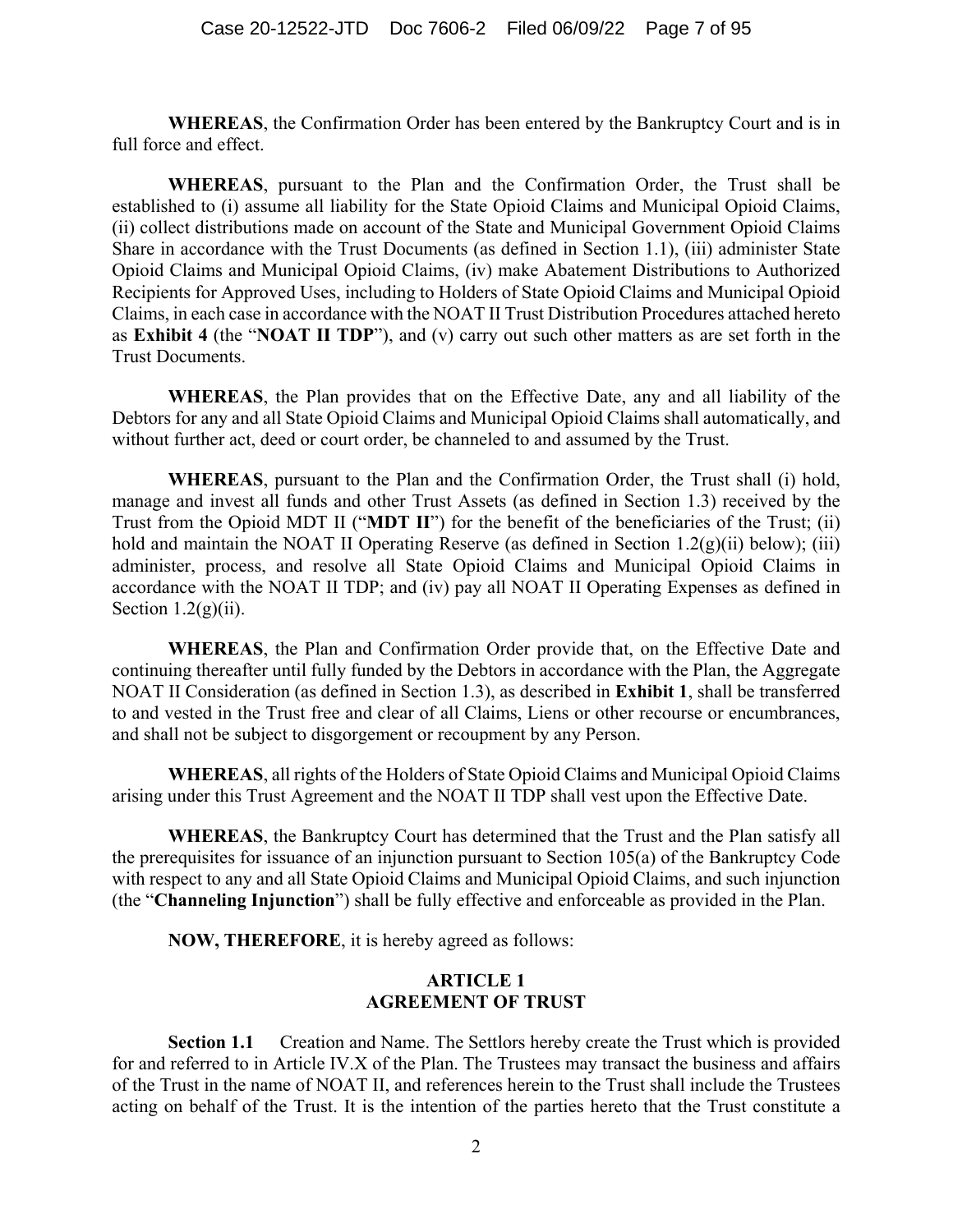statutory trust under Chapter 38 of title 12 of the Delaware Code, 12 Del. C. Section 3801 *et seq.*  (the "**Act**") and that the Confirmation Order, the Plan, this Trust Agreement, and the NOAT II TDP (collectively, the "**Trust Documents**"), constitute the governing instruments of the Trust. A Certificate of Trust was executed and filed with the Delaware Secretary of State on May 5, 2022 by the Trustees and the Delaware Trustee and such execution and filing is hereby ratified.

**Section 1.2** Purposes. The purposes of the Trust are to

(a) assume all liability for the State Opioid Claims and Municipal Opioid

Claims;

(b) collect distributions made on account of the State and Municipal Government Opioid Claims Share in accordance with the Trust Documents;

(c) administer, process, and resolve State Opioid Claims and Municipal Opioid Claims. For the avoidance of doubt, each State Opioid Claim and Municipal Opioid Claim shall be asserted exclusively against the Trust and resolved solely in accordance with the terms, provisions and procedures of the NOAT II TDP;

(d) make Abatement Distributions to Authorized Recipients for Approved Uses, including to Holders of State Opioid Claims and Municipal Opioid Claims, in each case in accordance with the NOAT II TDP;

(e) hold, manage and invest all funds and other Trust Assets received by the Trust from the Debtors and the MDT II in accordance with the terms of the Trust Documents for the benefit of the NOAT II Beneficiaries (as defined in Section 1.5(a) below);

qualify at all times as a qualified settlement fund within the meaning of the QSF Regulations (as defined in Section 6.3) and be treated consistently for state and local tax purposes to the extent applicable;

(g) use the Trust Assets to:

- (i) make Abatement Distributions to States and Municipal Units as defined in the Plan in accordance with this Trust Agreement and the NOAT II TDP such that Holders of State Opioid Claims and Municipal Opioid Claims are treated fairly, equitably, and reasonably in light of the finite assets available to disburse on account of such State Opioid Claims and Municipal Opioid Claims;
- (ii) hold and maintain reserves to pay the fees and expenses incurred with respect to administering the Trust (including the NOAT II TDP) and managing the Trust Assets (together, the "**NOAT II Operating Expenses**") of the Trust (such reserves, the "**NOAT II Operating Reserve**") which shall be (a) funded with Cash and cash equivalents held by the Trust in accordance with the Trust Documents and (b) held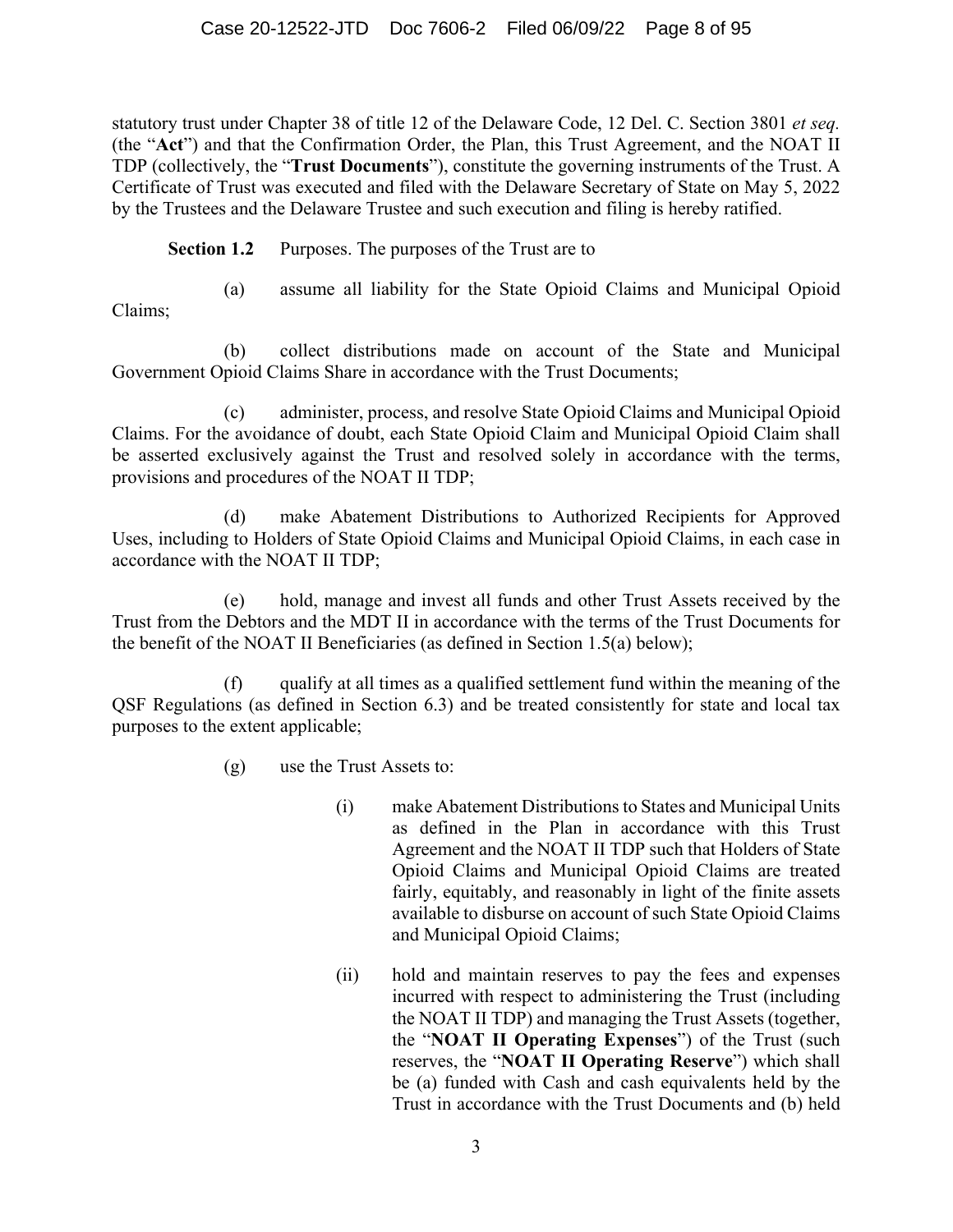by the Trust in a segregated account and administered by the Trustees;

- (iii) pay the NOAT II Operating Expenses from the NOAT II Operating Reserve; and
- (iv) release or replenish periodically, until the dissolution of the Trust, the NOAT II Operating Reserve from Cash held or received by the Trust to the extent deemed necessary by the Trustees to satisfy and pay estimated future NOAT II Operating Expenses in accordance with the Trust Documents.

**Section 1.3** Transfer of Assets. Pursuant to Section 3.4 of the Master Trust Distribution Procedures attached as Exhibit A to the MDT II Agreement (the "**Master II TDP**"), the Trust shall receive the State and Municipal Government Opioid Claims Share (the "**Aggregate NOAT II Consideration**" and, together with any income or gain earned thereon and proceeds derived therefrom, collectively, the "**Trust Assets**"). The Aggregate NOAT II Consideration shall be transferred free and clear of all Claims, Liens or other recourse or encumbrances, and shall not be subject to attachment, disgorgement or recoupment by any Person.The Debtors shall be authorized pursuant to the Plan to execute and deliver such documents to the Trust as the Trustees reasonably request to transfer and assign any assets comprising all or a portion of the Aggregate NOAT II Consideration to the Trust.

#### **Section 1.4** Acceptance of Assets.

(a) In furtherance of the purposes of the Trust, the Trustees, on behalf of the Trust, hereby expressly accept the transfer to the Trust of the Aggregate NOAT II Consideration and any other transfers contemplated by the Plan and the Master II TDP and subject to the terms of the Plan and the Master II TDP. The Trust shall succeed to all of the Debtors' respective right, title and interest, including all legal privileges, in the Aggregate NOAT II Consideration and neither the Debtors nor any other person or entity transferring such Aggregate NOAT II Consideration will have any further equitable or legal interest in, or with respect to, the Trust Assets, including the Aggregate NOAT II Consideration or the Trust.

(b) In furtherance of the purposes of the Trust, the Trust expressly assumes all liabilities and responsibility for all State Opioid Claims and Municipal Opioid Claims (except as set forth in the Plan) subject to the Trust Documents, and none of the Debtors, or the MDT II shall have any further financial or other responsibility or liability therefor. Except as otherwise provided in this Trust Agreement, the NOAT II TDP, the Plan, or the Master II TDP, the Trust shall have and retain any and all defenses, cross-claims, offsets, and recoupments regarding the State Opioid Claims and Municipal Opioid Claims, as well as any and all rights of indemnification, contribution, subrogation, and similar rights, that the Debtors and the Released Parties, as applicable, have or would have had under applicable law; provided that no such claims, defenses or rights may be used to seek any affirmative monetary recovery from any party. For the avoidance of doubt, all Class 8(a) State Opioid Claims and Class 8(b) Municipal Opioid Claims asserted, or assertable,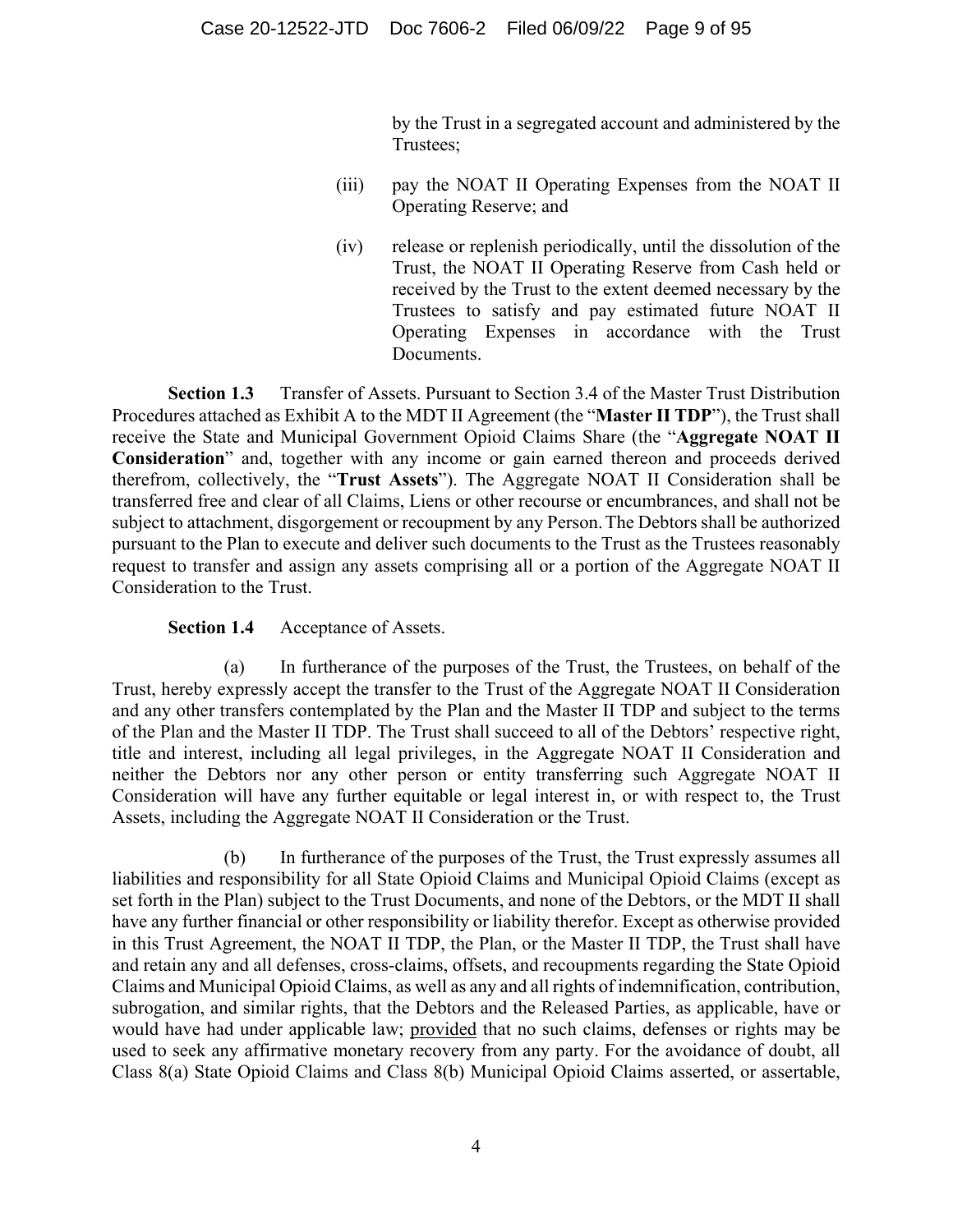against Debtors in the Chapter 11 Cases shall be resolved exclusively in accordance with the NOAT II TDP.

(c) Notwithstanding anything to the contrary herein, no provision in this Trust Agreement or the NOAT II TDP shall be construed or implemented in a manner that would cause the Trust to fail to qualify as a qualified settlement fund within the meaning of the QSF Regulations.

(d) Nothing in this Trust Agreement shall be construed in any way to limit (i) the scope, enforceability, or effectiveness of the Channeling Injunction, or (ii) subject to the provisions of Section 1.4(b) herein, the Trust's assumption of all liability for State Opioid Claims and Municipal Opioid Claims.

(e) In this Trust Agreement and the NOAT II TDP, the words "must," "will," and "shall" are intended to have the same mandatory force and effect, while the word "may" is intended to be permissive rather than mandatory.

**Section 1.5** NOAT II Beneficiaries.

- (a) The beneficial owners (within the meaning of the Act) of the Trust shall be:
	- (i) The States of the United States, the District of Columbia, and those territories of the United States identified on **Schedule C** of the NOAT II TDP (each a "**State"** or a **"State Beneficiary**"); and
	- (ii) Each county, city, town, parish, village and municipality whose Claims in Class 8(b) (Municipal Opioid Claims) are channeled to the Trust under the Plan (collectively the, "**Local Governments**") (all such Local Governments together with all State Beneficiaries, the "**NOAT II Beneficiaries**").

(b) Each of the NOAT II Beneficiaries is either a state of the United States or a political subdivision thereof, the District of Columbia, or the government of a possession of the United States, or a political subdivision thereof, within the meaning of Section 115 of the IRC.

(c) The NOAT II Beneficiaries shall have only such rights with respect to the Trust and the Trust Assets as are set forth in the NOAT II TDP and no greater or other rights, including upon dissolution, liquidation or winding up of the Trust, shall be deemed to apply to such NOAT II Beneficiaries. The NOAT II Beneficiaries are enjoined from asserting against any Debtor any State Opioid Claim or Municipal Opioid Claim, and may not proceed in any manner against any Debtor on account of any State Opioid Claim or Municipal Opioid Claim in any forum whatsoever, including any state, federal or non-U.S. court or administrative or arbitral forum, and are required to pursue State Opioid Claims and Municipal Opioid Claims exclusively against the Trust, solely as and to the extent provided in the NOAT II TDP.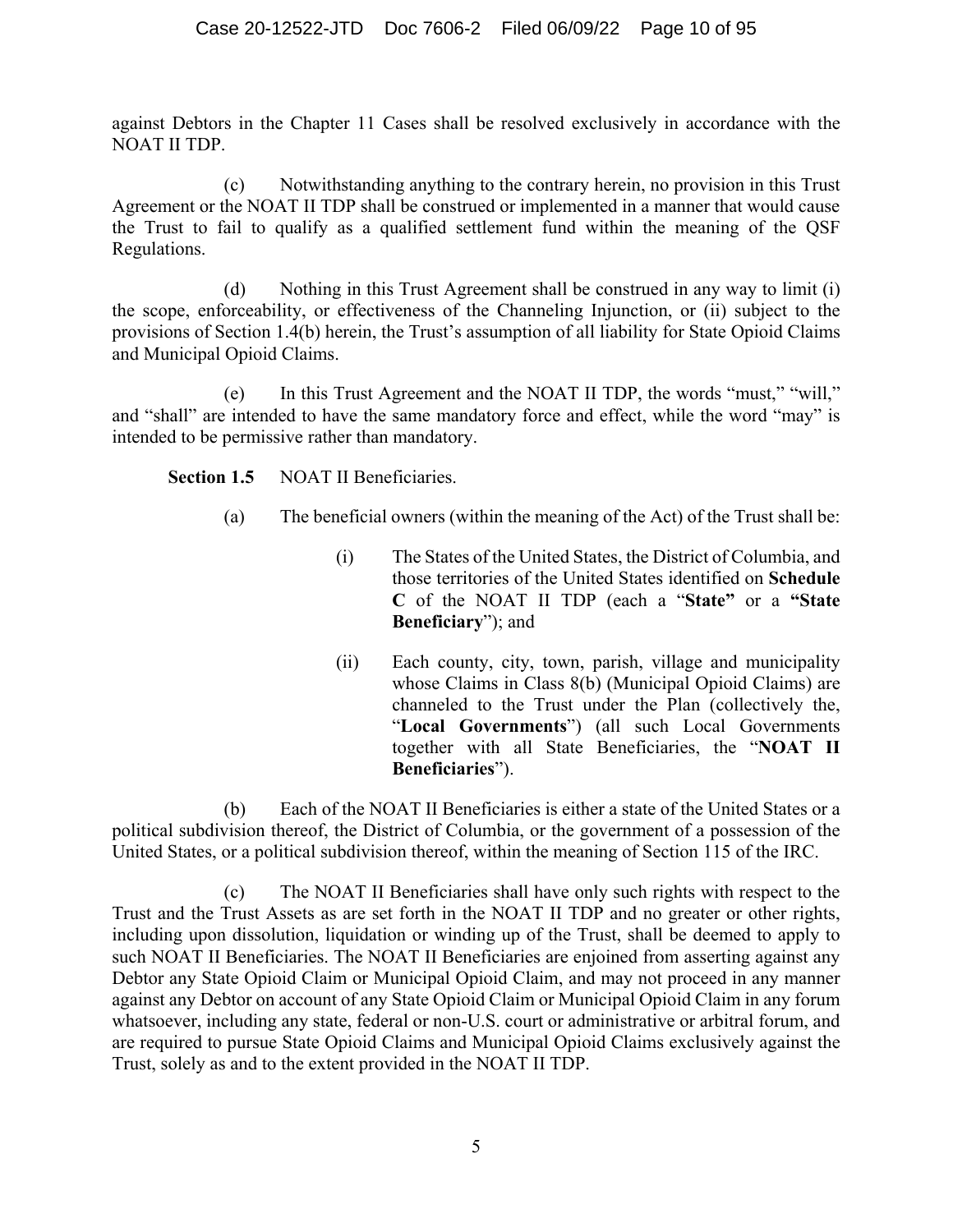(d) The NOAT II Beneficiaries shall be subject to the terms of this Trust Agreement, including without limitation, Article 4 and the terms of the NOAT II TDP.

**Section 1.6** Jurisdiction. The Bankruptcy Court shall have continuing jurisdiction over the Trust, provided, however, the courts of the State of Delaware, including any federal court located therein, shall also have jurisdiction over the Trust; provided further (i) only the Bankruptcy Court shall have jurisdiction with respect to Government Participation Mechanism notices (described in Section 6 of the NOAT II TDP); (ii) either the Bankruptcy Court or a State court with jurisdiction in the applicable State shall have jurisdiction with respect to an Objection to an Allocation in Non-SAA States (described in Section 6(F) of the NOAT II TDP); and (iii) any dispute with respect to a Statewide Abatement Agreement shall be subject exclusively to any jurisdictional provisions set forth in such Statewide Abatement Agreement (described in Section 5(A)(2) of the NOAT II TDP). Subject to the foregoing sentence, an applicable State court shall have jurisdiction with respect to any matter arising under the NOAT II TDP involving that State and one or more of its counties, cities, towns, parishes, villages*,* municipalities or any Region.

#### **ARTICLE 2 POWERS AND TRUST ADMINISTRATION**

#### **Section 2.1** Powers.

(a) The Trustees are and shall act as fiduciaries to the Trust in accordance with the provisions of this Trust Agreement. The Trustees shall, at all times, administer the Trust in accordance with the purposes set forth in Section 1.2 above. Subject to the limitations set forth in the Trust Documents, the Trustees shall have the power to take any and all actions that, in the judgment of the Trustees, are necessary or advisable to fulfill the purposes of the Trust, including, without limitation, each power expressly granted in this Section 2.1, any power reasonably incidental thereto and any trust power now or hereafter permitted under the laws of the State of Delaware. In the event of any ambiguity or conflict between the terms of this Trust Agreement or the NOAT II TDP, the NOAT II TDP shall control. In the event of ambiguity or conflict between the provisions of this Trust Agreement, the provisions of the Plan, or the Confirmation Order, each document shall control in the following order: (1) the Confirmation Order; (2) the Plan, (3) the NOAT II TDP, and (4) this Trust Agreement. For the avoidance of doubt, this Trust Agreement shall be construed and implemented in accordance with the Plan, regardless of whether any provision herein explicitly references the Plan.

(b) Except as required by applicable law or the Trust Documents, the Trustees need not obtain the order or approval of any court in the exercise of any power or discretion conferred hereunder.

(c) Without limiting the generality of Section 2.1(a) above, and except as limited in the Trust Documents and by applicable law, the Trustees shall have the power to:

> (i) receive and hold the Trust Assets and exercise all rights with respect thereto;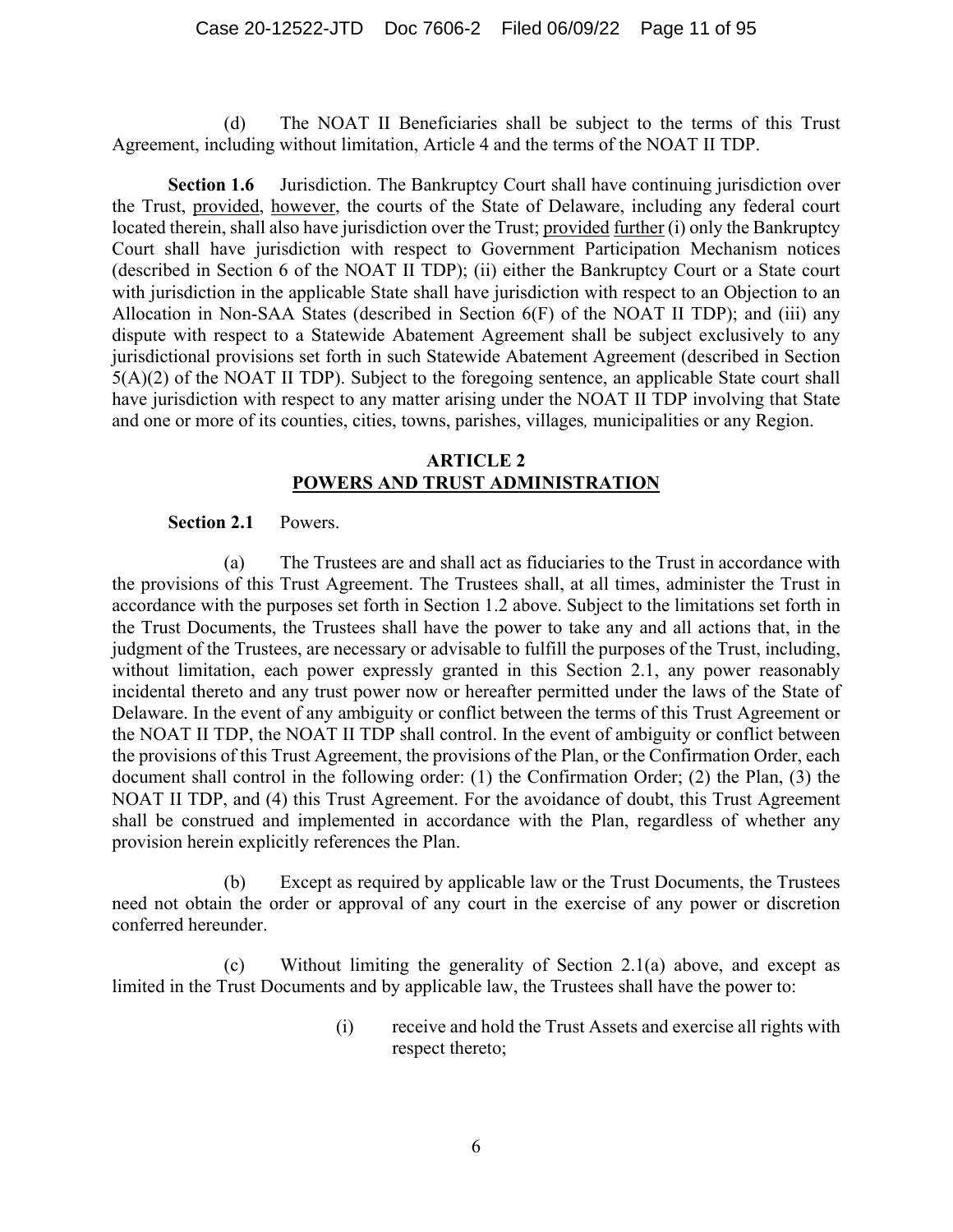- (ii) invest the monies and other Trust Assets held from time to time by the Trust, subject to the limitations set forth in Section 3.2 below;
- (iii) sell, transfer or exchange any or all of the Trust Assets at such prices and upon such terms as the Trustees may determine consistent with the other terms of this Trust Agreement;
- (iv) enter into leasing, financing or other agreements with third parties as deemed by the Trustees, in their discretion, to be reasonably necessary in carrying out the purposes of the Trust;
- (v) determine and pay liabilities and NOAT II Operating Expenses;
- (vi) establish accounts and reasonable reserves within the Trust, as deemed by the Trustees, in their discretion, to be useful in administering the Trust;
- (vii) bring any action in any court of competent jurisdiction including the Bankruptcy Court;
- (viii) initiate, prosecute, defend and resolve all legal actions and other proceedings related to any Trust Asset, liability or responsibility of the Trust. Such legal actions and other proceedings shall be limited solely to those required for purposes of reconciling, administering or defending against the State Opioid Claims and Municipal Opioid Claims channeled to the Trust and for enforcing the rights of the Trust under the Plan and the Definitive Documents;
- (ix) supervise and administer the Trust in accordance with the Trust Documents, including without limitation monitor the Abatement Distribution recipients' compliance with the NOAT II TDP requirements for Approved Opioid Abatement Uses and Approved Administrative Expenses;
- (x) appoint such officers and retain such employees, consultants, advisors, independent contractors, experts and agents and engage in such legal, financial, administrative, accounting, investment, auditing and alternative dispute resolution services and activities as the Trust requires, and delegate to such persons such powers and authorities as the fiduciary duties of the Trustees permit and as the Trustees, in their discretion, deem advisable or necessary in order to carry out the terms of this Trust Agreement;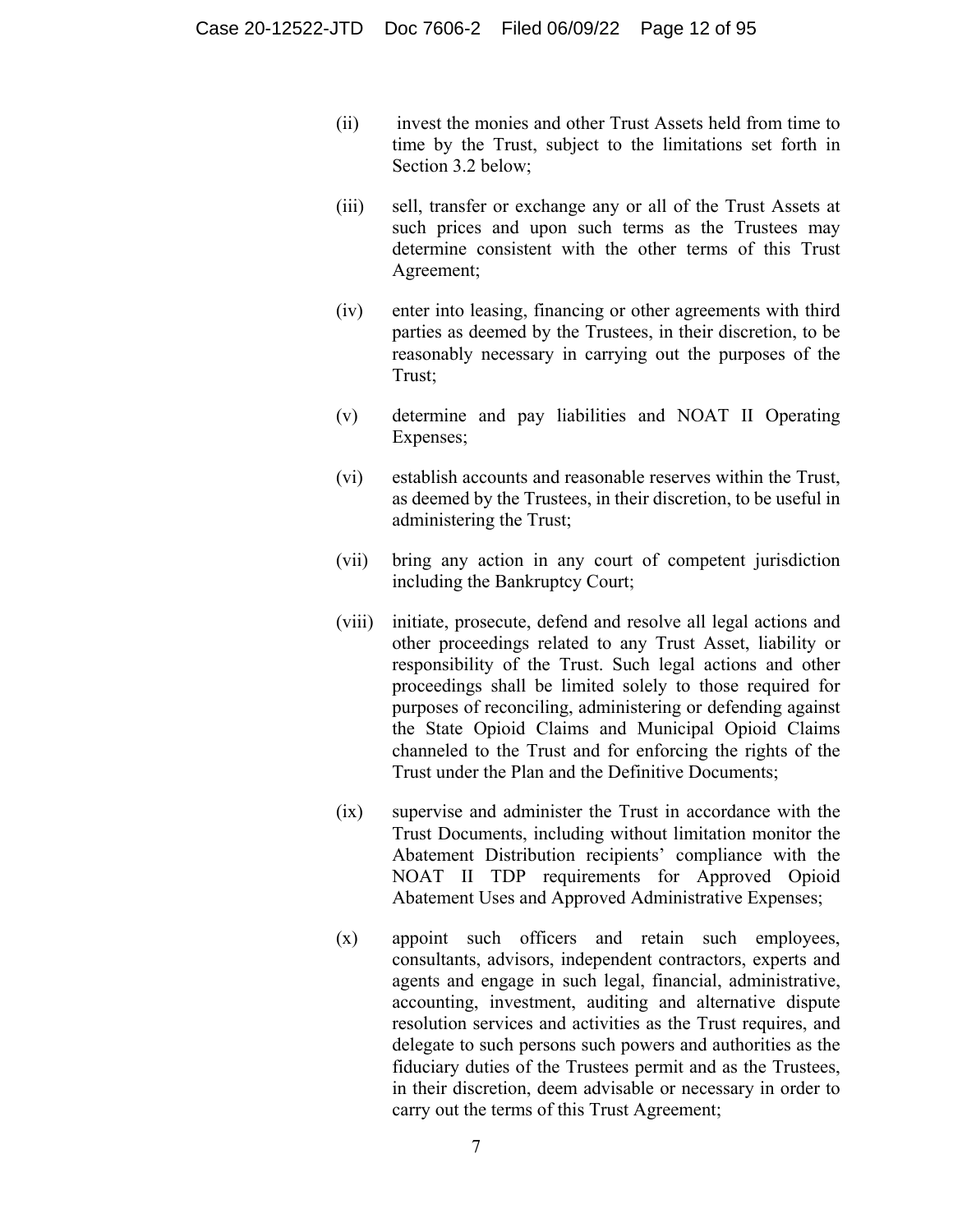- (xi) pay reasonable compensation and expenses to any of the Trust's employees, consultants, advisors, independent contractors, experts and agents for legal, financial, administrative, accounting, investment, auditing and alternative dispute resolution services and activities as the Trust requires;
- (xii) compensate the Trustees, Delaware Trustee, and their employees, consultants, advisors, independent contractors, experts and agents, and reimburse the Trustees and the Delaware Trustee for all reasonable out-of-pocket costs and expenses incurred by such persons in connection with the performance of their duties hereunder;
- (xiii) execute and deliver such instruments as the Trustees consider necessary or desirable in administering the Trust;
- (xiv) enter into such other arrangements with third parties as are deemed by the Trustees to be advisable or necessary in carrying out the purposes of the Trust, provided such arrangements do not conflict with any other provision of this Trust Agreement;
- (xv) in accordance with Section 5.8 below, defend, indemnify and hold harmless (and purchase insurance indemnifying) the Trust Indemnified Parties (as defined in Section 5.6(a) below) to the maximum extent permitted by law;
- (xvi) delegate any or all of the authority herein conferred with respect to the investment of all or any portion of the Trust Assets to any one or more reputable institutional investment advisors or investment managers without liability for any action taken or omission made because of any such delegation, except as provided in Section 5.6 below; provided that such investment advisors and investment managers shall be in compliance with the Investment Guidelines (as defined in Section 3.2) at all times;
- (xvii) make, join, pursue (by litigation or otherwise), collect, compromise, settle, or otherwise resolve, in the name of the Trust, any claim, right, action or cause of action of the Trust, before any court of competent jurisdiction and without approval of the Bankruptcy Court;
- (xviii) engage and compensate tax professionals ("**Tax Professionals**") to assist the Trustees (a) with the Trust's tax reporting obligations, audits and all other tax and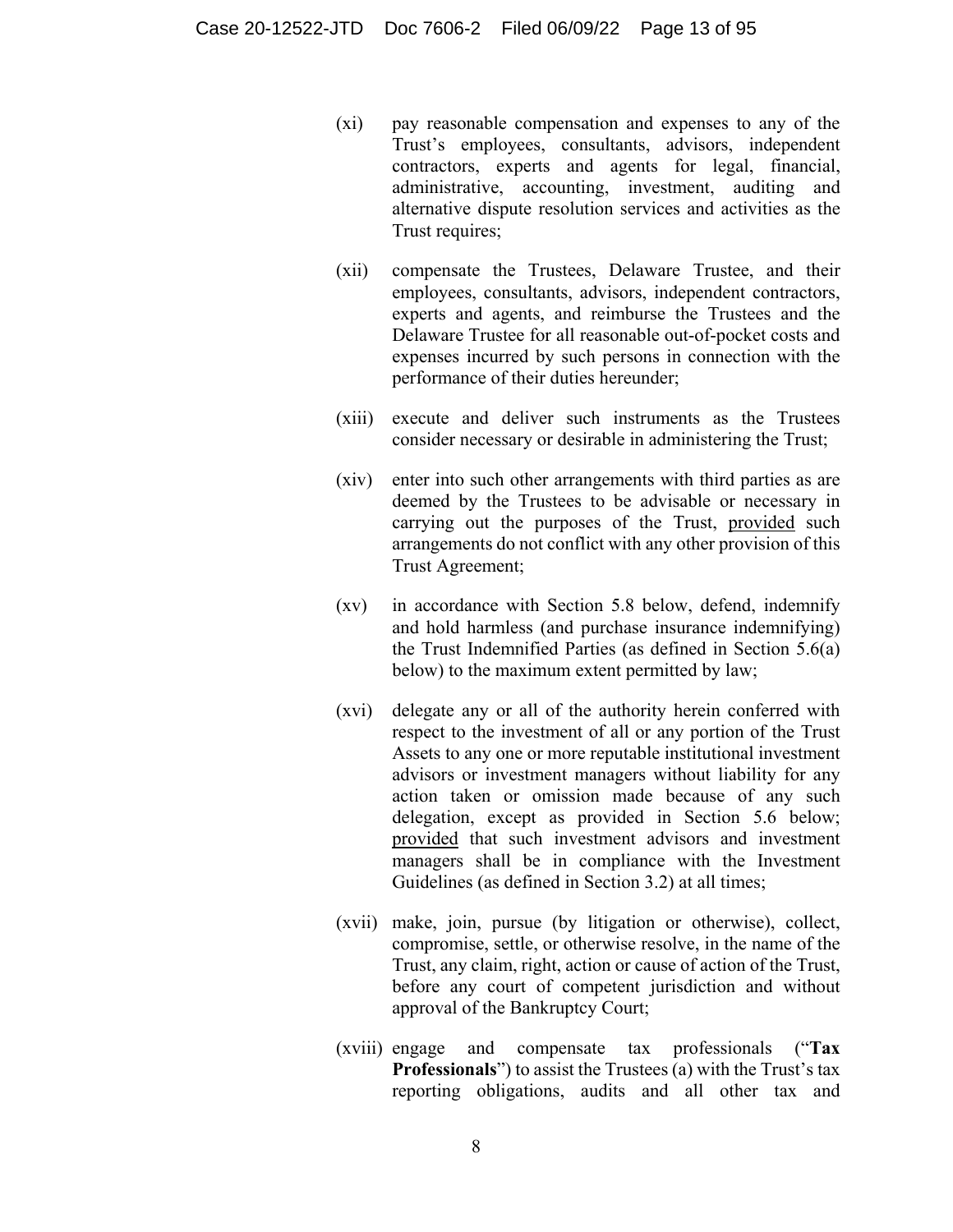accounting-related issues, including, in the event that the Trustees determine to request a private letter ruling from the Internal Revenue Service and any necessary or appropriate state governmental agency: (1) that the Trust will be treated as a qualified settlement fund under 26 C.F.R. § 1.468B-1; (2) that the Aggregate NOAT II Consideration will be excluded from the Trust's gross income; (3) that all income and gain earned on the Trust Assets will be excludible from the Trust's gross income under Section 115 of the IRC, and corresponding provisions of state law; and (4) on any other matter of federal or state tax law that the Tax Professionals believe is advisable with respect to the Trust ("**Private**  Letter Ruling(s)"), and (b) in taking such actions as may be reasonably necessary to secure any such Private Letter Ruling(s) and thereafter ensuring that the Trust complies with the conditions of any such Private Letter Ruling(s);

- (xix) contract for the establishment and continuing maintenance of (a) a secure method of internet-based communications for the Trust and the NOAT II Beneficiaries as described in Section 6.5 (the "**NOAT II Portal**") and (b) a public-facing website to publish all information required to be published under the Trust Documents (the "**NOAT II Website**"); and
- (xx) exercise any and all rights of the Trustees, and take any and all actions as are permitted, in accordance with and subject to the terms of this Trust Agreement and the Plan.

(d) The Trustees shall not have the power to cause the Trust to guarantee any debt of other Persons.

(e) Except as otherwise set forth in the Trust Documents, and subject to retention of jurisdiction by the Bankruptcy Court as provided in the Plan, but without prior or further authorization, the Trustees may control and exercise authority over the Trust Assets and over the protection, conservation and disposition thereof. No person dealing with the Trust shall be obligated to inquire into the authority of the Trustees in connection with the protection, conservation or disposition of the Trust Assets.

**Section 2.2** General Administration. The Trustees shall act in accordance with the Trust Documents. The mailing address of the Trust is National Opioid Abatement Trust II, c/o Campbell & Levine, LLC, 310 Grant Street, Suite 1700 Pittsburgh, PA 15219 Attn: Douglas A. Campbell, Esq. The Trustees shall provide notice to the NOAT II Beneficiaries upon establishment of any office by posting such information on the NOAT II Website.

**Section 2.3** Accounting. The fiscal year of the Trust shall begin on January 1 and shall end on December 31 of each calendar year. The Trustees shall maintain the books and records relating to the Trust Assets, the income and the payment of expenses of and liabilities against the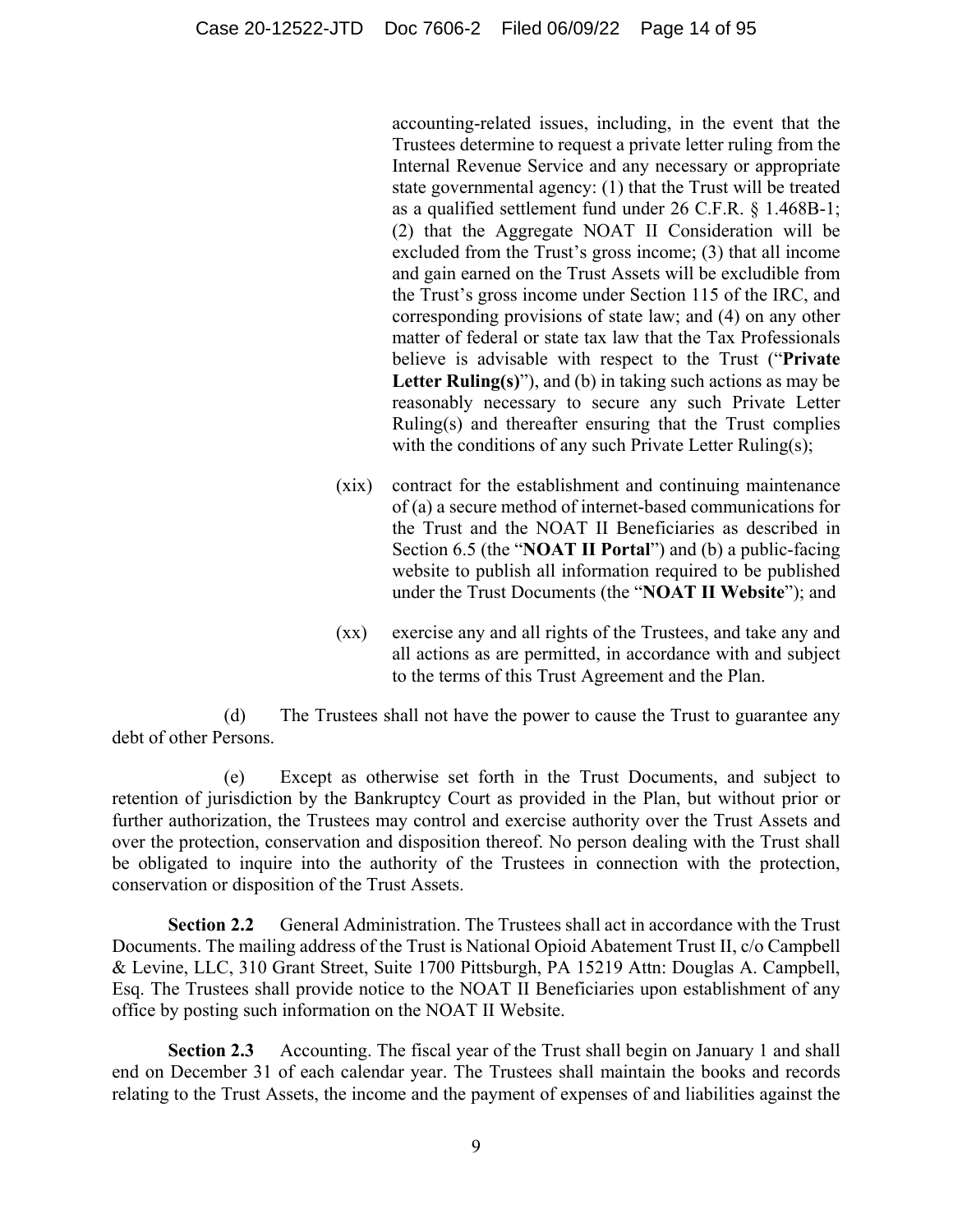Trust, and the amount and allocation of all Abatement Distributions made pursuant to Article 4. The detail of these books and records and the duration of time during which the Trustees shall keep such books and records shall be such as to allow the Trustees to make a full and accurate accounting of all Trust Assets, as well as to comply with applicable provisions of law and standard accounting practices necessary or appropriate to produce an annual report containing special purpose financial statements of the Trust, including, without limitation, the assets and liabilities of the Trust as of the end of such fiscal year and the additions, deductions and cash flows for such fiscal year (the "**Annual Report**"); provided, however, that the Trustees shall maintain such books and records until the wind-up of the Trust's affairs and satisfaction of all of the Trust's liabilities.

**Section 2.4** Financial Reporting.

(a) The Trustees shall engage a firm of independent certified public accountants (the "**Independent Auditors**") selected by the Trustees, to audit the Annual Report. Within one hundred and twenty (120) days following the end of each calendar year, the Trustees shall file with the Bankruptcy Court the Annual Report audited by the Independent Auditors and accompanied by an opinion of such firm as to the fairness in all material respects of the special-purpose financial statements. The Trustees shall (i) publish a copy of such Annual Report on the NOAT II Website and (ii) deliver a copy to the States via the NOAT II Portal when such report is filed with the Bankruptcy Court.

(b) All materials filed with the Bankruptcy Court pursuant to this Section 2.4 need not be served on any parties in the Chapter 11 Cases but shall be available for inspection by the public in accordance with Article IV.X.4 of the Plan.

**Section 2.5** Opioid Abatement Reporting.

(a) Within one hundred and twenty (120) days following the end of each calendar year, the Trustees shall cause to be prepared and filed with the Bankruptcy Court an annual report on the Approved Opioid Abatement Uses with respect to such period, together with such additional information as the Trustees determine necessary or appropriate in their discretion (each, a "**NOAT II Opioid Abatement Report**"). The Trustees shall (i) post a copy of the NOAT II Opioid Abatement Report on the NOAT II Website and (ii) deliver such NOAT II Opioid Abatement Report to MDT II, in each case when such report is filed with the Bankruptcy Court.

(b) For the avoidance of doubt, the Trustees shall not be required to include in any NOAT II Opioid Abatement Report any abatement matters of any Abatement Trust created under the Plan other than the Trust.

(c) The Trustees shall publish on the NOAT II Website each State Beneficiary's "lead agency" pursuant to Section  $5(A)(1)(i)$  of the NOAT II TDP.

**Section 2.6** Beneficiary Reporting.

(a) Reporting of Approved Opioid Abatement Uses by NOAT II Beneficiaries shall be required to the extent set forth in the Confirmation Order and consistent with the NOAT II TDP. The Trustees shall establish the form, content, and due dates of periodic reports with respect to Approved Opioid Abatement Uses to be submitted by the NOAT II Beneficiaries (each,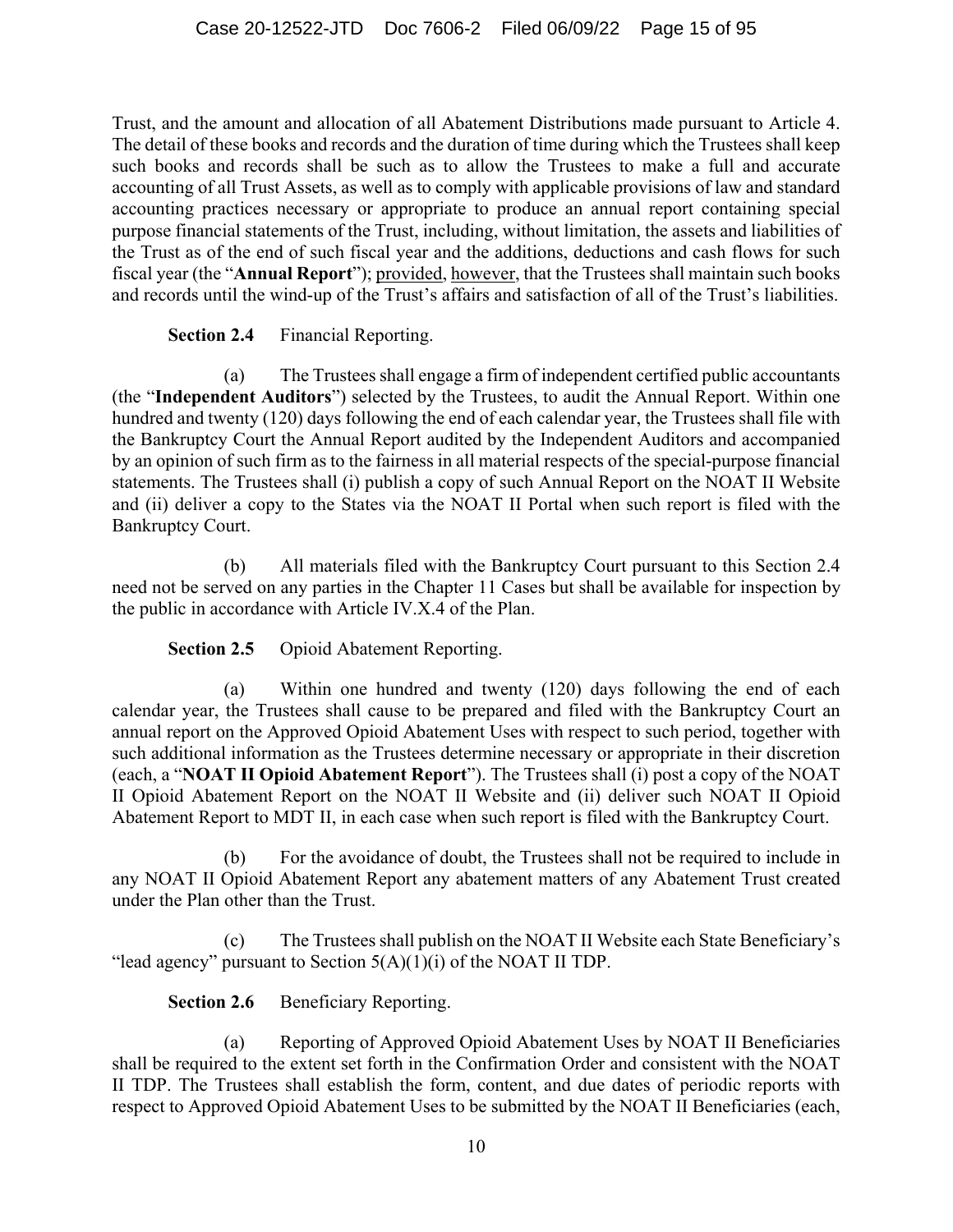a "**Beneficiary Abatement Use Report**") to the Trustees through the NOAT II Portal (or delivered by other means approved by the Trustees). The Trustees shall endeavor to implement appropriate mechanisms, in their discretion consistent with the Trust Documents, to obtain efficiency in reporting by applicable NOAT II Beneficiaries with respect to NOAT II and other comparable opioid abatement trusts benefitting the NOAT II Beneficiaries. Each Beneficiary Abatement Use Report shall contain the information necessary to:

- (i) enable the Trust to satisfy the audited Annual Report requirements described in Section 2.4 above;
- (ii) enable the Trust to satisfy the NOAT II Opioid Abatement Report requirements described in Section 2.5(a) above; and
- (iii) enable NOAT II Beneficiaries to satisfy their reporting requirements to the Trust under Section 7.1 (annual State reporting) and Section 7.2 (annual Qualifying Block Grantee reporting), respectively, of the NOAT II TDP, as applicable.

(b) Beneficiary Abatement Use Reports provided pursuant to Section 7 of the NOAT II TDP and this Section 2.6 shall be required of the States and the Qualifying Block Grantees.

(c) In providing Beneficiary Abatement Use Reports pursuant to Section 7 of the NOAT II TDP and this Section 2.6, on behalf of the States and Qualifying Block Grantees, it is anticipated that authorized persons shall make appropriate certifications on such reports as to the compliance with Approved Uses and the reporting, audit, and accountability requirements of the NOAT II TDP, as shall be set forth in the Beneficiary Abatement Use Reports.

(d) The Trustees shall establish such reporting deadlines as they determine are reasonable and appropriate for States and Qualifying Block Grantees to provide Beneficiary Abatement Use Reports to NOAT II and thereby allow the Trustees to prepare the annual NOAT II Opioid Abatement Report required under Section 2.5 hereof.

(e) The Trustees, in consultation with the States as appropriate, shall establish such reporting deadlines as they determine reasonable and appropriate for Local Governments that are not Qualified Block Grantees to provide Beneficiary Abatement Use Reports to NOAT II or to the relevant State and thereby allow the Trustees to prepare the annual NOAT II Opioid Abatement Report required under Section 2.5 hereof.

**Section 2.7** Limitation of the Trustees' Authority. The Trustees are not authorized to engage in any trade or business with respect to the Trust Assets or proceeds therefrom. The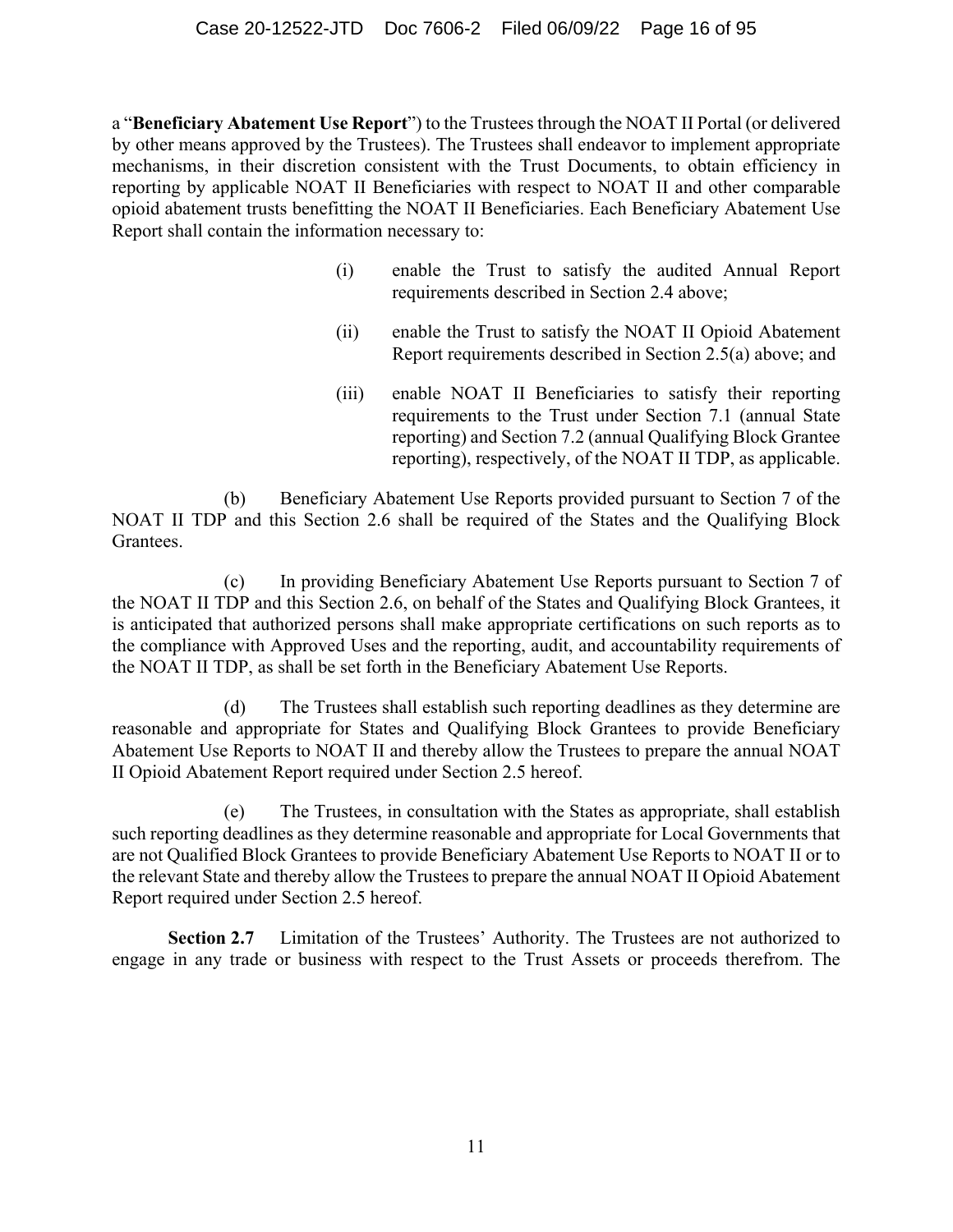foregoing limitation shall not prevent the Trustees from managing the investment of the Trust Assets in accordance with the Trust Documents.

#### **ARTICLE 3 ACCOUNTS, INVESTMENTS, ADMINISTRATIVE EXPENSES**

#### **Section 3.1** Accounts.

(a) The Trustees shall maintain one or more accounts ("**Trust Accounts**") on behalf of the Trust with one or more financial depository institutions (each a "**Financial Institution**"). Candidates for the positions of Financial Institution shall fully disclose to the Trustees any interest in or relationship with the Debtors, their affiliated persons, Covidien, any Opioid Creditor Trust (other than NOAT II or TAFT II), or any Released Parties. Any such interest or relationship shall not be an automatic disqualification for the position, but the Trustees shall take any such interest or relationship into account in selecting a Financial Institution.

(b) The Trustees may, from time to time, create such accounts and reasonable reserves within the Trust Accounts as authorized in this Section 3.1 and as they may deem necessary, prudent or useful in order to provide for Abatement Distributions to NOAT II Beneficiaries and the payment of NOAT II Operating Expenses and may, with respect to any such account or reserve, restrict the use of money therein for a specified purpose (the "**Trust Subaccounts**"). Any such Trust Subaccounts established by the Trustees shall be held as Trust Assets and are not intended to be subject to separate entity tax treatment as a "disputed claims reserve" within the meaning of the IRC or the Treasury Regulations, or a "disputed ownership fund" within the meaning of the Treasury Regulations, or otherwise.

(c) The Trustees may replace any retained Financial Institution with a successor Financial Institution at any time, and such successor shall be subject to the considerations set forth in Section 3.1(a).

(d) The Trustees shall establish a separate subaccount of the Trust to receive funds designated under the Plan for the State Opioid Attorneys' Fee Fund, which subaccount shall be subject to separate administration exclusively in accordance with the terms set forth on **Exhibit 5** (the "**State Opioid Attorneys' Fee Fund**"); provided, however, that it is acknowledged that the Trust holds such funds for administrative convenience and the Trustees have no responsibility to invest such funds or discretion to vary from the processes and determinations set forth in Exhibit 5; provided further that the Fund Committee may direct the Trustees in writing to invest such funds in one or more specified interest bearing accounts, and the Trustees shall invest the funds accordingly. To the extent the Trustees do not receive any such written direction, the Trustees shall invest the funds in the designated default account at BlackRock Fed Fund (CUSIP 09248U700).

**Section 3.2** Investment Guidelines. The Trustees may invest the Trust Assets in accordance with the Investment Guidelines, attached hereto as **Exhibit 3**, (the "**Investment**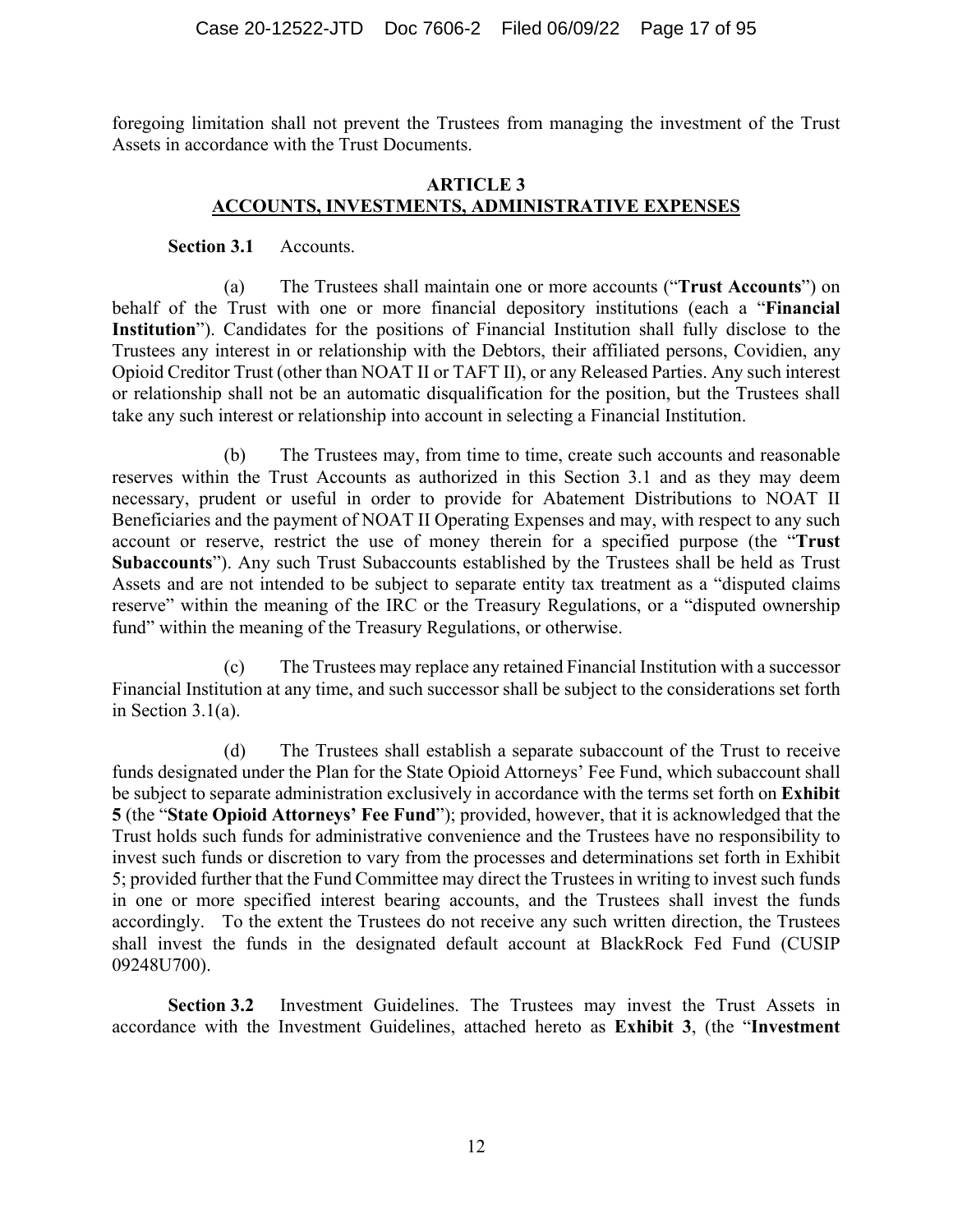**Guidelines**"). Notwithstanding any contrary provision of the Trust Documents, this Section 3.2 and the Investment Guidelines cannot be modified or amended.

**Section 3.3** Payment of NOAT II Operating Expenses. All NOAT II Operating Expenses shall be payable out of the NOAT II Operating Reserve. None of the Trustees, Delaware Trustee, the NOAT II Beneficiaries, nor any of their employees, officers, consultants, advisors, independent contractors, experts or agents shall be personally liable for the payment of any NOAT II Operating Expense or any other liability of the Trust.

#### **ARTICLE 4 ABATEMENT DISTRIBUTIONS**

**Section 4.1** Abatement Distributions. The Trustees shall make Abatement Distributions only as, and to the extent set forth in this Article 4 and the NOAT II TDP. For the avoidance of doubt, Abatement Distributions shall not be made directly to each and every NOAT II Beneficiary, but rather certain NOAT II Beneficiaries shall, by virtue of being a county, city, town, parish, village, municipality, or Region, that is a Local Government within a State, be an indirect beneficiary of certain Abatement Distributions in accordance with the provisions of the NOAT II TDP.

**Section 4.2** Manner of Payment of Abatement Distributions.

(a) The Trustees shall endeavor to provide ten (10) days' notice to the NOAT II Beneficiaries of any upcoming Abatement Distribution, which such notice may be provided through the NOAT II Portal; provided, however, that the Trustees may shorten such notice period in their discretion.

(b) The Trustees shall make Abatement Distributions, as set forth in this Article 4, at the following intervals: (i) with respect to the first Abatement Distribution, no earlier than the date that an SAA becomes effective with regard to a State or Local Government, and in any event, promptly after the day that is eighty (80) days from the Effective Date of the Plan, and (ii) with respect to all subsequent Abatement Distributions, not later than seventy-five (75) days after receipt of a distribution from the MDT II. The deadlines set forth in this Section 4.2(b) may be modified by the Trustees to the extent they determine it prudent to do so, taking into account factors that may be relevant at the time of a possible Abatement Distribution (which for the avoidance of doubt may consider funds to be received and/or distributed by other comparable opioid abatement trusts benefitting the NOAT II Beneficiaries).

(c) Abatement Distributions made pursuant to Sections 4.1 and 4.2 herein shall be made solely to (i) States, for further distribution within such State as set forth in the NOAT II TDP, (ii) Qualifying Block Grantees, pursuant to a Statewide Abatement Agreement if so directed therein or pursuant to Section  $5(A)(1)(vi)$  of the NOAT II TDP, or (iii) Local Governments directly if so directed by a Statewide Abatement Agreement.

(d) Abatement Distributions shall be made in accordance with one of the following alternative models, as applicable: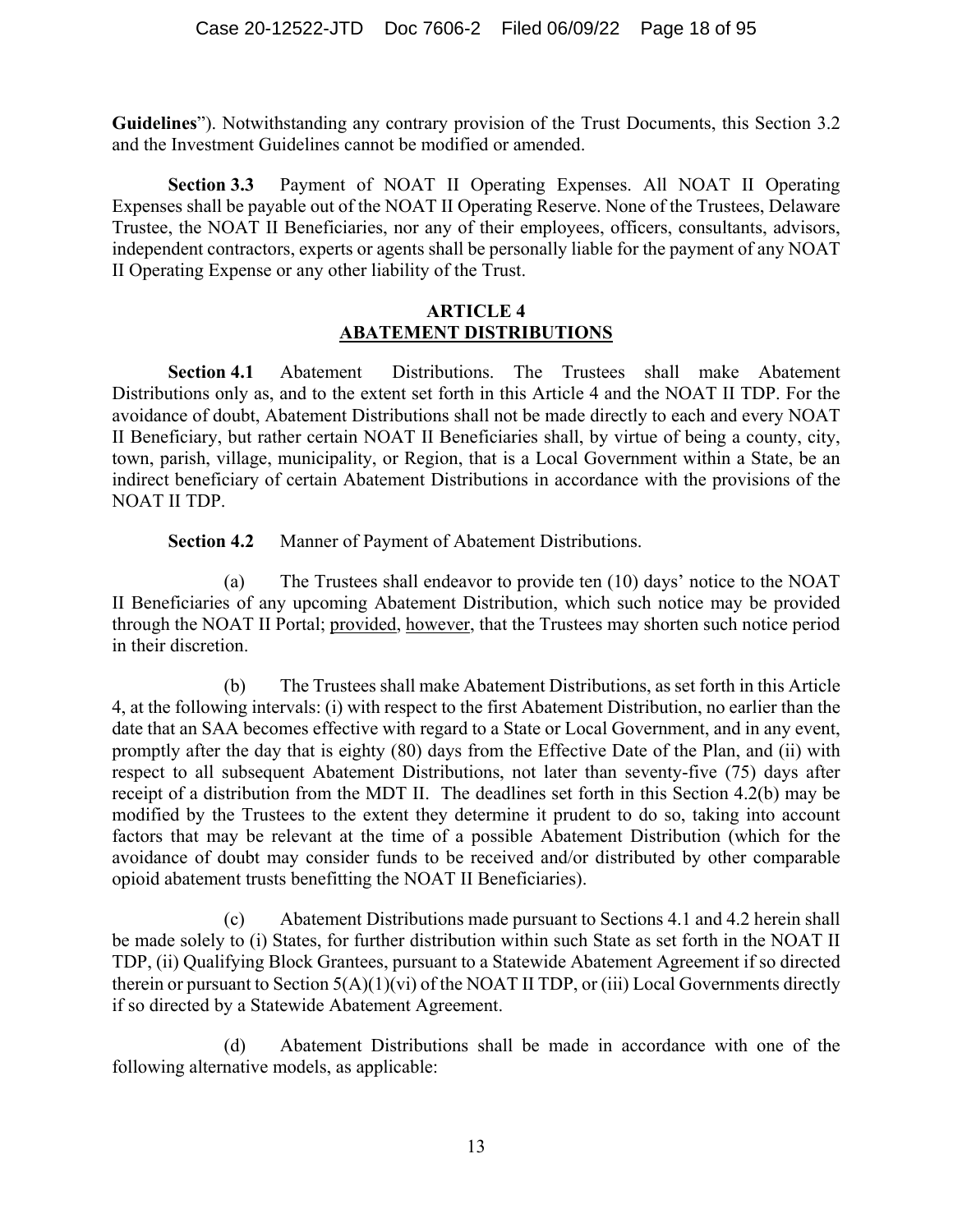- (i) if clause (ii) of this Section 4.2(d) does not apply, either  $(x)$ the Default Allocation Mechanism, as set forth in Section 5(A)(1) of the NOAT II TDP (with respect to Non-SAA States), provided a Government Participation Mechanism notice has been timely filed with the Bankruptcy Court to the extent required by the NOAT II TDP and is then effective, or (y) the provisions of Section 5(B) of the NOAT II TDP (with respect to Territories and the District of Columbia); or
- (ii) an applicable Statewide Abatement Agreement, as set forth in Section 5(A)(2) of the NOAT II TDP, provided an agreed and binding Statewide Abatement Agreement has been timely filed with the Bankruptcy Court and is then effective.

(e) Abatement Distributions may be made by the Trustees or by a Disbursement Agent retained by the Trust to make Abatement Distributions on its behalf (the "**Disbursement Agent**"). Abatement Distributions shall be made in accordance with the NOAT II TDP on the dates approved for distribution by the Trustees.

(f) The Trustees may cause Abatement Distributions to be withheld with respect to any NOAT II Beneficiary that has failed to deliver timely a completed Beneficiary Abatement Use Report, as described in Section 2.6(a) herein, by the applicable due date. The Trustees shall allow for a reasonable period of time to cure any delinquent Beneficiary Abatement Use Report not to exceed thirty (30) days from the due date thereof, provided further, the Trustees shall cause withheld Abatement Distributions to be made no later than fifteen (15) days after receipt of any delinquent Beneficiary Abatement Use Report.

**Section 4.3** Delivery of Abatement Distributions.

(a) All Abatement Distributions under this Trust Agreement shall be made in accordance with the electronic transfer information provided by the NOAT II Beneficiaries through the NOAT II Portal (or by other means approved by the Trustees). Changes to such electronic transfer information must be provided to NOAT II or the Disbursement Agent in writing at least five (5) business days prior to any upcoming Abatement Distribution date; provided that the Trustees and Disbursement Agent shall have the authority, in their discretion, to seek further direction from the NOAT II Beneficiaries regarding the transfer information of Abatement Distributions under this Trust Agreement.

(b) In the event that any Abatement Distribution is undeliverable, no further Abatement Distribution shall be made unless and until the Trustees have been notified of the then current wire instructions or address, as applicable, as directed by such NOAT II Beneficiary, at which time such distribution shall be made without interest. The Trustees shall take reasonable efforts to obtain a current address or wire instructions, as applicable, for any NOAT II Beneficiary with respect to which any distribution is undeliverable, but shall have no obligation to make further inquiry with respect to designated recipients of such NOAT II Beneficiaries.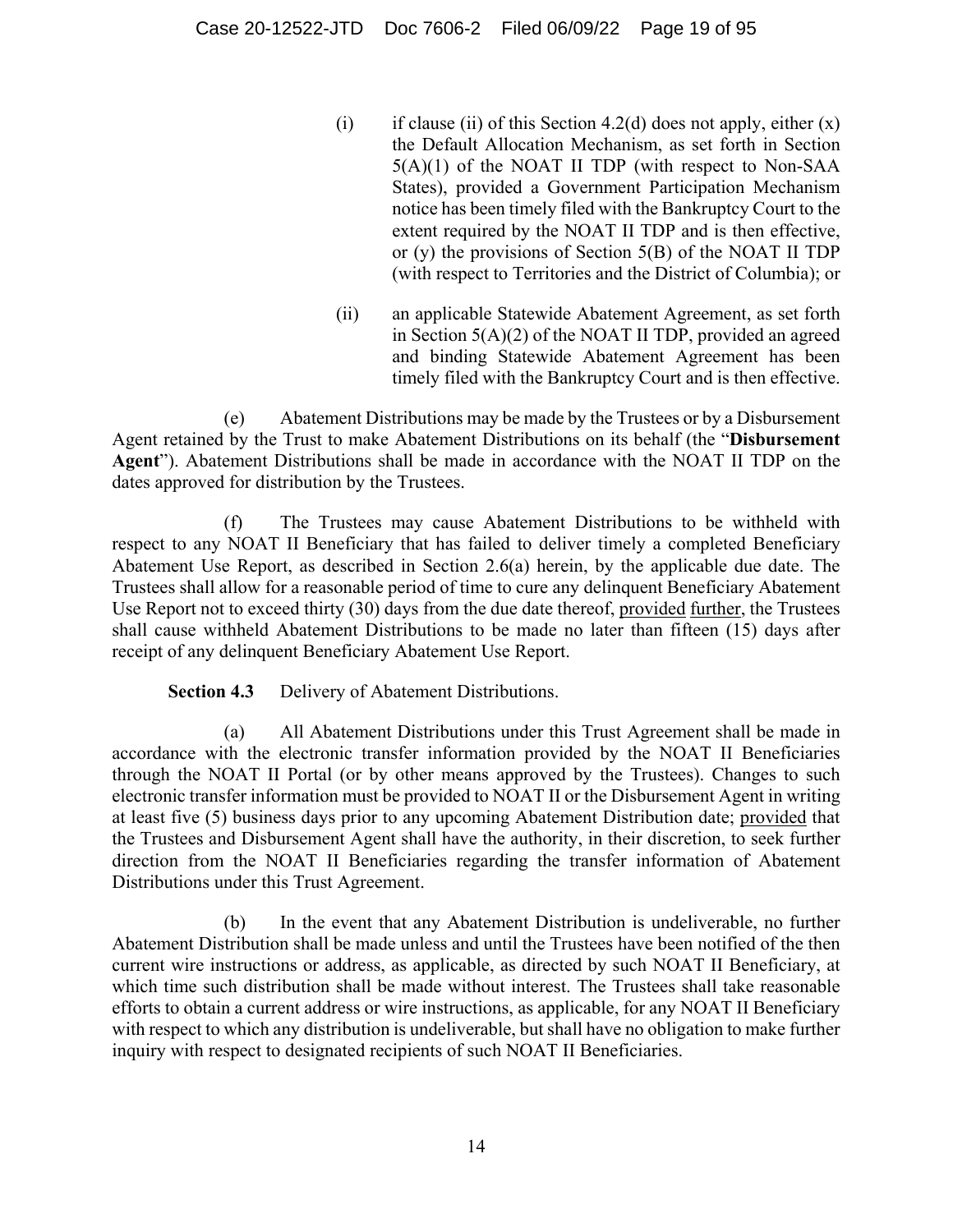(c) No Trust Asset or any unclaimed property shall escheat to any federal, state or local government or any other entity.

#### **ARTICLE 5 TRUSTEES AND DELAWARE TRUSTEE**

#### **Section 5.1** Number of Trustees; Managing Trustee.

(a) **Number**. In addition to the Delaware Trustee appointed pursuant to Section 5.10, there shall be three (3) Trustees. The initial Trustees shall be those persons named on the signature page hereof.

(b) **Managing Trustee.** At their first meeting, the initial Trustees shall designate one of their number to serve as the Managing Trustee of the Trust, with such administrative duties as the Trustees may determine. The Trustees may change the designation of the individual to serve as Managing Trustee from time to time as circumstances warrant. The Managing Trustee or, in the Managing Trustee's absence, another Trustee selected by the Trustees shall preside at meetings of the Trustees. The Managing Trustee, or the Trustee presiding over such meeting, shall be responsible for taking meeting minutes at each meeting of the Trustees and for performing such other administrative duties and services as shall be assigned to or required of the Managing Trustee by the Trustees. The Managing Trustee shall maintain a list of current Trustees, including their addresses and contact information.

**Section 5.2** Term of Service, Successor Trustees.

(a) **Term.** Each Trustee shall serve until the earlier of (i) his or her death, (ii) his or her resignation or removal pursuant to Section 5.2(c) below, or (iii) the termination of the Trust pursuant to the terms of this Trust Agreement. The term of a newly appointed Trustee shall commence upon his or her acceptance of trusteeship.

- (b) Appointment of Successor Trustees.
	- (i) In the event of the death, resignation or removal of a Trustee, a vacancy shall be deemed to exist and a successor shall be appointed by the other two (2) Trustees, subject to the approval of the Bankruptcy Court. Such appointment shall specify the date on which such appointment shall be effective.
	- (ii) Notice of the appointment of any successor Trustee shall be filed with the Bankruptcy Court and shall be published on the NOAT II Website when it is filed with the Bankruptcy Court.
	- (iii) In filling any vacancy in the position of a Trustee, the remaining Trustees shall apply the following standard to any successor Trustee: the successor Trustee shall be a disinterested, independent individual with experience in one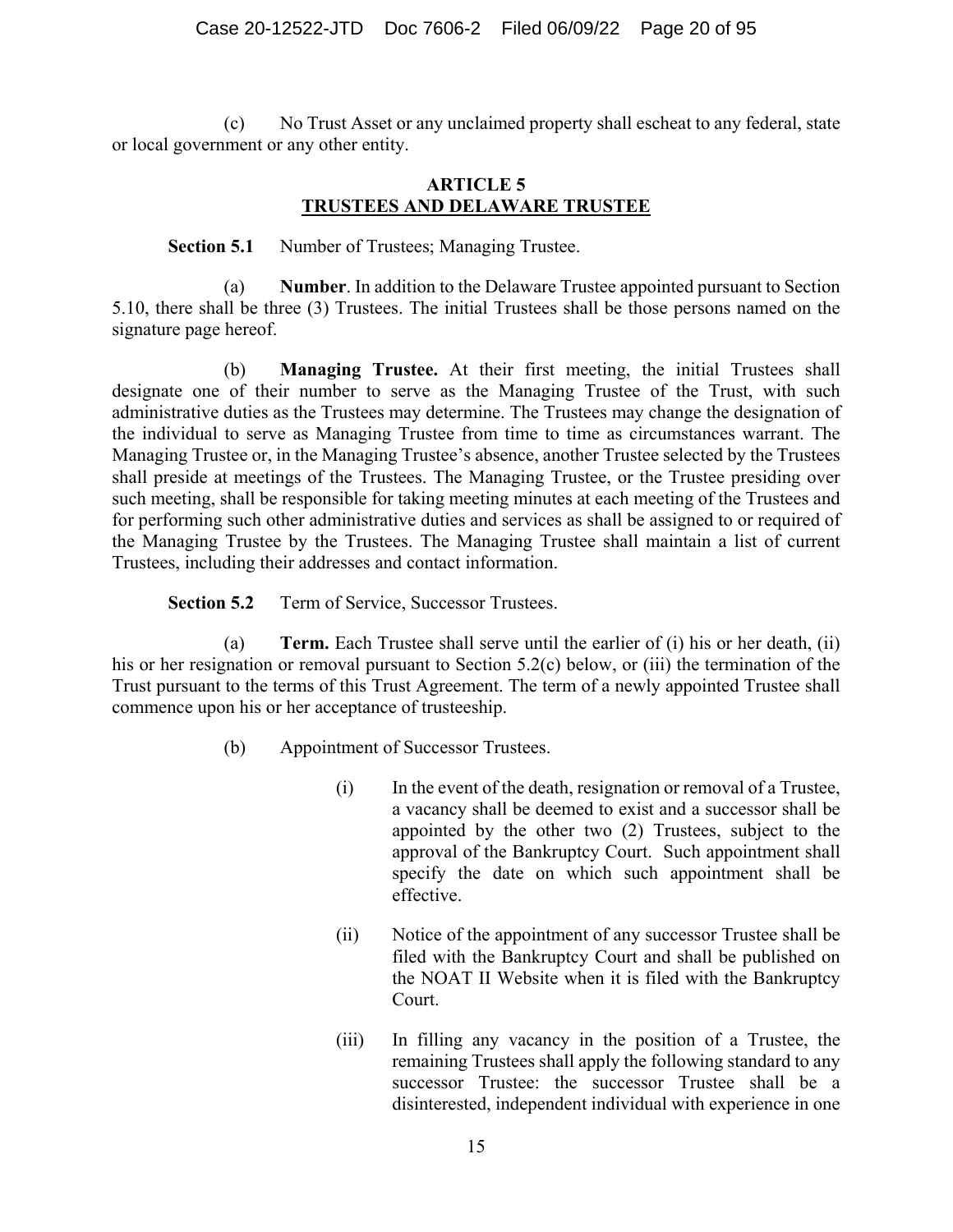or more of the following areas: public policy/public health, law enforcement, ethics and compliance, finance, general business and/or corporate governance.

- (iv) Immediately upon the appointment of any successor Trustees, all rights, titles, duties, powers and authority of the predecessor Trustees hereunder shall be vested in, and undertaken by, the successor Trustees without any further act. No successor Trustees shall be liable personally for any act or omission of his or her predecessor Trustee. No successor Trustee shall have any duty to investigate the acts or omissions of his or her predecessor Trustee.
- (v) Any successor Trustee appointed in accordance with this Trust Agreement shall execute an instrument accepting its appointment and shall deliver a counterpart thereof to the Bankruptcy Court for filing and, in case of a Trustee's resignation, to the resigning Trustee. Thereupon, such successor Trustee shall, without any further act, become vested with all the liabilities, duties, powers, rights, title, discretion and privileges of its predecessor in the Trust with like effect as if originally named an initial Trustee and shall be deemed appointed pursuant to section  $1123(b)(3)(B)$  of the Bankruptcy Code. The resigning or removed Trustee shall duly assign, transfer and deliver to such successor Trustee all property and money held by such resigning or removed Trustee hereunder and shall, as directed by the Bankruptcy Court or reasonably requested by such successor Trustee, execute and deliver an instrument or instruments conveying and transferring to such successor Trustee upon the trusts herein expressed, all the liabilities, duties, powers, rights, title, discretion and privileges of such resigning or removed Trustee.

(c) **Resignation or Removal.** A Trustee may resign by giving written notice to either of the other Trustees and the trustees of the MDT II, specifying the effective date of the resignation or, if there are no other Trustees, to the Delaware Trustee. Such notice shall specify a date when such resignation shall take effect, which, except in the case of incapacity or disability, shall not be less than ninety (90) days after the date such notice is given, where practicable. A Trustee may be removed by unanimous vote of the remaining Trustees in the event that he or she becomes unable to discharge his or her duties hereunder due to accident, physical deterioration, mental incompetence or for other good cause, provided such Trustee has received reasonable notice and an opportunity to be heard by the remaining Trustees. Other good cause shall mean fraud, self-dealing, intentional misrepresentation, willful misconduct, indictment for or conviction of a felony in each case whether or not connected to the Trust, any substantial failure to comply with the administration of the Trust or a consistent pattern of neglect and failure to perform or participate in performing the duties of a Trustee hereunder. For the avoidance of doubt, any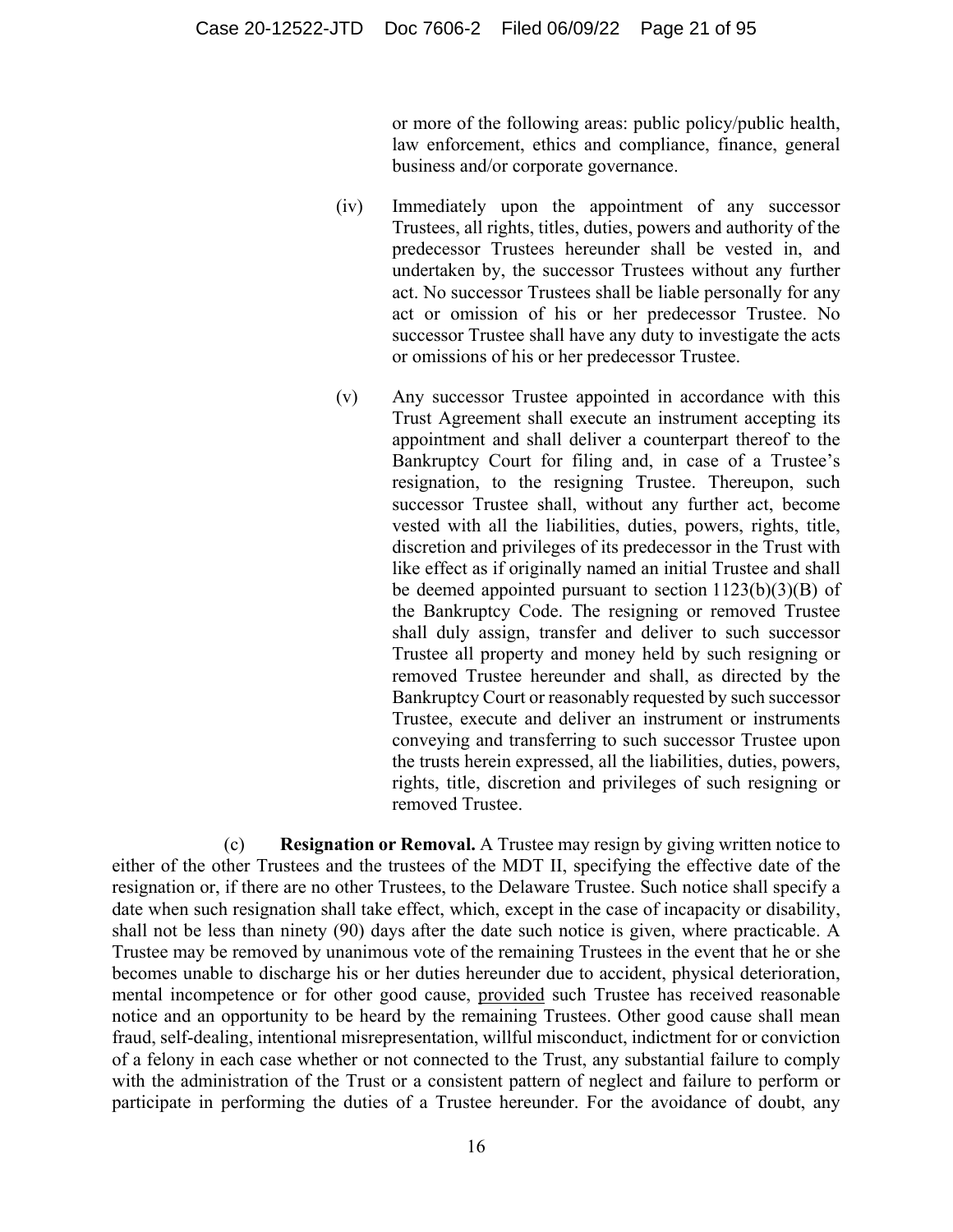removal of a Trustee pursuant to this Section 5.2(c) shall require the approval of the Bankruptcy Court and shall take effect at such time as the Bankruptcy Court shall determine.

**Section 5.3** Trustee Meetings.

(a) **Regular Meetings.** The Trustees shall hold regular meetings not less than quarterly, which may be held without notice at such times and at such places as may be determined from time to time by the Trustees. For the avoidance of doubt, the Delaware Trustee shall not be required or permitted to attend any meetings of the Trustees contemplated by this Section 5.3.

(b) **Special Meetings.** Special meetings of the Trustees may be called by any Trustee by giving written notice to each other Trustee not less than one (1) business day prior to the date of the meeting. Any such notice shall include the time, place and purpose of the meeting, given to each Trustee by overnight courier, personal delivery, facsimile, electronic mail or other similar means of communication. Notice shall be addressed or delivered to each Trustee at the Trustee's address as shown upon the records of the Trust or as may have been given to Trustees by the Trustee for purposes of notice. If a Trustee's address is not shown on such records or is not readily ascertainable, notice to the Trustee may be given care of the principal office of the Trust. Notice by overnight courier shall be deemed to have been given one (1) business day after the time that written notice is provided to such overnight courier. Any other written notice shall be deemed to have been given at the time it is personally delivered to the recipient or actually transmitted by the person giving the notice by electronic means to the recipient.

(c) **Action and Quorum.** In all matters pertaining to the affairs of the Trust, the Trustees shall act by a vote of a majority of the number of Trustees then in office, which such majority shall constitute a quorum of the Trustees for the transaction of business, except to adjourn as provided in Section 5.3(f).

(d) **Participation in Meetings by Telephone Conference.** Trustees may participate in a meeting of the Trustees by conference telephone or similar communications equipment (which shall include virtual meetings via video conferencing software), as long as all Trustees participating in such meeting can hear one another. Participation by a Trustee in a meeting pursuant to this Section 5.3(d) shall constitute presence in person at such meeting.

(e) **Waiver of Notice.** Notice of a meeting need not be given to any Trustee who signs a waiver of notice, whether before or after the meeting. All such waivers shall be filed with the Trust's records or made a part of the minutes of the meeting. Attendance at a meeting by a Trustee shall constitute a waiver of notice of such meeting except when the Trustee attends a meeting for the express purpose of objecting, at the beginning of the meeting, to the transaction of any business on the ground that the meeting was not lawfully called or convened. Neither the business to be transacted at, nor the purpose of, any Trustee meeting need be specified in any waiver of notice.

(f) **Adjournment**. A majority of the Trustees present, whether or not a quorum exists, may adjourn any Trustees' meeting to another time and place.

(g) **Action by Unanimous Written Consent.** Any action required or permitted to be taken at any meeting of the Trustees may be taken without a meeting, if all of the Trustees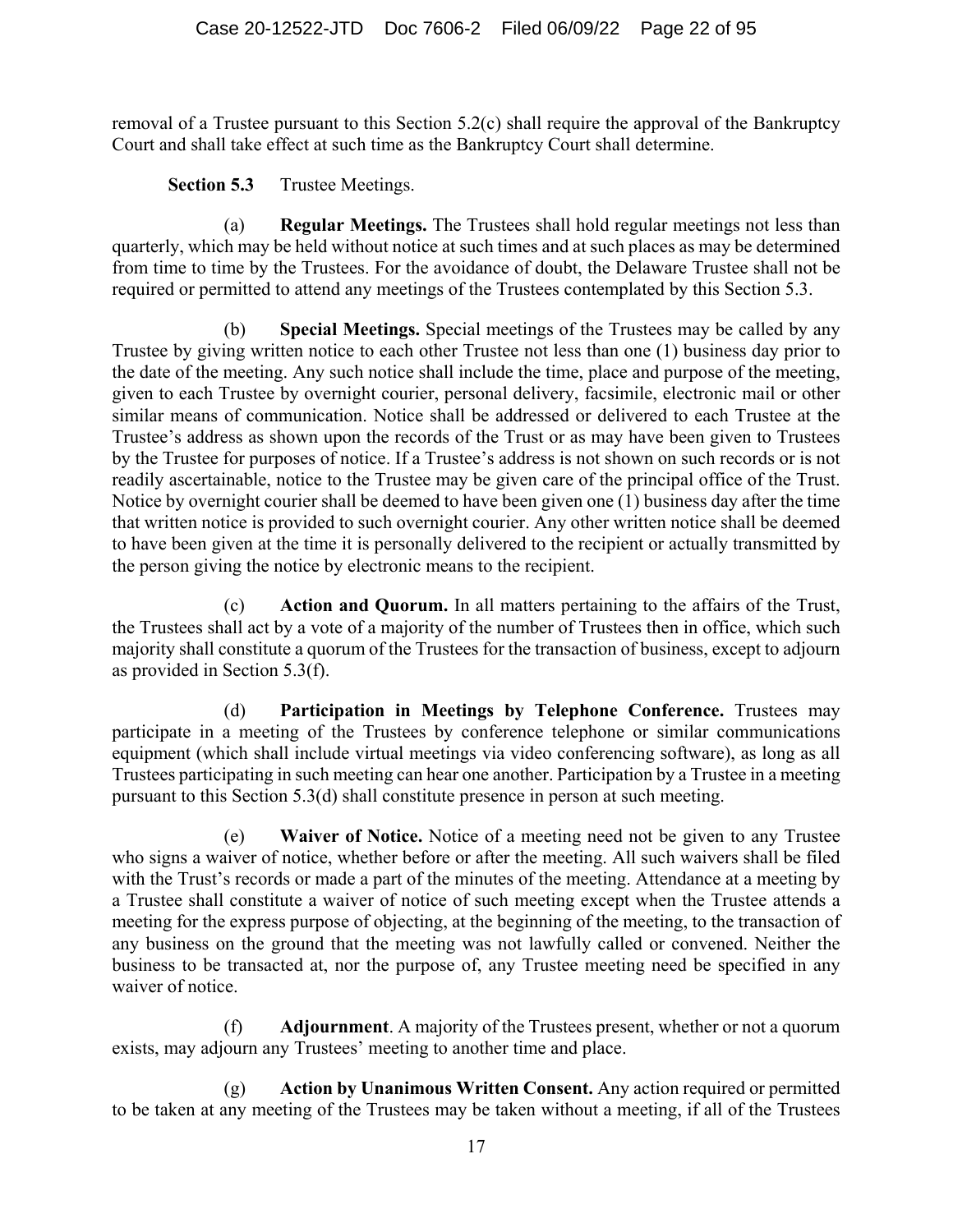then in office consent thereto in writing or by Electronic Transmission, which writing may be executed in one or more counterparts, and the writing or Electronic Transmission are filed with the meeting minutes of the Trustees. As used herein, "**Electronic Transmission**" means any form of communication not directly involving the physical transmission of paper that creates a record that may be retained, retrieved and reviewed by a recipient thereof and that may be directly reproduced in paper form by such a recipient through an automated process.

**Section 5.4** Compensation and Expenses of Trustees. The Trustees shall receive compensation from the Trust for their services as Trustees. The initial compensation of the Trustees shall be \$225,000 per annum per Trustee; provided that the Managing Trustee shall receive an additional \$25,000 per annum for his or her services as Managing Trustee. The annual compensation of the Trustees may be increased each year after the first anniversary of the Effective Date, provided however that such annual increase shall not exceed the greater of 3% or the percentage equal to the most recently announced Social Security Administration cost-of-living adjustment. The Trust shall also, upon receipt of appropriate documentation, reimburse all reasonable out-of-pocket costs and expenses incurred by each Trustee in the course of carrying out their duties as Trustees in accordance with reasonable policies and procedures as may be adopted from time to time, including in connection with attending meetings of the Trustees. The amounts paid to the Trustees for compensation and expenses shall be disclosed in the Annual Report, and any modifications to Trustee compensation shall be separately published on the NOAT II Website.

Section 5.5 Trustees' Independence.

(a) The Trustees shall not, during their service, hold a financial interest in, act as attorney or agent for or serve as any other professional for Debtors, their affiliated persons, any Opioid Creditor Trust (other than their services as Trustees for NOAT II and other comparable opioid abatement trusts benefitting the NOAT II Beneficiaries), Covidien or any Released Parties. No Trustee shall act as an attorney for, or otherwise represent, any Person who holds a claim in the Chapter 11 Cases. For the avoidance of doubt, this provision shall not apply to the Delaware Trustee.

(b) The Trustees, and the Delaware Trustee, shall be indemnified by the Trust in acting upon any resolution, certificate, statement, instrument, opinion, report, notice, request, consent, order or other paper or document believed by them to be genuine and to have been signed or presented by the proper party or parties.

(c) Persons dealing with the Trust, the Trustees, and the Delaware Trustee with respect to the affairs of the Trust, shall have recourse only to the Trust Assets to satisfy any liability incurred by the Trust, the Trustees or the Delaware Trustee to such Person in carrying out the terms of this Trust Agreement, and neither the Trustees, the Delaware Trustee, the NOAT II Beneficiaries, nor any of their professionals, advisors, officers, agents, consultants or lawyers shall have any personal obligation to satisfy any such liability.

**Section 5.6** Standard of Care; Exculpation.

(a) As used herein, the term "**Trust Indemnified Party**" shall mean each Trustee, the Delaware Trustee, and each of their respective members, officers, employees,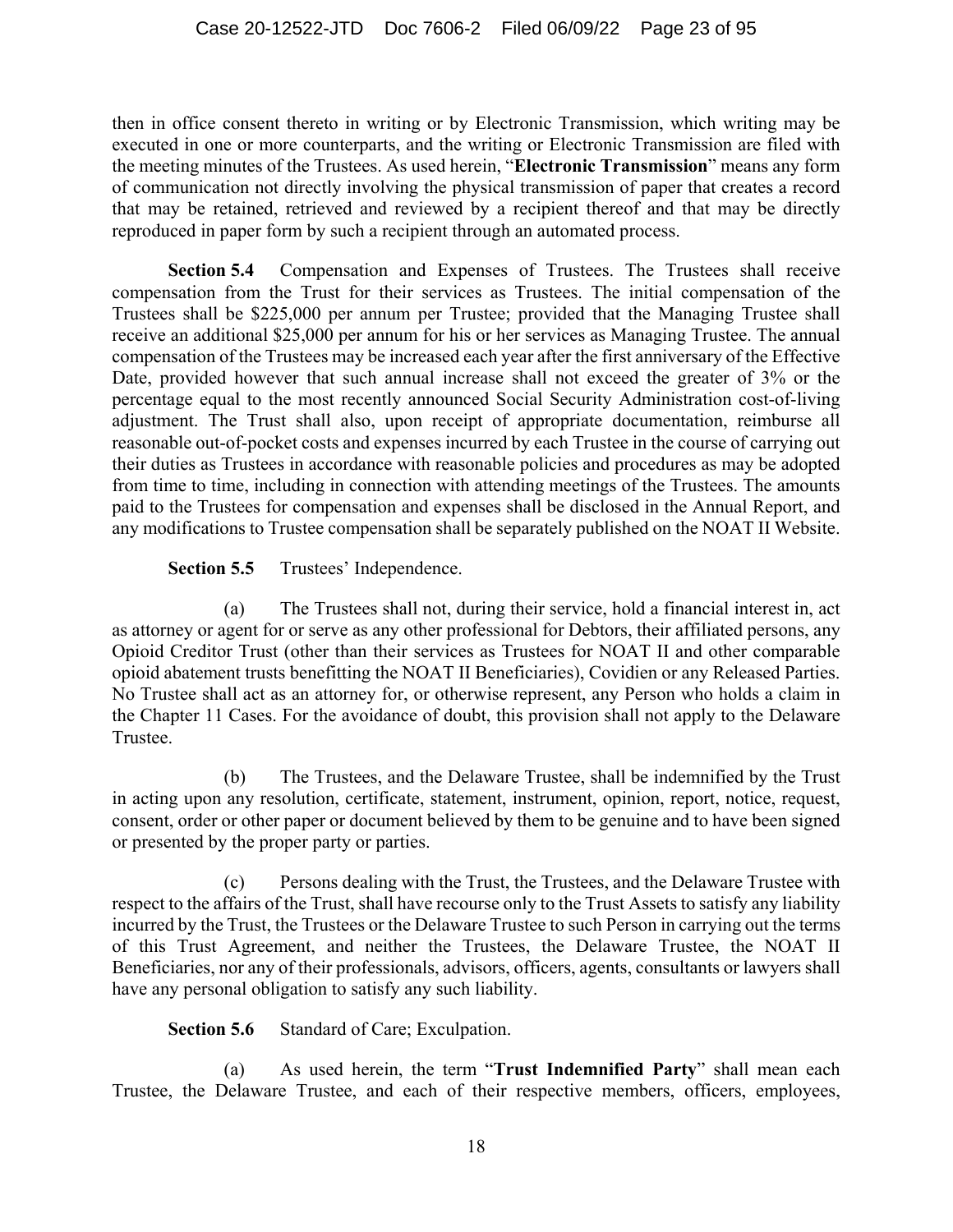professionals, including the Tax Professionals, and consultants (in each case exclusive of counsel) or a Designated Indemnitee. For the avoidance of doubt, "Trust Indemnified Party" shall not include any outside counsel to any Trustee, the Delaware Trustee, or the Trust unless such outside counsel is a "Designated Indemnitee."

(b) As used herein, the term "**Designated Indemnitee**" shall mean any counsel (including any outside counsel) designated by action of the Trustees as a Designated Indemnitee. The Trustees may delegate to any Trustee its authority to designate individuals as Designated Indemnitees subject to any such limitations as the Trustees may specify in such delegation; provided, however, that no Person shall be a "Designated Indemnitee" with respect to such Person's service in any role prior to the Effective Date, including as an employee, agent or representative of any Debtor or any subsidiary of any Debtor.

(c) To the maximum extent permitted by applicable law, the Trust Indemnified Parties shall not have or incur any liability for actions taken or omitted in their capacities as Trust Indemnified Parties, or on behalf of the Trust, except those acts found by Final Order to be arising out of their willful misconduct, bad faith, gross negligence or fraud, and shall be entitled to indemnification and reimbursement for reasonable fees and expenses in defending any and all of their actions or inactions in their capacity as Trust Indemnified Parties, or on behalf of the Trust, and for any other liabilities, losses, damages, claims, costs and expenses arising out of or due to the implementation or administration of the Plan or the Trust Agreement (other than taxes in the nature of income taxes imposed on compensation paid to such persons), in each case except for any actions or inactions found by Final Order to be arising out of their willful misconduct, bad faith, gross negligence or fraud. Any valid indemnification claim of any of the Trust Indemnified Parties shall be satisfied from the Trust.

(d) To the extent that, at law or in equity, the Trust Indemnified Parties have duties (including fiduciary duties) or liability related thereto, to the Trust or the NOAT II Beneficiaries, it is hereby understood and agreed by the parties hereto and the NOAT II Beneficiaries that such duties and liabilities are eliminated to the fullest extent permitted by applicable law, and replaced by the duties and liabilities expressly set forth in this Trust Agreement with respect to the Trust Indemnified Parties; provided, however, that with respect to the Trust Indemnified Parties other than the Delaware Trustee the duties of care and loyalty are not eliminated but are limited and subject to the terms of this Trust Agreement, including but not limited to this Section 5.6 and its subparts.

(e) The Trust will maintain appropriate insurance coverage for the protection of the Trust Indemnified Parties, as determined by the Trustees in their discretion.

**Section 5.7** Protective Provisions.

(a) Every provision of this Trust Agreement relating to the conduct or affecting the liability of or affording protection to Trust Indemnified Parties shall be subject to the provisions of this Section 5.7.

(b) In the event the Trustees retain counsel (including at the expense of NOAT II), the Trustees shall be afforded the benefit of the attorney-client privilege with respect to all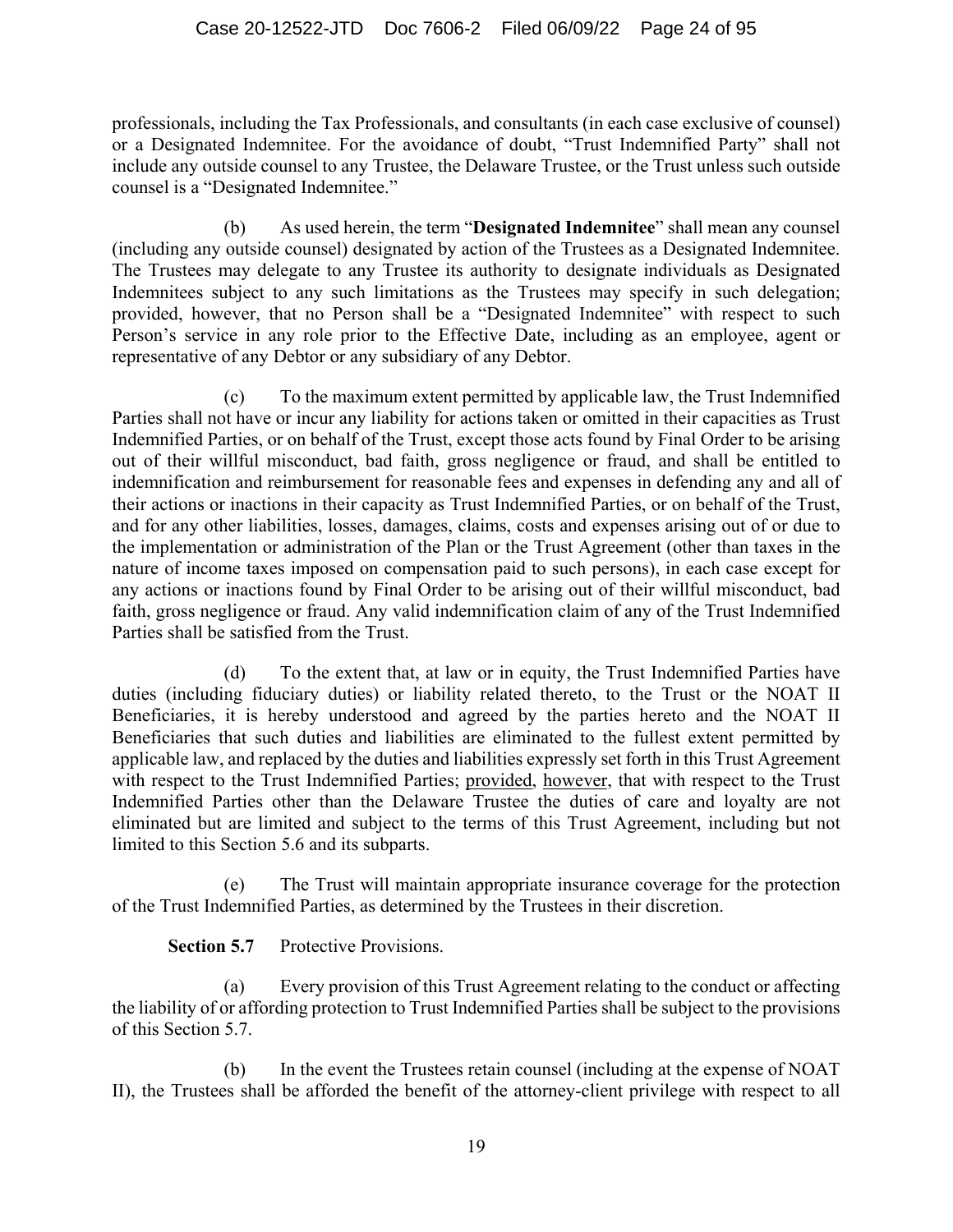communications with such counsel, and in no event shall the Trustees be deemed to have waived any right or privilege including, without limitation, the attorney-client privilege even if the communications with counsel had the effect of guiding the Trustees in the performance of duties hereunder. A successor to any of the Trustees shall succeed to and hold the same respective rights and benefits of the predecessor for purposes of privilege, including the attorney-client privilege. No NOAT II Beneficiary or other party may raise any exception to the attorney-client privilege discussed herein as any such exceptions are hereby waived by all parties.

(c) To the extent that, at law or in equity, the Trustees have duties (including fiduciary duties) and liabilities relating hereto, to the Trust or to the NOAT II Beneficiaries, it is hereby understood and agreed by the Parties and the NOAT II Beneficiaries that such duties and liabilities are eliminated to the fullest extent permitted by applicable law, including Section 3806 of the Act, and replaced by the duties and liabilities expressly set forth in this Trust Agreement with respect to the Trustees; provided, however, that the duties of care and loyalty are not eliminated but are limited and subject to the terms of this Trust Agreement, including but not limited to Section 5.6 herein.

(d) No Trust Indemnified Party shall be personally liable under any circumstances, except for their own willful misconduct, bad faith, gross negligence or fraud as finally judicially determined by a court of competent jurisdiction.

(e) No provision of this Trust Agreement shall require the Trust Indemnified Parties to expend or risk their own personal funds or otherwise incur financial liability in the performance of their rights, duties and powers hereunder.

(f) In the exercise or administration of the Trust hereunder, the Trust Indemnified Parties (i) may act directly or through their respective agents or attorneys pursuant to agreements entered into with any of them, and the Trust Indemnified Parties shall not be liable for the default or misconduct of such agents or attorneys if such agents or attorneys have been selected by the Trust Indemnified Parties in good faith and with due care, and (ii) may consult with counsel, accountants and other professionals to be selected by them in good faith and with due care and employed by them, and shall not be liable for anything done, suffered or omitted in good faith by them in accordance with the advice or opinion of any such counsel, accountants or other professionals.

#### **Section 5.8** Indemnification.

(a) To the maximum extent permitted by applicable law, the Trust Indemnified Parties shall be entitled to indemnification and reimbursement for reasonable fees and expenses (including attorneys' fees and costs but excluding taxes in the nature of income taxes imposed on compensation paid to the Trust Indemnified Parties) in defending any and all of their actions or inactions in their capacity as Trust Indemnified Parties, or on behalf of the Trust, and for any other liabilities, losses, damages, claims, costs and expenses arising out of or due to the implementation or administration of the Plan or the Trust Agreement (other than taxes in the nature of income taxes imposed on compensation paid to such persons), in each case, except for any actions or inactions found by Final Order to be arising out of their willful misconduct, bad faith, gross negligence or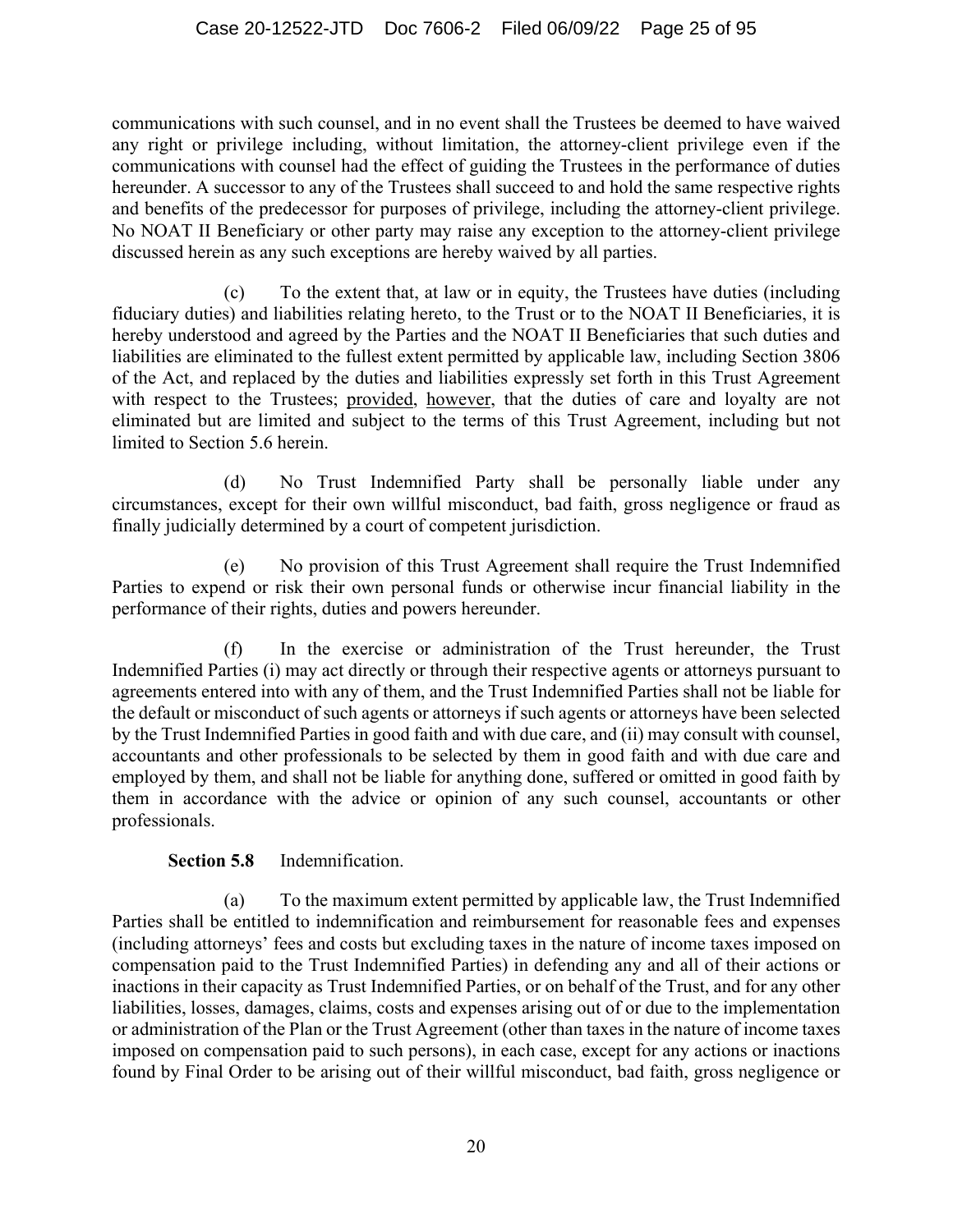fraud. Any valid indemnification claim of any of the Trust Indemnified Parties shall be satisfied from the Trust.

(b) Reasonable expenses, costs and fees (including attorneys' fees and costs) incurred by or on behalf of the Trust Indemnified Parties in connection with any action, suit or proceeding, whether civil, administrative or arbitrative, from which they are indemnified by the Trust shall be paid by the Trust in advance of the final disposition thereof upon receipt of an undertaking, by or on behalf of the Trust Indemnified Parties, to repay such amount in the event that it shall be determined ultimately by Final Order of the Bankruptcy Court that the Trust Indemnified Parties or any other potential indemnitee are not entitled to be indemnified by the Trust.

(c) The Trustees shall purchase and maintain appropriate amounts and types of insurance on behalf of the Trust Indemnified Parties, as determined by the Trustees, which may include liability asserted against or incurred by such individual in that capacity or arising from his or her status as a Trust Indemnified Party, and/or as an employee, agent, lawyer, advisor or consultant of any such person.

(d) The indemnification provisions of this Trust Agreement with respect to any Trust Indemnified Party shall survive the termination of such Trust Indemnified Party from the capacity for which such Trust Indemnified Party is indemnified. Termination or modification of this Trust Agreement shall not affect any indemnification rights or obligations in existence at such time. In making a determination with respect to entitlement to indemnification of any Trust Indemnified Party hereunder, the person, persons or entity making such determination shall presume that such Trust Indemnified Party is entitled to indemnification under this Trust Agreement, and any person seeking to overcome such presumption shall have the burden of proof to overcome the presumption.

(e) The rights to indemnification hereunder are not exclusive of other rights which any Trust Indemnified Party may otherwise have at law or in equity, including common law rights to indemnification or contribution.

**Section 5.9** Bond. The Trustees and the Delaware Trustee shall not be required to post any bond or other form of surety or security unless otherwise ordered by the Bankruptcy Court.

**Section 5.10** Delaware Trustee.

(a) There shall at all times be a Delaware Trustee. The Delaware Trustee shall either be (i) a natural person who is at least twenty-one (21) years of age and a resident of the State of Delaware or (ii) a legal entity that has its principal place of business in the State of Delaware, otherwise meets the requirements of applicable Delaware law to be eligible to serve as the Delaware Trustee and shall act through one or more persons authorized to bind such entity. The initial Delaware Trustee shall be Wilmington Trust, National Association. If at any time the Delaware Trustee shall cease to be eligible in accordance with the provisions of this Section 5.10, it shall resign immediately in the manner and with the effect hereinafter specified in Section 5.10(c) below. For the avoidance of doubt, the Delaware Trustee will only have such rights, duties and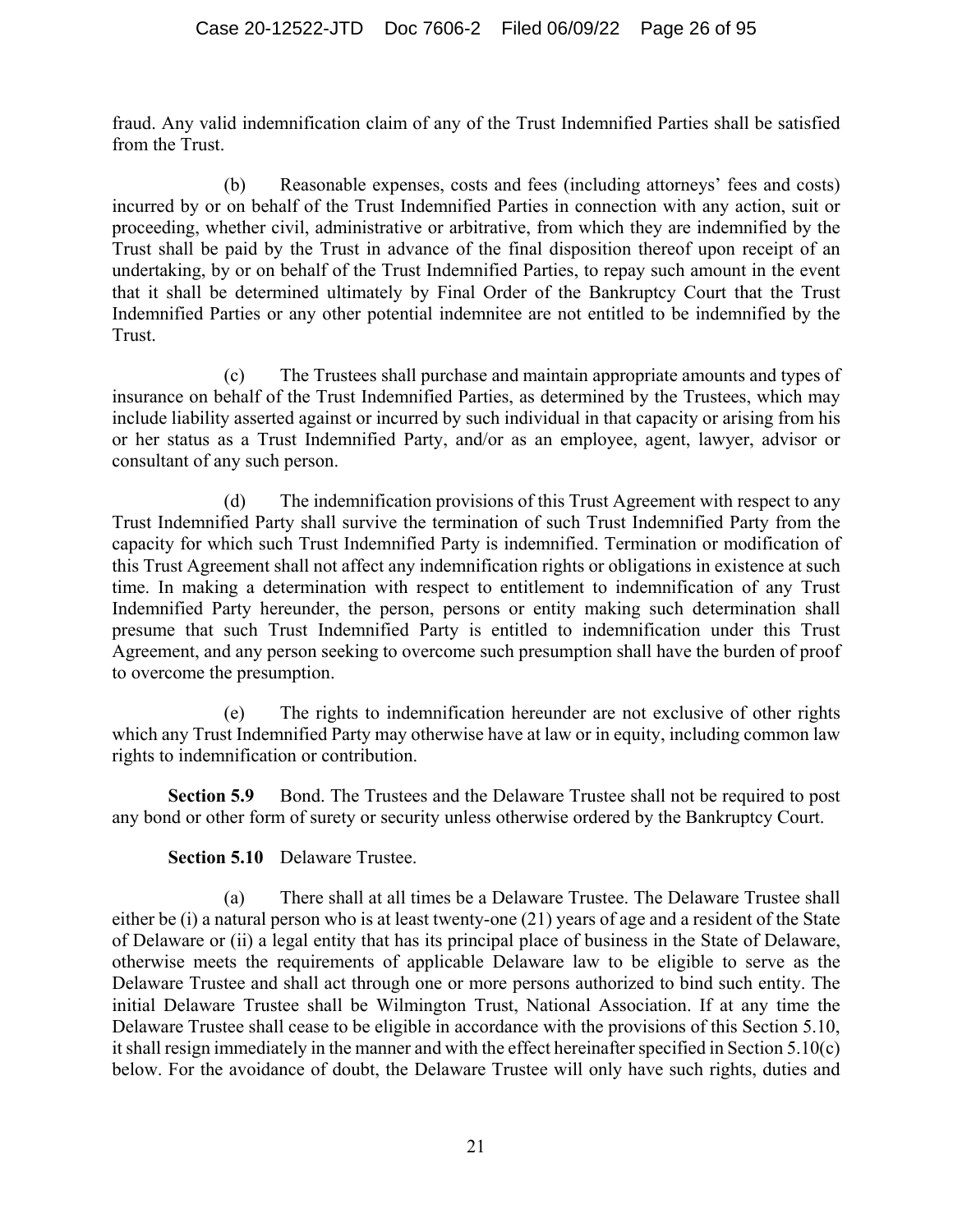obligations as expressly provided by reference to the Delaware Trustee hereunder. The Trustees shall have no liability for the acts or omissions of any Delaware Trustee.

(b) The Delaware Trustee shall not be entitled to exercise any powers, nor shall the Delaware Trustee have any of the duties and responsibilities of the Trustees set forth herein. The Delaware Trustee shall be a trustee of the Trust for the sole and limited purpose of fulfilling the requirements of Section 3807(a) of the Act and for taking such actions as are required to be taken by a Delaware Trustee under the Act. The duties (including fiduciary duties), liabilities and obligations of the Delaware Trustee shall be limited to accepting legal process served on the Trust in the State of Delaware and the execution of any certificates required to be filed with the Secretary of State of the State of Delaware that the Delaware Trustee is required to execute under Section 3811 of the Act. There shall be no other duties (including fiduciary duties) or obligations, express or implied, at law or in equity, of the Delaware Trustee. To the extent that, at law or in equity, the Delaware Trustee has duties (including fiduciary duties) and liabilities relating to the Trust or the NOAT II Beneficiaries, such duties and liabilities are replaced by the duties and liabilities of the Delaware Trustee expressly set forth in this Trust Agreement. The Delaware Trustee shall have no liability for the acts or omissions of any Trustee. Any permissive rights of the Delaware Trustee to do things enumerated in this Trust Agreement shall not be construed as a duty and, with respect to any such permissive rights, the Delaware Trustee shall not be answerable for other than its willful misconduct, bad faith, gross negligence or fraud. The Delaware Trustee shall be under no obligation to exercise any of the rights or powers vested in it by this Trust Agreement at the request or direction of the Trustees or any other person pursuant to the provisions of this Trust Agreement unless the Trustees or such other person shall have offered to the Delaware Trustee security or indemnity (satisfactory to the Delaware Trustee in its discretion) against the costs, expenses and liabilities that may be incurred by it in compliance with such request or direction. The Delaware Trustee shall be entitled to request and receive written instructions from the Trustees and shall have no responsibility or liability for any losses or damages of any nature that may arise from any action taken or not taken by the Delaware Trustee in accordance with the written direction of the Trustees. The Delaware Trustee may, at the expense of the Trust, request, rely on and act in accordance with officer's certificates and/or opinions of counsel, and shall incur no liability and shall be fully protected in acting or refraining from acting in accordance with such officer's certificates and opinions of counsel.

(c) The Delaware Trustee shall serve until such time as the Trustees remove the Delaware Trustee or the Delaware Trustee resigns and a successor Delaware Trustee is appointed by the Trustees in accordance with the terms of Section 5.10(d) below. The Delaware Trustee may resign at any time upon the giving of at least sixty (60) days' advance written notice to the Trustees; provided that such resignation shall not become effective unless and until a successor Delaware Trustee shall have been appointed by the Trustees in accordance with Section 5.10(d) below; provided further, that if any amounts due and owing to the Delaware Trustee hereunder remain unpaid for more than ninety (90) days, the Delaware Trustee shall be entitled to resign immediately by giving written notice to the Trustees. If the Trustees do not act within such sixty (60) day period, the Delaware Trustee, at the expense of the Trust, may apply to the Court of Chancery of the State of Delaware or any other court of competent jurisdiction for the appointment of a successor Delaware Trustee.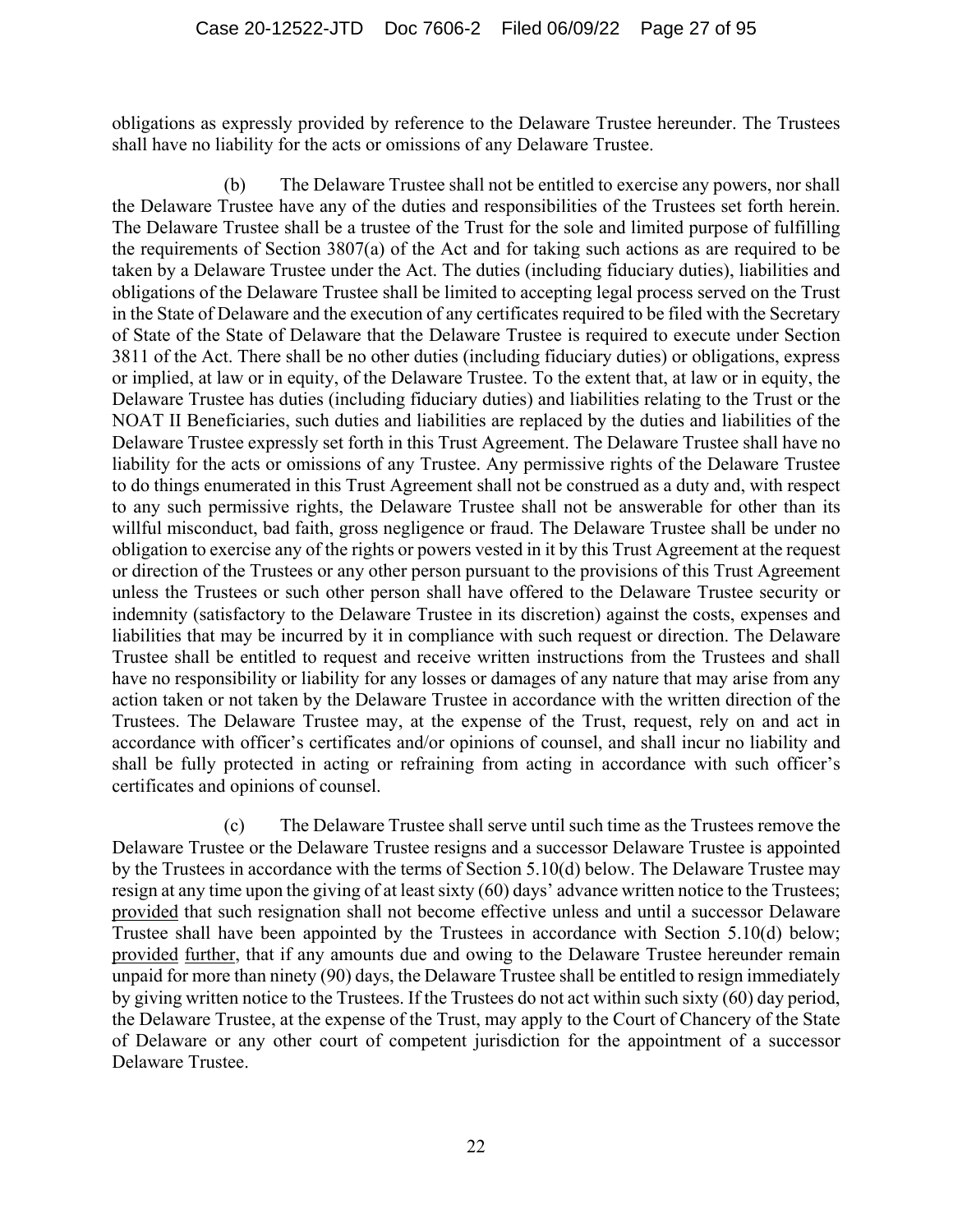(d) Upon the resignation or removal of the Delaware Trustee, the Trustees shall appoint a successor Delaware Trustee by delivering a written instrument to the outgoing Delaware Trustee. Any successor Delaware Trustee must satisfy the requirements of Section 3807 of the Act. Any resignation or removal of the Delaware Trustee and appointment of a successor Delaware Trustee shall not become effective until a written acceptance of appointment is delivered by the successor Delaware Trustee to the outgoing Delaware Trustee and the Trustees, and any fees and expenses due to the outgoing Delaware Trustee are paid. Following compliance with the preceding sentence, the successor Delaware Trustee shall become fully vested with all of the rights, powers, duties and obligations of the outgoing Delaware Trustee under this Trust Agreement, with like effect as if originally named as Delaware Trustee, and the outgoing Delaware Trustee shall be discharged of his or her duties and obligations under this Trust Agreement. The successor Delaware Trustee shall make any related filings required under the Act, including filing a Certificate of Amendment to the Certificate of Trust of the Trust in accordance with Section 3810 of the Act.

(e) Notwithstanding anything herein to the contrary, any business entity into which the Delaware Trustee may be merged or converted or with which it may be consolidated or any entity resulting from any merger, conversion or consolidation to which the Delaware Trustee shall be a party, or any entity succeeding to all or substantially all of the corporate trust business of the Delaware Trustee, shall be the successor of the Delaware Trustee hereunder, without the execution or filing of any paper or any further act on the part of any of the parties hereto.

(f) The Delaware Trustee shall be entitled to compensation for its services as agreed pursuant to a separate fee agreement between the Trust and the Delaware Trustee, which compensation shall be paid by the Trust. Such compensation is intended for the Delaware Trustee's services as contemplated by this Trust Agreement. The terms of this paragraph shall survive termination of this Trust Agreement and/or the earlier resignation or removal of the Delaware Trustee.

(g) The Delaware Trustee shall neither be responsible for, nor chargeable with, knowledge of the terms and conditions of any other agreement, instrument or document, other than this Trust Agreement, whether or not, an original or a copy of such agreement has been provided to the Delaware Trustee. The Delaware Trustee shall have no duty to know or inquire as to the performance or nonperformance of any provision of any other agreement, instrument or document, other than this Trust Agreement. Neither the Delaware Trustee nor any of its directors, officers, employees, agents or affiliates shall be responsible for nor have any duty to monitor the performance or any action of the Trust, the Trustees or any other person, or any of their directors, members, officers, agents, affiliates or employee, nor shall it have any liability in connection with the malfeasance or nonfeasance by such party. The Delaware Trustee may assume performance by all such persons of their respective obligations. The Delaware Trustee shall have no enforcement or notification obligations relating to breaches of representations or warranties of any other person. The Delaware Trustee shall have no responsibilities (except as expressly set forth herein) as to the validity, sufficiency, value, genuineness, ownership or transferability of any Trust Asset, written instructions, or any other documents in connection therewith, and will not, be regarded as making nor be required to make, any representations thereto.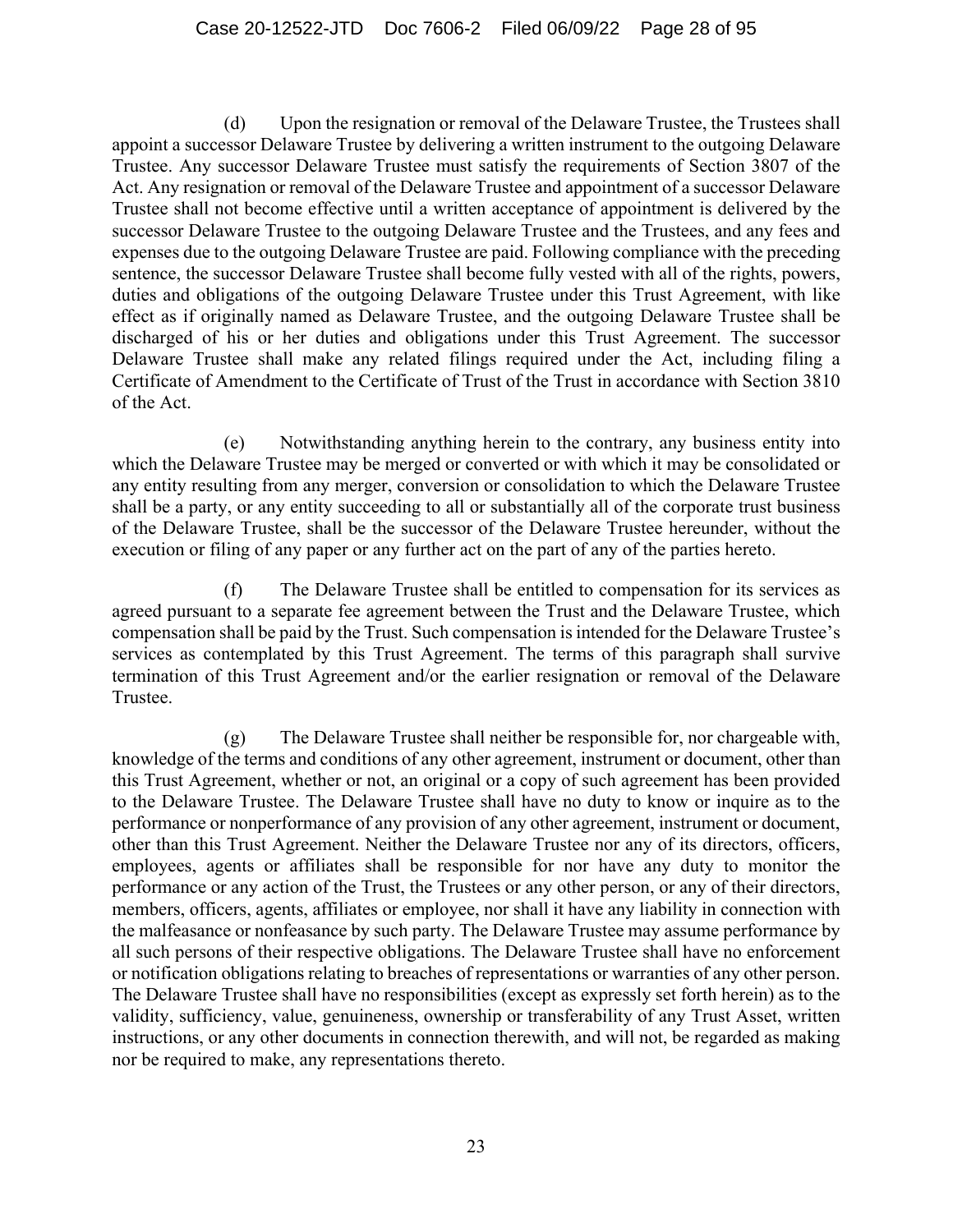(h) The Delaware Trustee shall not be responsible or liable for any failure or delay in the performance of its obligations under this Trust Agreement arising out of, or caused, directly or indirectly, by circumstances beyond its control, including without limitation, any act or provision of any present or future law or regulation or governmental authority; acts of God; earthquakes; fires; floods; wars; terrorism; civil or military disturbances; sabotage; epidemics; riots; interruptions, loss or malfunctions of utilities, computer (hardware or software) or communications service; accidents; labor disputes; acts of civil or military authority or governmental actions; or the unavailability of the Federal Reserve Bank wire or telex or other wire or communication facility.

**Section 5.11** Meeting Minutes; Rights of Inspection.

(a) The minutes of proceedings of the Trustees shall be kept in written form (which may be electronic) at such place or places designated by the Trustees, or, in the absence of such designation, at the principal office of the Trust.

(b) Every Trustee shall have the absolute right at any reasonable time to inspect and copy all books, records and documents of every kind and to inspect the physical properties of the Trust.

#### **ARTICLE 6 GENERAL PROVISIONS**

**Section 6.1** Irrevocability. To the fullest extent permitted by applicable law, the Trust is irrevocable. The Settlors shall not (i) retain any ownership or residual interest whatsoever with respect to any Trust Assets, including, but not limited to, the funds transferred to fund the Trust, and (ii) have any rights or role with respect to the management or operation of the Trust, or the Trustees' administration of the Trust.

#### **Section 6.2** Term; Termination.

(a) The term for which the Trust is to exist shall commence on the date of the filing of the Certificate of Trust and shall terminate pursuant to the provisions of this Section 6.2.

(b) The Trust shall automatically dissolve, as soon as practicable, but no later than ninety (90) days after the date on which the Bankruptcy Court approves the dissolution of the Trust upon the satisfaction of the purposes of the Trust and the following conditions having been satisfied: (i) all reasonably expected assets have been collected by the Trust, (ii) all Abatement Distributions have been made to the extent set forth in the NOAT II TDP, (iii) necessary arrangements and reserves have been made to discharge all anticipated remaining Trust obligations and NOAT II Operating Expenses in a manner consistent with the Trust Documents, and (iv) a final accounting has been filed and approved by the Bankruptcy Court (the "**Dissolution Date**").

(c) On the Dissolution Date or as soon as reasonably practicable thereafter, after the wind-up of the Trust's affairs by the Trustees and payment of all of the Trust's liabilities have been provided for as required by applicable law including Section 3808 of the Act, all monies remaining in the Trust shall be distributed to the NOAT II Beneficiaries in accordance with the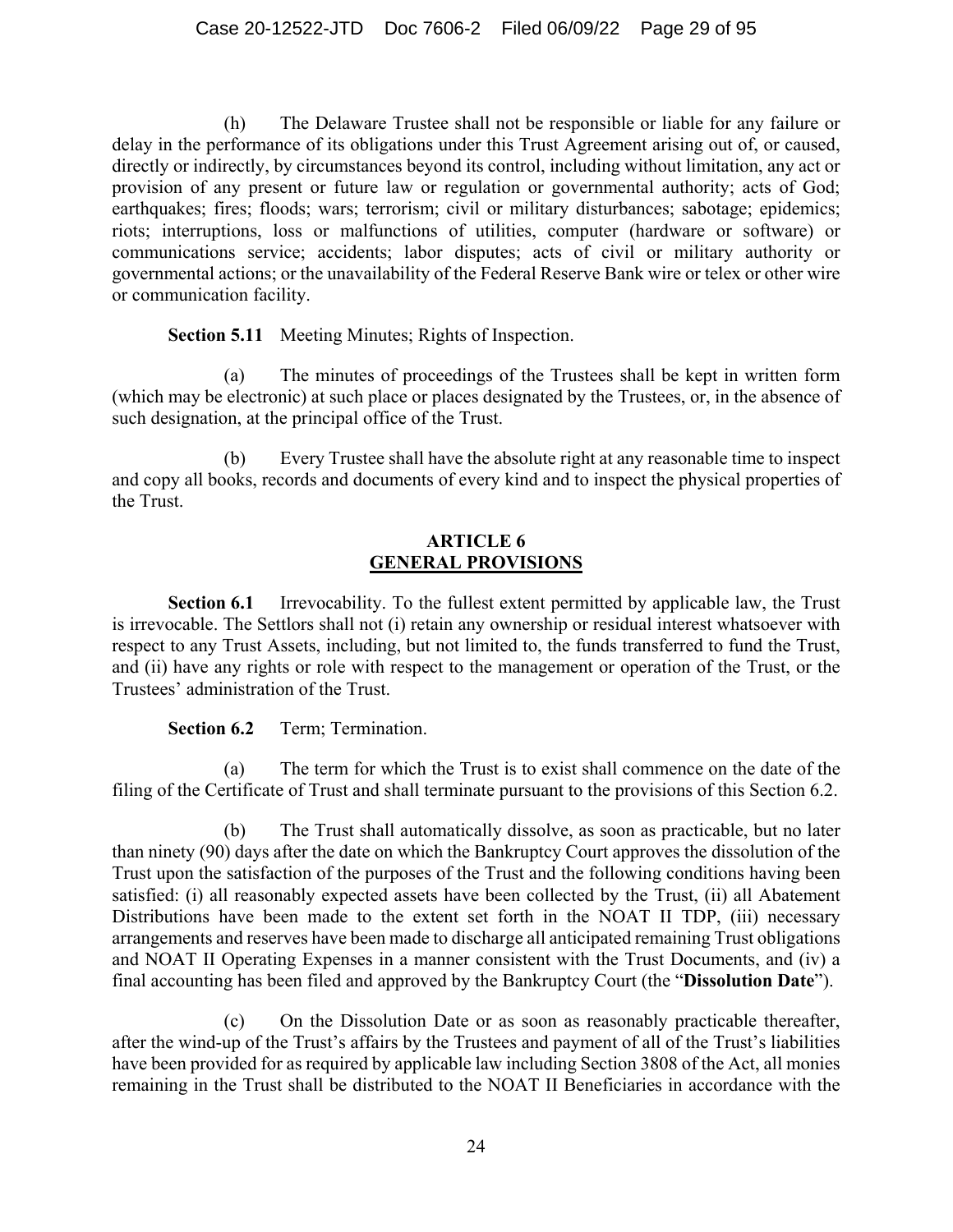NOAT II TDP. Notwithstanding any contrary provision of the Plan and related documents, including this Trust Agreement, this Section 6.2(c) cannot be modified or amended.

(d) Following the dissolution and distribution of the assets of the Trust, the Trust shall terminate, and the Trustees, or any one of them, shall execute and cause a Certificate of Cancellation of the Certificate of Trust of NOAT II to be filed in accordance with the Act. Notwithstanding anything to the contrary contained in this Trust Agreement, the existence of the Trust as a separate legal entity shall continue until the filing of such Certificate of Cancellation. Notice of the dissolution of NOAT II and the filing of the Certificate of Cancellation shall be given to the Delaware Trustee promptly following such filing.

#### **Section 6.3** Taxes.

(a) The Trust is intended to qualify as a "qualified settlement fund" within the meaning of Section 1.468B-1 *et seq.* of the Treasury Regulations promulgated under Section 468B of the IRC, as amended (the "**QSF Regulations**"), and, to the extent permitted under applicable law, for state and local income tax purposes. Notwithstanding anything to the contrary herein, no provision in this Trust Agreement or the NOAT II TDP shall be construed or implemented in a manner that would cause the Trust to fail to qualify as a qualified settlement fund within the meaning of the QSF Regulations.

(b) The Managing Trustee shall be the "administrator" of the Trust within the meaning of Section 1.468B-2(k)(3) of the Treasury Regulations and, in such capacity, such administrator shall (i) prepare and timely file, or cause to be prepared and timely filed, such income tax and other tax returns and statements required to be filed and shall timely pay all taxes required to be paid by the Trust out of the Trust Assets, which assets may be sold by the Trustees to the extent necessary to satisfy tax liabilities of the Trust and (ii) comply with all applicable tax reporting and withholding obligations.

(c) Subject to Section 6.3(b) above, following the Effective Date, the Trustees shall be responsible for all of the Trust's tax matters, including, without limitation, tax audits, claims, defenses and proceedings. The Trustees may request an expedited determination under Section 505(b) of the Bankruptcy Code for all tax returns filed by or on behalf of the Trust for all taxable periods through the dissolution of the Trust. The Trustees shall be responsible for causing the Trust to satisfy all requirements necessary to qualify and maintain qualification of the Trust as a qualified settlement fund within the meaning of the QSF Regulations and shall take no action that could cause the Trust to fail to qualify as a qualified settlement fund within the meaning of the QSF Regulations.

(d) The Trustees may authorize the Tax Professionals to submit an application and all necessary supporting materials to obtain the Private Letter Ruling(s) from the Internal Revenue Service or state governmental agencies. Within seven (7) business days after receipt of any Private Letter Ruling(s) from the Internal Revenue Service or state governmental agencies, the Trustees shall advise the NOAT II Beneficiaries through the NOAT II Portal.

(e) The Trust and the Reorganized Debtors shall reasonably cooperate in good faith with each other, MDT II, the Public Schools' Special Education Initiative, and each of their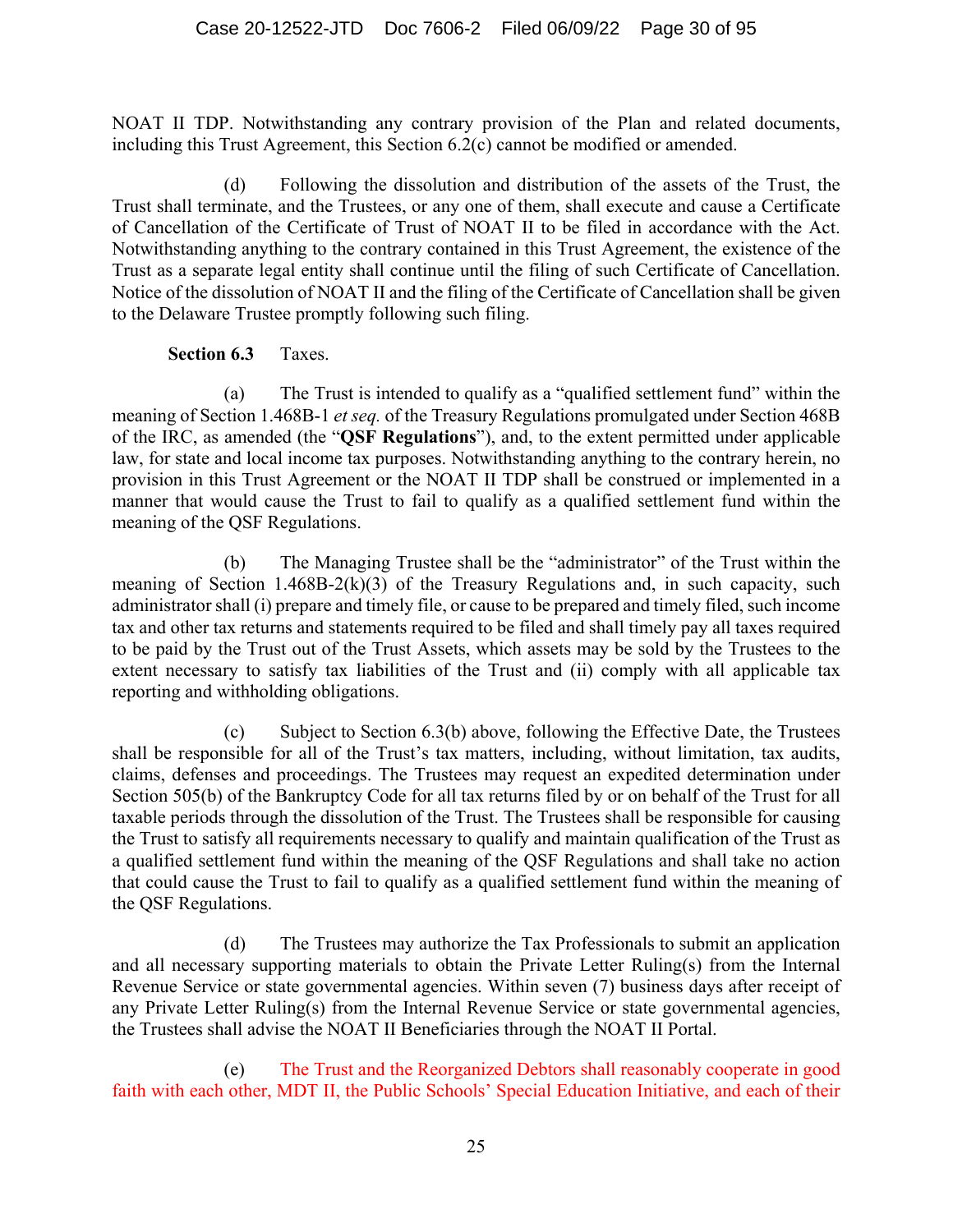respective representatives with respect to the reporting required pursuant to Section 6050X of the IRC regarding the payments or transfers of property required under the Plan. If permitted under applicable law, the MDT II, NOAT II and the Public Schools' Special Education Initiative may appoint a single appropriate official to file a single information return in accordance with Treasury Regulation Sections 1.6050X-1(b)(3) and 1.6050X-1(f)(1)(ii)(B). The MDT II shall provide to the Reorganized Debtors a draft of any information return it has determined that it (or the single appropriate official referenced in the prior sentence) is required to file with the IRS with respect to payments or transfer of property to it under the Plan, no later than thirty (30) days prior to the deadline for filing such information return. The MDT II shall consider in good faith any and all comments timely received from the Reorganized Debtors with respect thereto. If, after consultation with its tax advisors, the MDT II trustees (or analogous authorized persons, in the case of the single appropriate official) reasonably determine in good faith that any such comments should not be reflected in such filing, the MDT II and the Reorganized Debtors shall use reasonable best efforts to negotiate in good faith as to reach a mutually agreeable resolution, and cooperate with, as applicable, NOAT II and the Public Schools' Special Education Initiative. If the parties are unable to reach a mutually agreeable resolution, the matter shall be resolved as directed by the Bankruptcy Court.

#### **Section 6.4** Modification.

(a) Material modifications to this Trust Agreement may be made only pursuant to an order of the Bankruptcy Court; provided, however, that the Trustees may amend this Trust Agreement by unanimous consent of the Trustees from time to time without the consent, approval or other authorization of, but with notice to, the Bankruptcy Court, to make: (i) minor modifications or clarifying amendments necessary to enable the Trustees to effectuate the provisions of this Trust Agreement; or (ii) modifications to satisfy any requirements, conditions or guidelines contained in any opinion, directive, order, statute, ruling or regulation of any federal, state or foreign governmental entity. Notwithstanding the foregoing proviso, no amendment or waiver of this Trust Agreement shall modify this Trust Agreement in a manner that is inconsistent with the Plan or the Confirmation Order other than to make minor modifications or clarifying amendments as necessary to enable the Trustees to effectuate the provisions of this Trust Agreement. The Trustees shall provide to the NOAT II Beneficiaries notice of any proposed modification to this Trust Agreement, whether material or minor, through the NOAT II Portal at the time of notice to the Bankruptcy Court and not less than ten (10) business days before such modification becomes effective; provided, however, that the Trustees may shorten such notice period only in the event that a ten (10) day notice period would be materially adverse to the Trust and the NOAT II Beneficiaries.

(b) Notwithstanding anything set forth in this Trust Agreement to the contrary, none of this Trust Agreement, nor any document related thereto shall be modified or amended in any way that could jeopardize or impair (i) the applicability of section 105 of the Bankruptcy Code to the Plan, Confirmation Order, or the Trust, (ii) the efficacy or enforceability of the Channeling Injunction or any other injunction or release issued or granted in connection with the Plan and Confirmation Order, (iii) the Trust's status as a qualified settlement fund within the meaning of the QSF Regulations, or (iv) the rights, duties, liabilities and obligations of the Delaware Trustee without the written consent of the Delaware Trustee.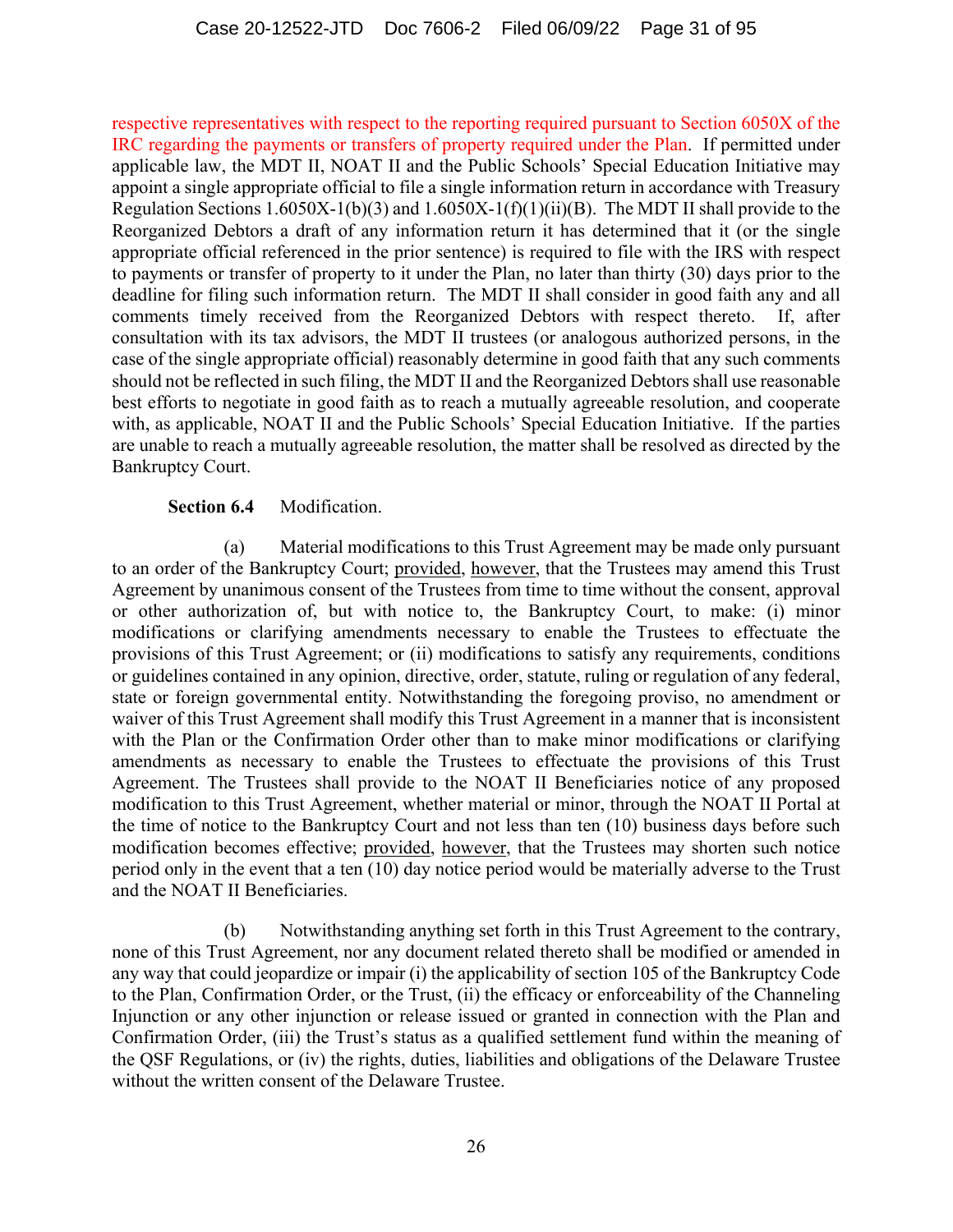**Section 6.5** Communications. The Trustees shall establish and maintain the NOAT II Portal so as to (i) enable NOAT II Beneficiaries to deliver the required documentation under the Beneficiary Abatement Use Reports in an electronic format and (ii) enable secure communications between the Trustees and the NOAT II Beneficiaries.

**Section 6.6** Severability. If any provision of this Trust Agreement or application thereof to any person or circumstance shall be finally determined by a court of competent jurisdiction to be invalid or unenforceable to any extent, the remainder of this Trust Agreement, or the application of such provisions to persons or circumstances other than those as to which it is held invalid or unenforceable, shall not be affected thereby, and such provision of this Trust Agreement shall be valid and enforced to the fullest extent permitted by law.

**Section 6.7** Notices.

(a) Any notices or other communications required or permitted hereunder to the following parties shall be in writing and delivered at the addresses designated below, or sent by email or facsimile pursuant to the instructions listed below, or mailed by overnight courier, addressed as follows, or to such other address or addresses as may hereafter be furnished in writing to each of the other parties listed below in compliance with the terms hereof.

To the Trustees:

Prof. David Hickton c/o Campbell & Levine, LLC 310 Grant Street, Suite 1700 Pittsburgh, PA 15219 Email: Trustees@NationalOpioidAbatementTrust.com

Hon. Gerald B. Lee (Ret.) c/o Campbell & Levine, LLC 310 Grant Street, Suite 1700 Pittsburgh, PA 15219 Email: Trustees@NationalOpioidAbatementTrust.com

Dr. Megan L. Ranney c/o Campbell & Levine, LLC 310 Grant Street, Suite 1700 Pittsburgh, PA 15219 Email: Trustees@NationalOpioidAbatementTrust.com

with a copy (which shall not constitute notice) to:

Campbell & Levine, LLC 310 Grant Street, Suite 1700 Pittsburgh, PA 15219 Attn: Douglas A. Campbell, Esq. Email: dcampbell@camlev.com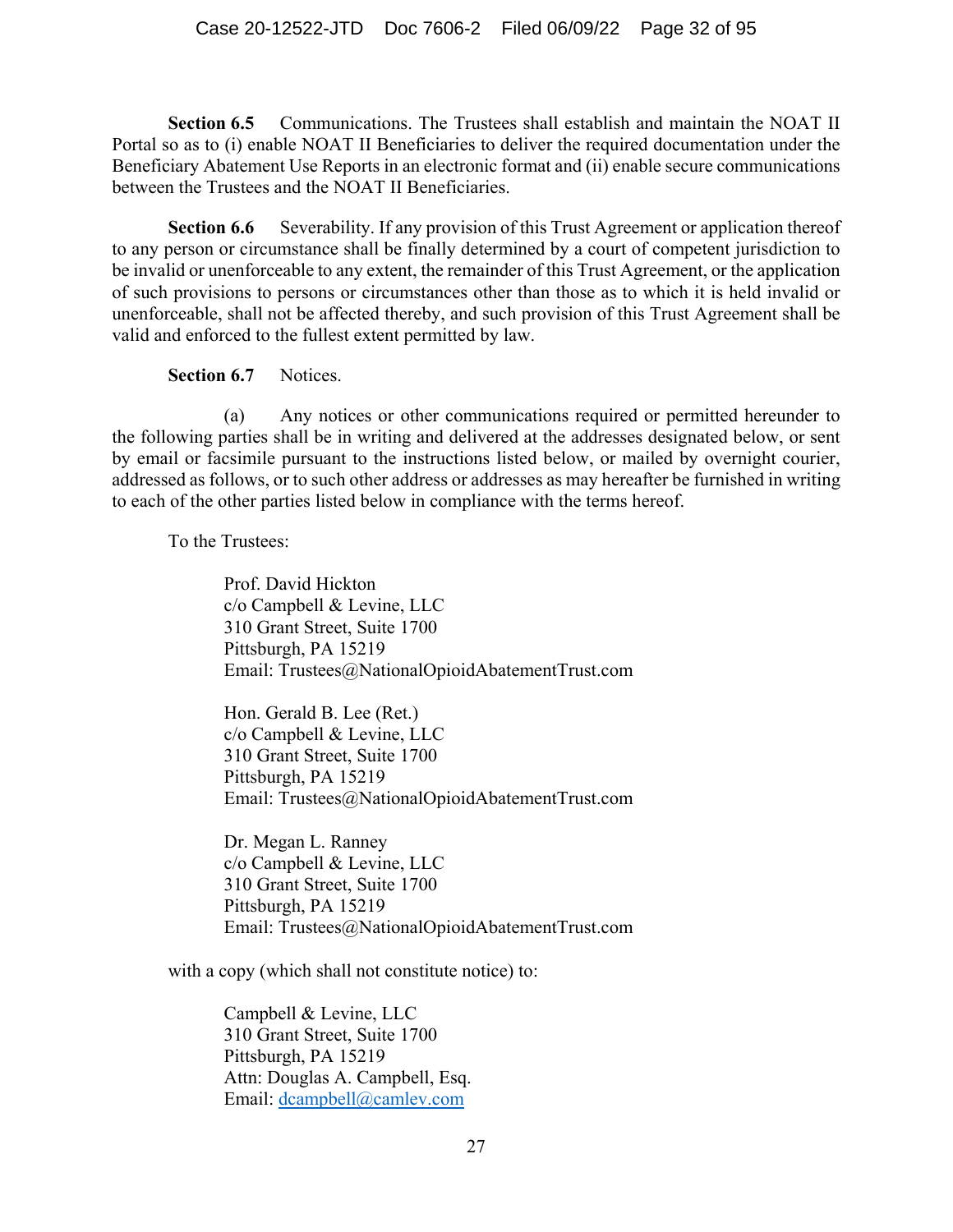To the Delaware Trustee:

Wilmington Trust, N.A. 1100 North Market Street Wilmington, DE 19890 Attn: Michael Bochanski Jr. Email: mbochanski@wilmingtontrust.com

with a copy (which shall not constitute notice) to:

Morris James, LLP 500 Delaware Avenue, Suite 1500 Wilmington, DE 19801 Attn: Ross Antonacci, Esq. Email: RAntonacci@morrisjames.com

(b) All such notices and communications, if mailed, shall be effective when physically delivered at the designated addresses, or if electronically transmitted, shall be effective upon transmission.

**Section 6.8** Successors and Assigns. The provisions of this Trust Agreement shall be binding upon and inure to the benefit of the Trust, the Trustees, the Delaware Trustee and their respective successors and assigns, except that none of such persons may assign or otherwise transfer any of its, or their, rights or obligations under this Trust Agreement except, in the case of the Trust and the Trustees, as contemplated by Section 2.1 and Section 5.2 above, and in the case of the Delaware Trustee, as contemplated by Section 5.10.

**Section 6.9** Limitation on Transferability; NOAT II Beneficiaries' Interests. NOAT II Beneficiaries' interests in the Trust shall not (a) be assigned, conveyed, hypothecated, pledged or otherwise transferred, voluntarily or involuntarily, directly or indirectly and any purported assignment, conveyance, pledge or transfer shall be null and void *ab initio*; (b) be evidenced by a certificate or other instrument; (c) possess any voting rights; (d) give rise to any right or rights to participate in the management or administration of the Trust or the Trust Assets; (e) entitle the holders thereof to seek the removal or replacement of any Trustee, whether by petition to the Bankruptcy Court or any other court or otherwise; (f) entitle the holders thereof to receive any interest on Abatement Distributions; and (g) give rise to any rights to seek a partition or division of the Trust Assets. In accordance with the Act, NOAT II Beneficiaries shall have no interest of any kind in any of the Trust Assets; rather, NOAT II Beneficiaries shall have an undivided beneficial interest only in cash assets of the Trust but only to the extent such cash assets are declared by the Trust Trustees to be distributable as Abatement Distributions in accordance with the Trust Documents. For the avoidance of doubt, NOAT II Beneficiaries shall have only such rights as expressly set forth in this Trust Agreement.

**Section 6.10** Exemption from Registration. The Parties hereto intend that the rights of the NOAT II Beneficiaries arising under this Trust Agreement shall not be "securities" under applicable laws, but none of the Parties hereto represent or warrant that such rights shall not be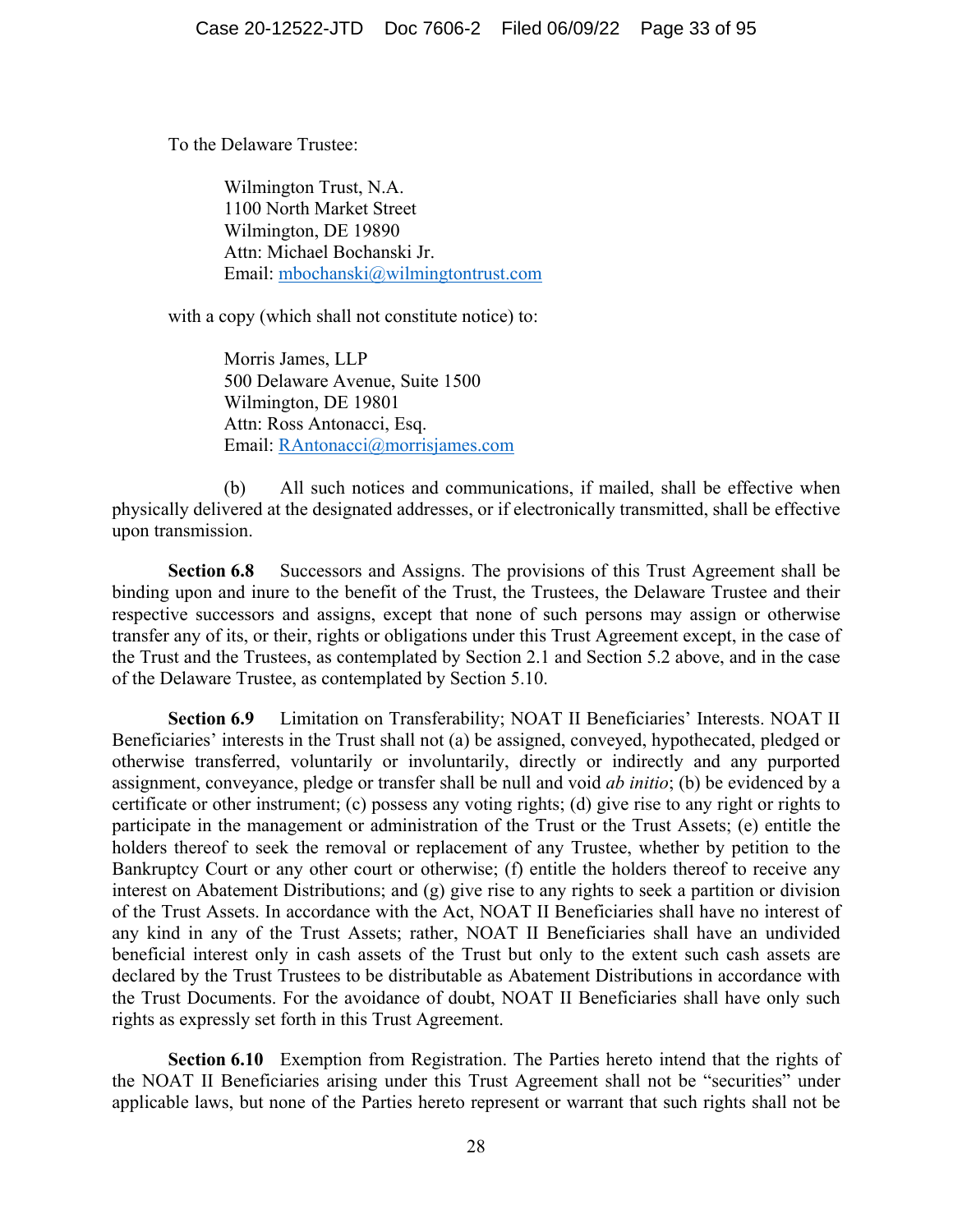securities or shall be entitled to exemption from registration under applicable securities laws. If it should be determined that any such interests constitute "securities," the Parties hereto intend that the exemption provisions of Section 1145 of the Bankruptcy Code will be satisfied and the offer and sale under the Plan of the beneficial interests in the Trust will be exempt from registration under the Securities Act, all rules and regulations promulgated thereunder, and all applicable state and local securities laws and regulations.

**Section 6.11** Entire Agreement; No Waiver. The entire agreement of the parties relating to the subject matter of this Trust Agreement is contained herein and in the documents referred to herein, and this Trust Agreement and such documents supersede any prior oral or written agreements concerning the subject matter hereof. No failure to exercise or delay in exercising any right, power or privilege hereunder shall operate as a waiver thereof, nor shall any single or partial exercise of any right, power or privilege hereunder preclude any further exercise thereof or of any other right, power or privilege. The rights and remedies herein provided are cumulative and are not exclusive of rights under law or in equity.

**Section 6.12** Headings. The headings used in this Trust Agreement are inserted for convenience only and do not constitute a portion of this Trust Agreement, nor in any manner affect the construction of the provisions of this Trust Agreement.

**Section 6.13** Governing Law. This Trust Agreement shall be governed by, and construed in accordance with, the laws of the State of Delaware, without regard to the conflicts of law provisions thereof which would purport to apply the law of any other jurisdiction. For the avoidance of doubt, none of the following provisions of Delaware law shall apply to the extent inconsistent with the terms of the Trust Documents: (a) the filing with any court or governmental body or agency of trustee accounts or schedules of trustee fees and charges, (b) affirmative requirements to post bonds for trustees, officers, agents or employees of a trust, (c) the necessity for obtaining court or other governmental approval concerning the acquisition, holding or disposition of property, (d) fees or other sums payable to trustees, officers, agents or employees of a trust, (e) the allocation of receipts and expenditures to income or principal, (f) restrictions or limitations on the permissible nature, amount or concentration of trust investments or requirements relating to the titling, storage or other manner of holding of Trust Assets, (g) the existence of rights or interests (beneficial or otherwise) in Trust Assets, (h) the ability of beneficial owners or other persons to terminate or dissolve a trust, and (i) the establishment of fiduciary or other standards or responsibilities or limitations on the acts or powers of trustees or beneficial owners that are inconsistent with the limitations on liability or authorities and powers of the Trustees, set forth or referenced in this Trust Agreement. Section 3540 of Title 12 of the Act shall not apply to the Trust.

#### **Section 6.14** Dispute Resolution.

(a) Unless otherwise expressly provided for herein, the dispute resolution procedures of this Section 6.14 shall be the exclusive mechanism to resolve any dispute between or among the parties hereto, and the NOAT II Beneficiaries hereof, arising under or with respect to this Trust Agreement.

(b) **Informal Dispute Resolution**. Any dispute under this Trust Agreement shall first be the subject of informal negotiations. The dispute shall be considered to have arisen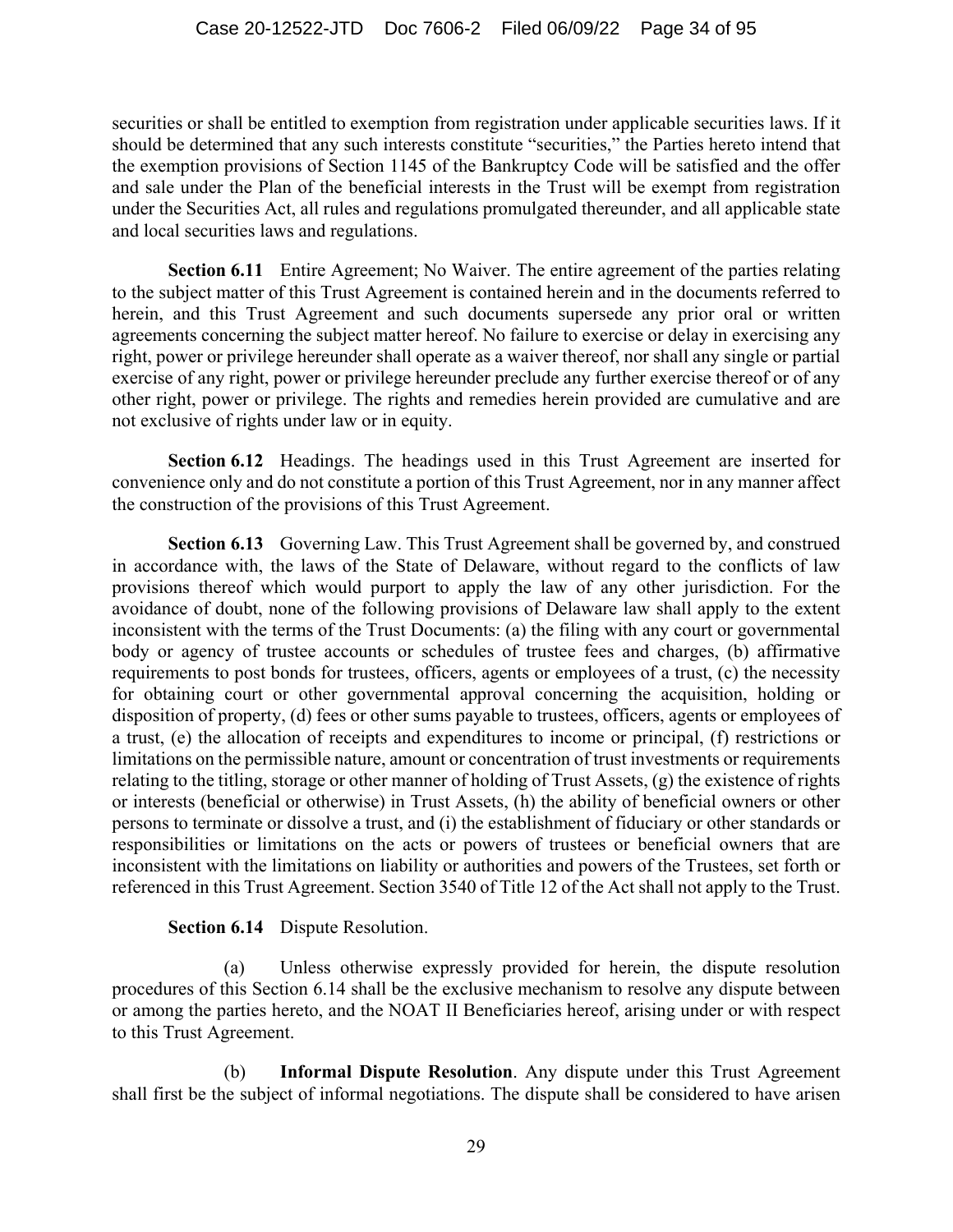when a disputing party sends to the counterparty or counterparties a written notice of dispute ("**Notice of Dispute**"). Such Notice of Dispute shall state clearly the matter in dispute. The period of informal negotiations shall not exceed thirty (30) days from the date the Notice of Dispute is received by the counterparty or counterparties, unless that period is modified by written agreement of the disputing party and counterparty or counterparties. If the disputing party and the counterparty or counterparties cannot resolve the dispute by informal negotiations, then the disputing party may invoke the formal dispute resolution procedures as set forth below.

(c) **Formal Dispute Resolution**. The disputing party shall invoke formal dispute resolution procedures, within the time period provided in the preceding subparagraph, by serving on the counterparty or counterparties a written statement of position regarding the matter in dispute ("**Statement of Position**"). The Statement of Position shall include, but need not be limited to, any factual data, analysis or opinion supporting the disputing party's position and any supporting documentation and legal authorities relied upon by the disputing party. Each counterparty shall serve its Statement of Position within thirty (30) days of receipt of the disputing party's Statement of Position, which shall also include, but need not be limited to, any factual data, analysis or opinion supporting the counterparty's position and any supporting documentation and legal authorities relied upon by the counterparty. If the disputing party and the counterparty or counterparties are unable to consensually resolve the dispute within thirty (30) days after the last of all counterparties have served its Statement of Position on the disputing party, the disputing party may file with the Bankruptcy Court a motion for judicial review of the dispute in accordance with Section 6.14(d).

(d) **Judicial Review**. The disputing party may seek judicial review of the dispute by filing with the Bankruptcy Court (or, if the Bankruptcy Court shall not have jurisdiction over any dispute, such court as has jurisdiction under Section 1.6) and serving on the counterparty or counterparties and the Trustees, a motion requesting judicial resolution of the dispute. The motion must be filed within forty-five (45) days of receipt of the last counterparty's Statement of Position pursuant to the preceding subparagraph. The motion shall contain a written statement of the disputing party's position on the matter in dispute, including any supporting factual data, analysis, opinion, documentation and legal authorities, and shall set forth the relief requested and any schedule within which the dispute must be resolved for orderly administration of the Trust. Each counterparty shall respond to the motion within the time period allowed by the rules the court, and the disputing party may file a reply memorandum, to the extent permitted by the rules of the court.

**Section 6.15** Sovereign Immunity. Nothing set forth in the Trust Documents shall be construed as a waiver of a claim of sovereign immunity in any dispute resolution, action or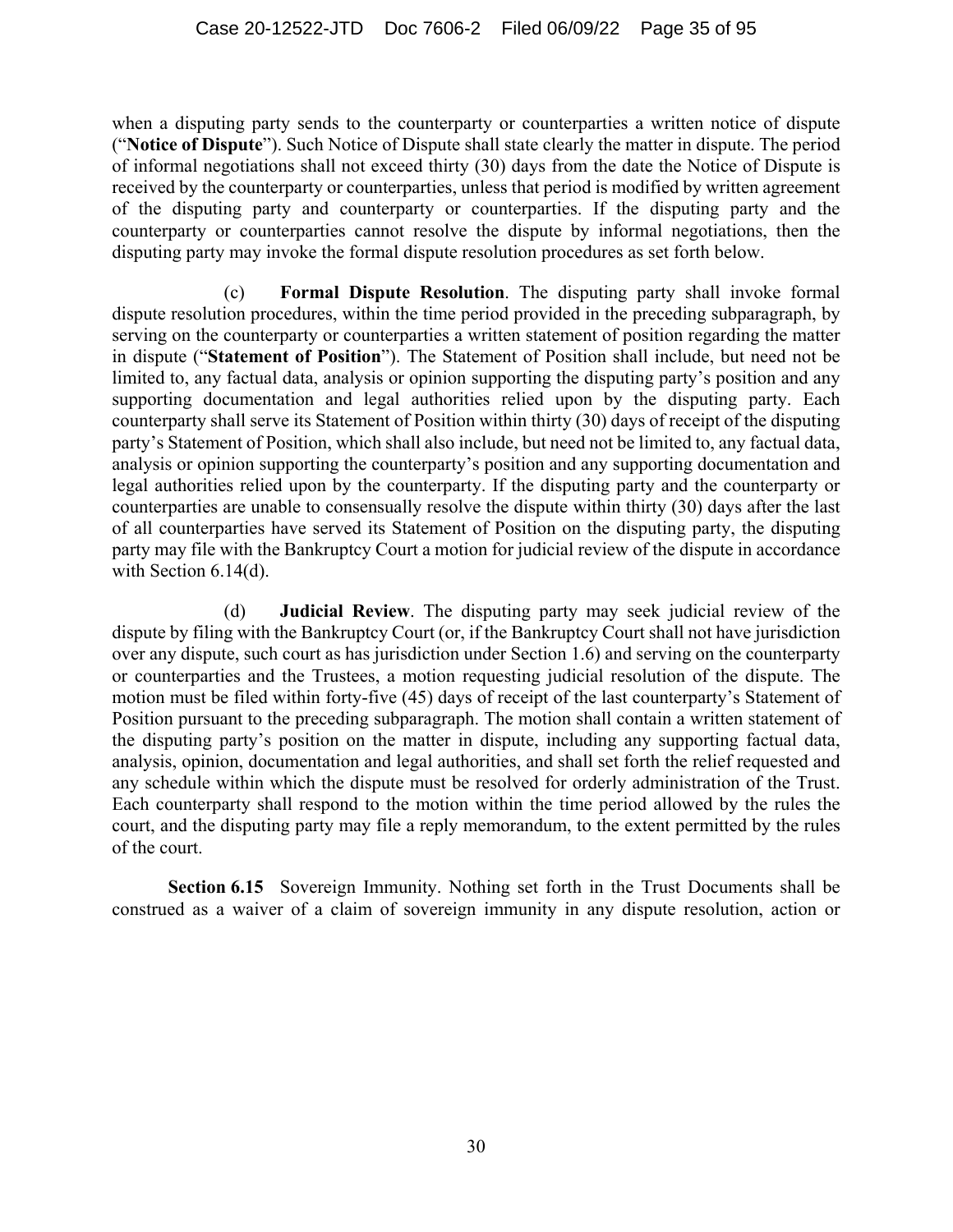proceeding, including without limitation, any dispute resolution, action or proceeding occurring after the Effective Date.

**Section 6.16** Waiver of Jury Trial. Each party hereto and each NOAT II Beneficiary hereof hereby irrevocably waives, to the fullest extent permitted by applicable law, any and all right to a trial by jury in any legal proceeding arising out of or relating to this Trust Agreement.

**Section 6.17** Effectiveness. This Trust Agreement shall not become effective until the Effective Date of the Plan and it has been executed and delivered by all the parties hereto.

**Section 6.18** Counterpart Signatures. This Trust Agreement may be executed in any number of counterparts, each of which shall constitute an original, but such counterparts shall together constitute but one and the same instrument. A signed copy of this Trust Agreement or any amendment hereto delivered by facsimile, email or other means of Electronic Transmission, shall be treated in all manner and respects as an original agreement or instrument and shall be considered to have the same binding legal effect as if it were the original signed version thereof delivered in person.

*[Remainder of Page Intentionally Left Blank]*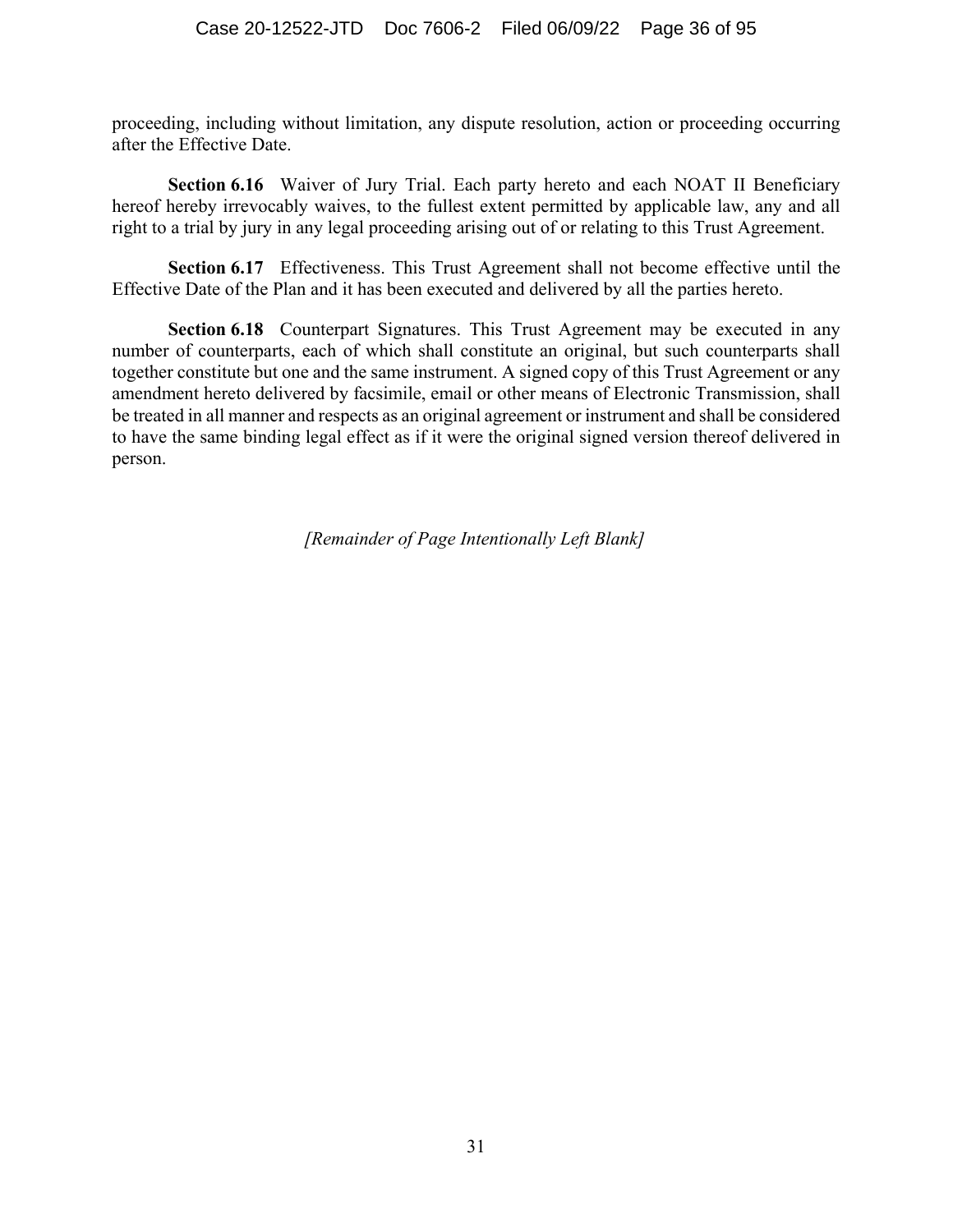IN WITNESS WHEREOF, the parties have executed this Trust Agreement as of the date first set forth above to be effective as of the Effective Date.

[SETTLORS]

[TRUSTEE]

[TRUSTEE]

# [TRUSTEE]

## [DELAWARE TRUSTEE]

[Signature Page]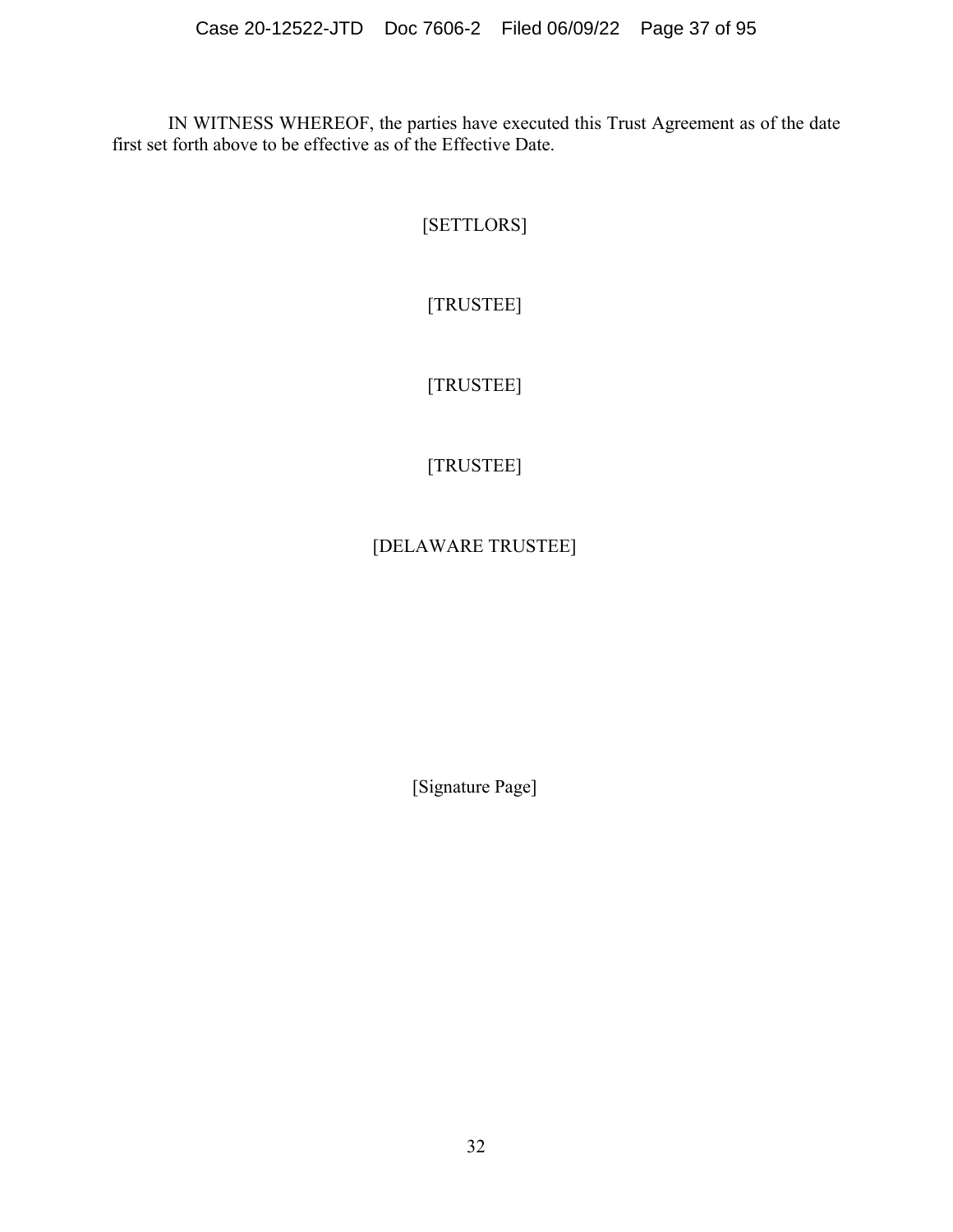#### **AGGREGATE NOAT II CONSIDERATION**

- 97.1% of the first \$625 million received on account of the Public Opioid Creditor Share Distributable Value, less the Public School Distribution Adjustment.
- 97.05% of amounts received in excess of \$625 million and up to and including \$1.25 billion on account of the Public Opioid Creditor Share Distributable Value.
- 97.0% of amounts received in excess of \$1.25 billion on account of the Public Opioid Creditor Share Distributable Value.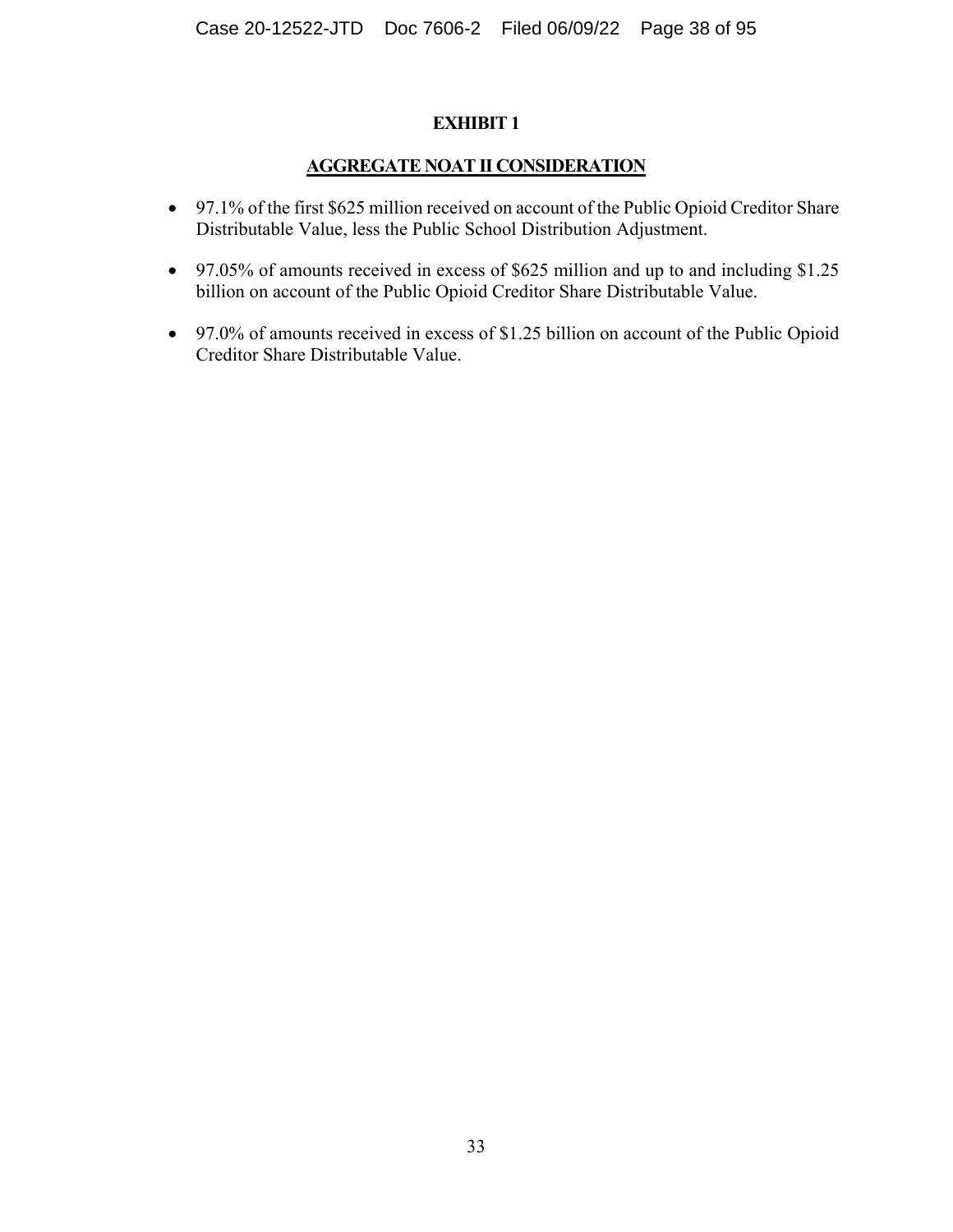# **[RESERVED]**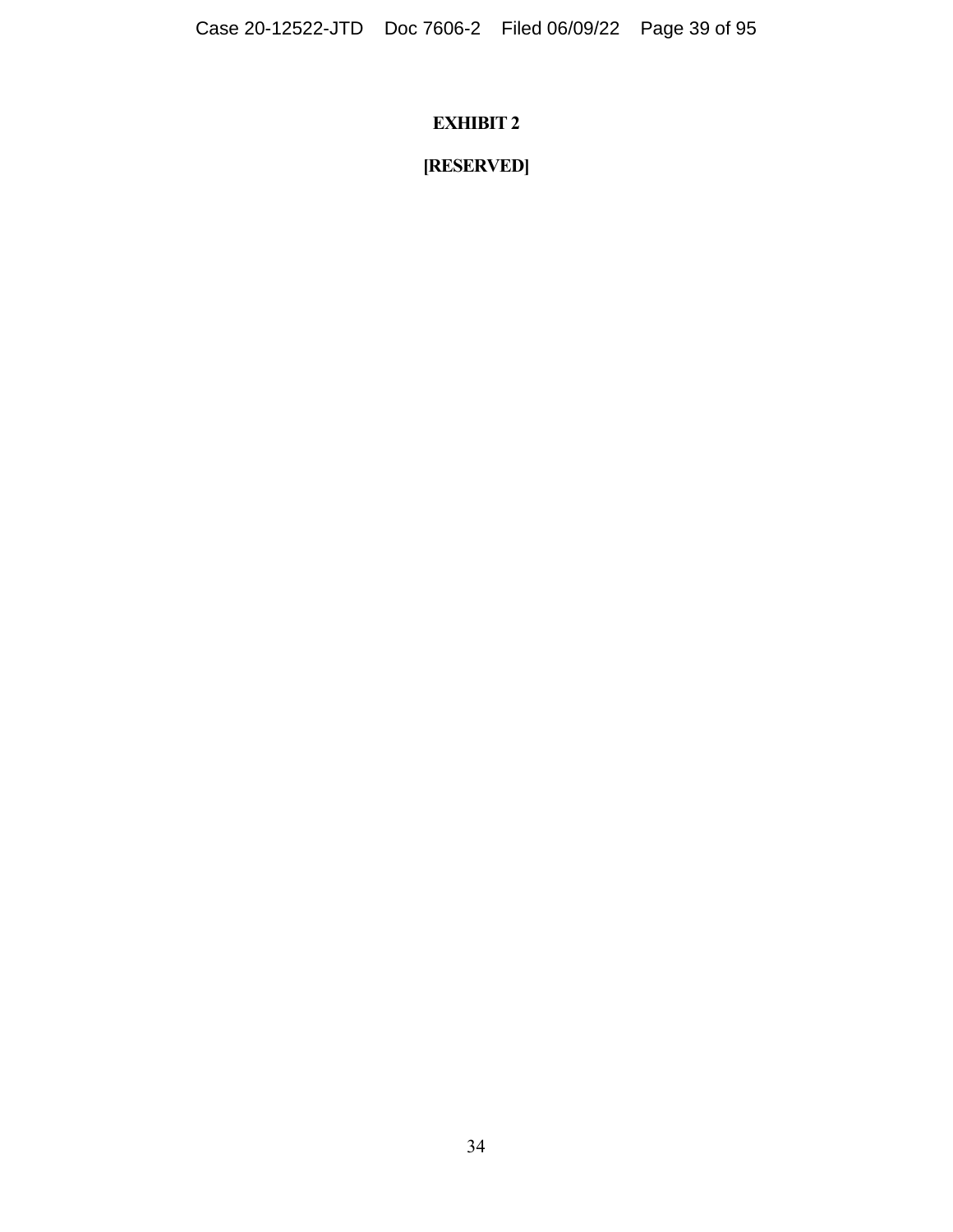#### **INVESTMENT GUIDELINES**

#### **In General**. Only the following investments will be permitted:

(i) Demand and time deposits, such as certificates of deposit, in banks or other savings institutions whose deposits are federally insured;

(ii) U.S. Treasury bills, bonds, and notes, including, but not limited to, long-term U.S. Treasury bills, bonds, notes, and other Government Securities as defined under Section 2(a)(16) of the Investment Company Act of 1940, 15 U.S.C. § 80a-2(a)(16), including, but not limited to, Fannie Mae, Freddie Mac, Federal Home Loan Bank, and Federal Farm Credit;

(iii) Repurchase agreements for U.S. Treasury bills, bonds, and notes;

(iv) Commercial Paper (rated A1/P-1 by Standard & Poor's and Moody's);

(v) AA or AAA corporate bonds (with the rating awarded by at least two of the three major rating agencies (Standard & Poor's, Moody's, or Fitch)); or

(vi) Open-ended mutual funds owning only assets described in subparts (i) through (v) of this subsection.

The value of bonds of any single company and its affiliates owned by the Trust directly rather than through a mutual fund shall not exceed 10% of the investment portfolio at time of purchase; this restriction does not apply to any of the following: Repurchase Agreements; Money Market Funds; U.S. Treasuries; and U.S. Government Agencies.

Any such investments shall be made consistently with the Uniform Prudent Investor Act. The determination of the rating of any investments shall be made by the Trust's financial advisor on the date of acquisition of any such investment or on the date of re-investment. The Trust's financial advisor shall reconfirm that all investments of Trust Assets still meet the original rating requirement on a quarterly basis. If the Trust's financial advisors determine that any particular investment no longer meets the rating requirement, there shall be a substitution of that investment with an investment that meets the ratings requirement as promptly as practicable, but in no event later than the next reporting period. Previously purchased securities downgraded below AA may be held for a reasonable and prudent period of time if the Trust's financial advisor believes it is in the interest of the Trust to do so.

The borrowing of funds or securities for the purpose of leveraging, shorting, or other investments is prohibited. Investment in non-U.S. dollar denominated bonds is prohibited. The standing default investment instruction for all cash in any account or subaccount that holds any Trust Assets in cash shall be invested in the BlackRock Fed Fund (CUSIP 09248U700).

See example fund-level requirements table on following page.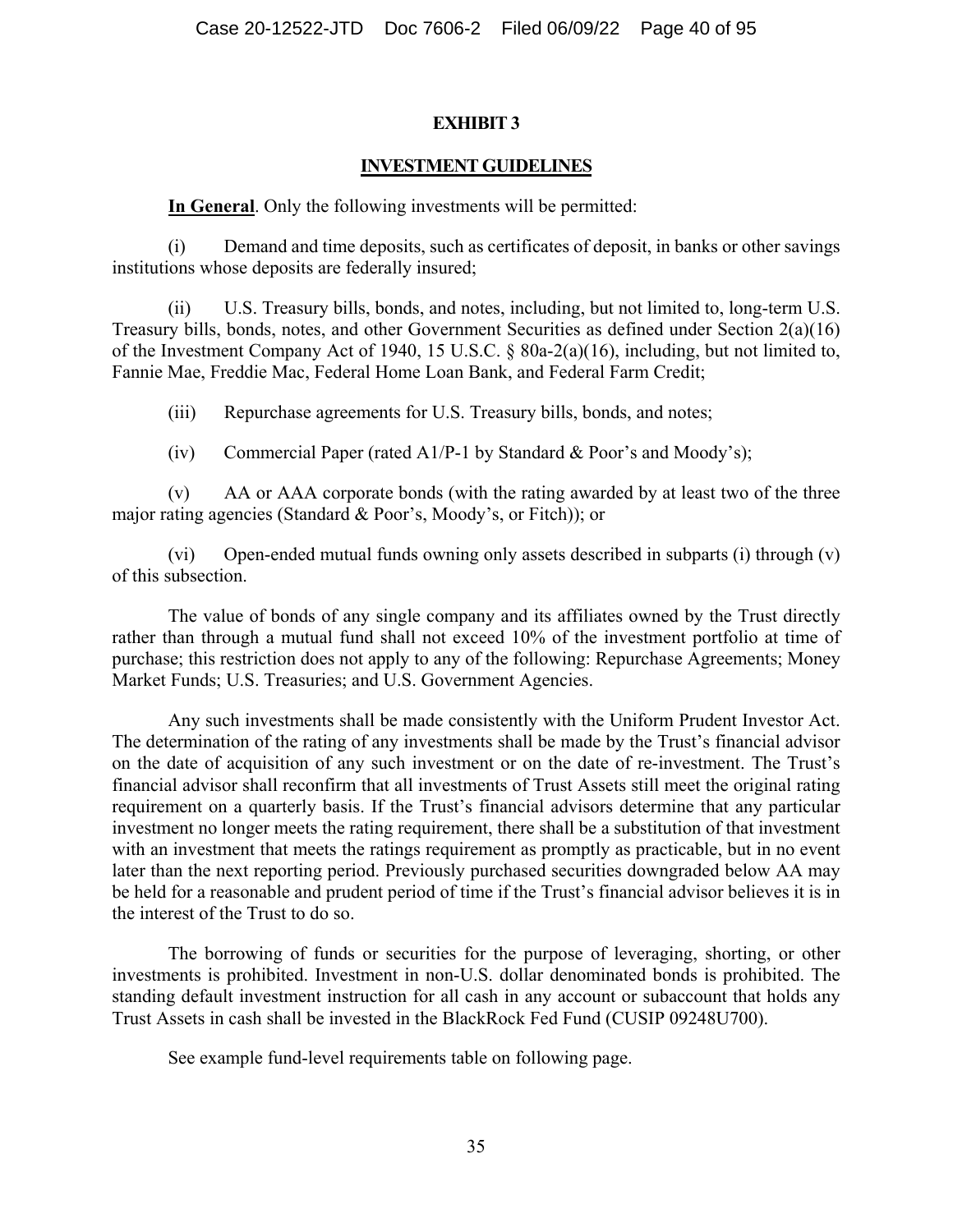### **Fund Level Requirements**

1. OTC Derivatives Counterparty Exposure – Not allowed

2. Non-U.S. dollar denominated bonds – Not allowed

| <b>TYPE OF INVESTMENT</b>                                 | <b>ELIGIBLE</b>                                                                                                                                                                                       | <b>PROHIBITED</b>       | <b>COMMENTS</b> |
|-----------------------------------------------------------|-------------------------------------------------------------------------------------------------------------------------------------------------------------------------------------------------------|-------------------------|-----------------|
|                                                           |                                                                                                                                                                                                       |                         |                 |
| U.S. Treasury Securities                                  | X                                                                                                                                                                                                     |                         |                 |
| <b>U.S. Agency Securities</b>                             | X                                                                                                                                                                                                     |                         |                 |
| Mortgage-Related Securities                               |                                                                                                                                                                                                       | $\mathbf{x}$            |                 |
| <b>Asset-Backed Securities</b>                            |                                                                                                                                                                                                       | X                       |                 |
| Corporate Securities (public)                             | X                                                                                                                                                                                                     |                         |                 |
| <b>Municipal bonds</b>                                    | X                                                                                                                                                                                                     |                         |                 |
|                                                           |                                                                                                                                                                                                       |                         |                 |
| <b>DERIVATIVES:</b>                                       | No investment, including futures, options and other derivatives, may<br>be purchased if its return is directly or indirectly determined by an<br>investment prohibited elsewhere in these guidelines. |                         |                 |
| Futures                                                   |                                                                                                                                                                                                       | x                       |                 |
| Options                                                   |                                                                                                                                                                                                       | x                       |                 |
| <b>Currency Forwards</b>                                  |                                                                                                                                                                                                       | x                       |                 |
| <b>Currency Futures</b>                                   |                                                                                                                                                                                                       | X                       |                 |
| <b>Currency Options</b>                                   |                                                                                                                                                                                                       | x                       |                 |
| <b>Currency Swaps</b>                                     |                                                                                                                                                                                                       | x                       |                 |
| <b>Interest Rate Swaps</b>                                |                                                                                                                                                                                                       | x                       |                 |
| <b>Total Return Swaps</b>                                 |                                                                                                                                                                                                       | x                       |                 |
| <b>Structured Notes</b>                                   |                                                                                                                                                                                                       | X                       |                 |
| <b>Collateralized Debt Obligations</b>                    |                                                                                                                                                                                                       | x                       |                 |
| <b>Credit Default Swaps</b>                               |                                                                                                                                                                                                       | X                       |                 |
| Mortgage-Related Derivatives                              |                                                                                                                                                                                                       | $\overline{\mathbf{x}}$ |                 |
|                                                           |                                                                                                                                                                                                       |                         |                 |
| <b>FOREIGN / NON-U.S. DOLLAR:</b>                         |                                                                                                                                                                                                       |                         |                 |
| Foreign CDs                                               |                                                                                                                                                                                                       | X                       |                 |
| Foreign U.S. Dollar Denominated Securities                |                                                                                                                                                                                                       | $\overline{\mathbf{x}}$ |                 |
| Non-U.S. Dollar Denominated Bonds                         |                                                                                                                                                                                                       | x                       |                 |
| Supranational U.S. Dollar Denominated Securities          |                                                                                                                                                                                                       | X                       |                 |
|                                                           |                                                                                                                                                                                                       |                         |                 |
| <b>COMMINGLED VEHICLES (except STIF):</b>                 |                                                                                                                                                                                                       |                         |                 |
| <b>Collective Funds</b>                                   |                                                                                                                                                                                                       | x                       |                 |
| Commingled Trust Funds (open ended mutual funds only)     |                                                                                                                                                                                                       | X                       |                 |
| <b>Common Trust Funds</b>                                 |                                                                                                                                                                                                       | X                       |                 |
| Registered Investment Companies                           |                                                                                                                                                                                                       | X                       |                 |
|                                                           |                                                                                                                                                                                                       |                         |                 |
| <b>MONEY MARKET SECURITIES:</b>                           |                                                                                                                                                                                                       |                         |                 |
| <b>Qualified STIF</b>                                     |                                                                                                                                                                                                       | X                       |                 |
| Interest Bearing Bank Obligations Insured by a Federal or | X                                                                                                                                                                                                     |                         |                 |
| <b>State Agency</b>                                       |                                                                                                                                                                                                       |                         |                 |
| <b>Commercial Paper</b>                                   |                                                                                                                                                                                                       | x                       |                 |
| Master Note Agreements and Demand Notes                   |                                                                                                                                                                                                       | x                       |                 |
| Repurchase Agreements                                     |                                                                                                                                                                                                       | X                       |                 |
|                                                           |                                                                                                                                                                                                       |                         |                 |
| OTHER:                                                    |                                                                                                                                                                                                       |                         |                 |
| <b>Bank Loans</b>                                         |                                                                                                                                                                                                       | x                       |                 |
| Convertibles (e.g., Lyons)                                |                                                                                                                                                                                                       | x                       |                 |
| <b>Municipal Bonds</b>                                    | X                                                                                                                                                                                                     |                         |                 |
| Preferred Stock                                           |                                                                                                                                                                                                       | x                       |                 |
| Private Placements (excluding 144A)                       | $\overline{\mathbf{X}}$                                                                                                                                                                               |                         |                 |
| Rule 144A Issues                                          | X                                                                                                                                                                                                     |                         |                 |
| Zero Coupon Bonds                                         | $\overline{\mathbf{X}}$                                                                                                                                                                               |                         |                 |
| Commodities                                               |                                                                                                                                                                                                       | X                       |                 |
| Catastrophe Bonds                                         |                                                                                                                                                                                                       | X                       |                 |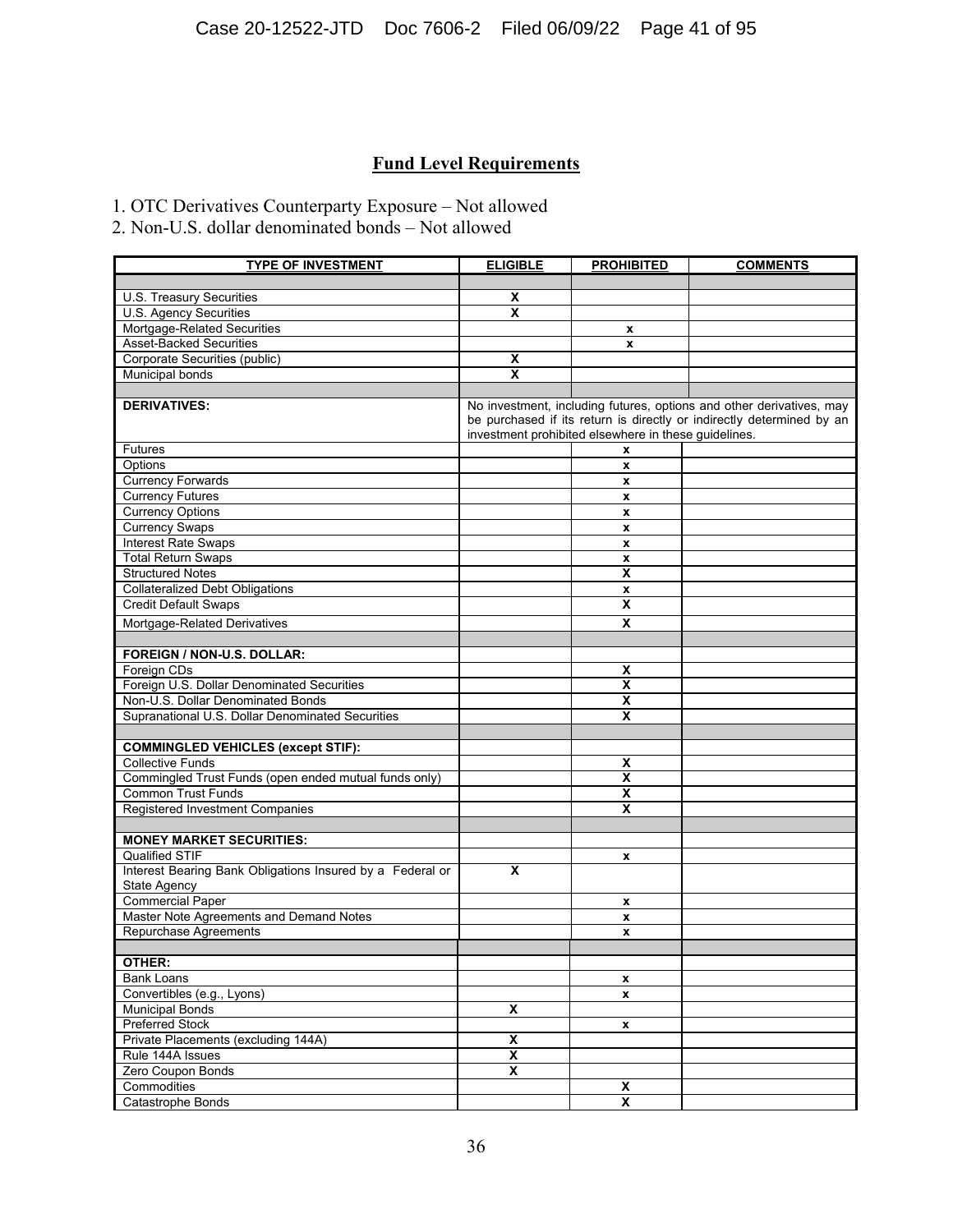# **NATIONAL OPIOID ABATEMENT TRUST II TRUST DISTRIBUTION PROCEDURES**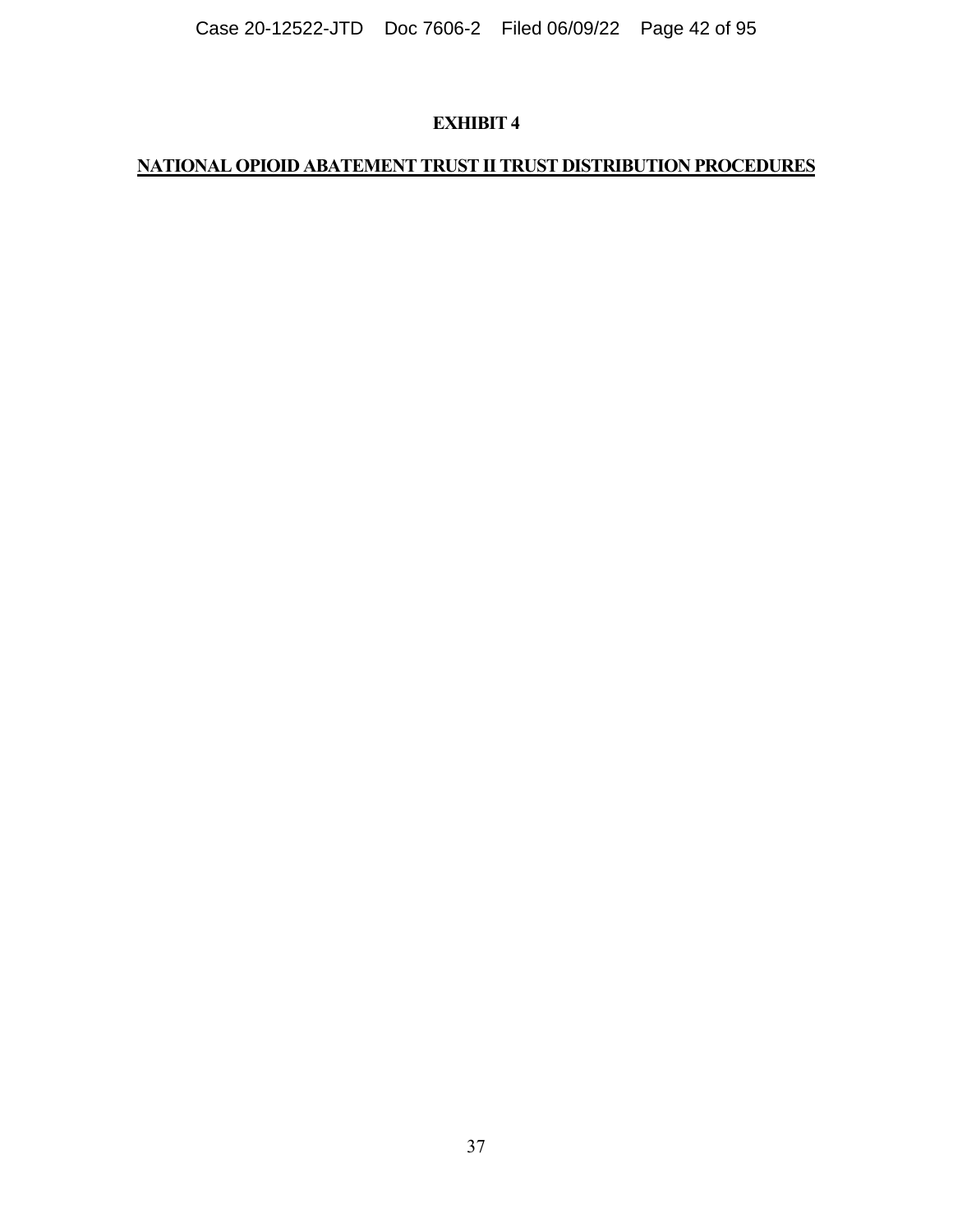## **NOAT II Trust Distribution Procedures**

# **[TO COME]**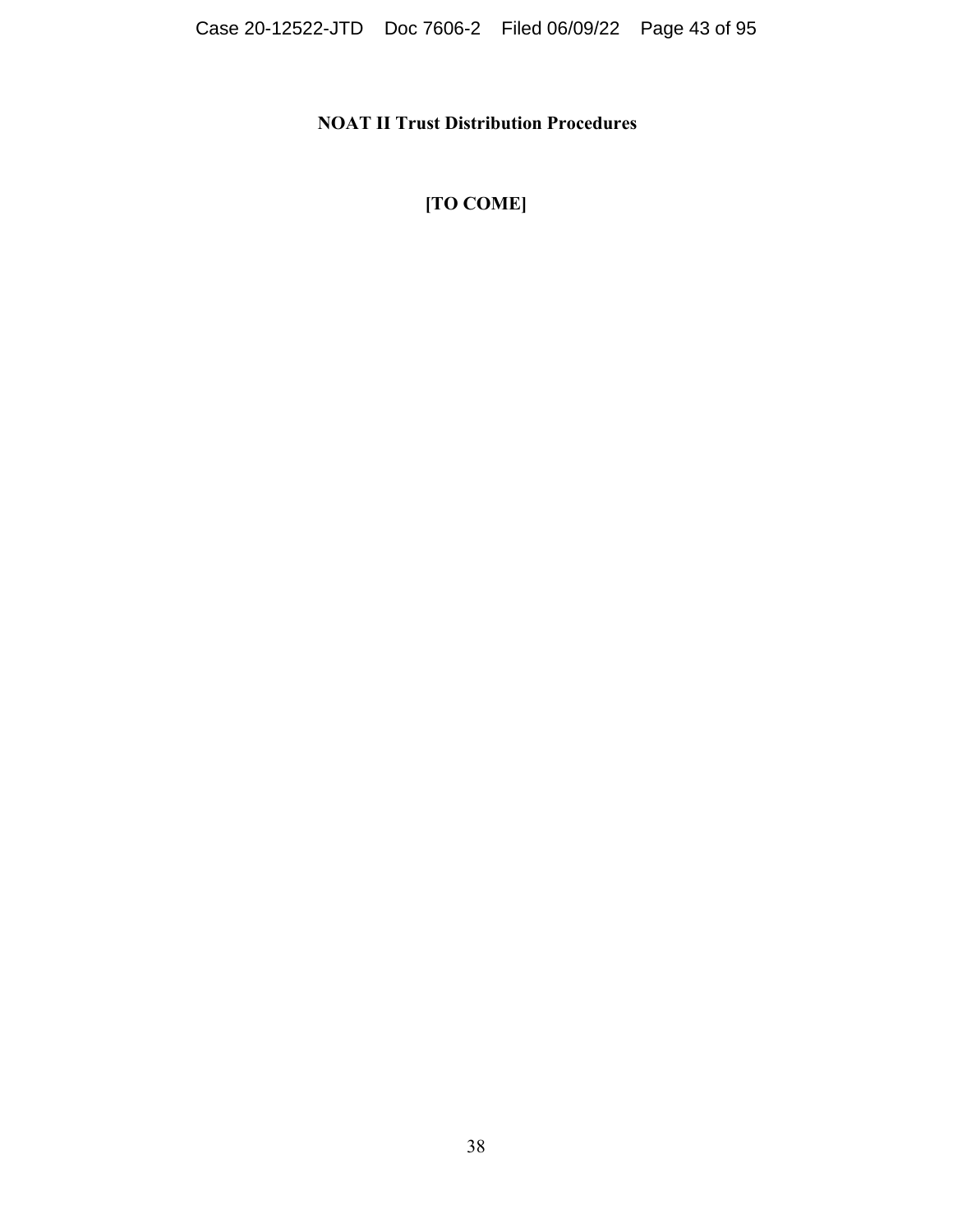#### **State Opioid Attorneys' Fee Fund**

1. **Creation of a State Fee and Cost Funds.** Pursuant to Section IV.X.9.C of the Plan, MDT II shall pay 4.5% of each distribution on account of the Public Opioid Creditor Share into the State Opioid Attorneys' Fee Fund, until the aggregate amount paid to the State Opioid Attorneys' Fee Fund reaches \$90 million. The State Opioid Attorneys' Fee Fund shall pay reasonable attorney's fees and costs of States in lieu of recovering amounts from the abatement funds allocated under the Plan.

2. **Fund Administration.** The State Opioid Attorneys' Fee Fund shall be administered by a bipartisan committee of Attorneys General that shall oversee the State Opioid Attorneys' Fee Fund (the "Fund Committee"). The Fund Committee shall initially consist of the following states: (a) Florida; (b) Kentucky; (c) New York; (d) North Carolina; (e) Tennessee; and (f) Vermont. The membership of the Fund Committee may be increased or changed by a vote of the Attorneys General at a meeting of the National Association of Attorneys General, so long as the Fund Committee's membership remains bipartisan. The Fund Committee shall select a settlement fund administrator (the "Fund Administrator") who shall administer the State Opioid Attorneys' Fee Fund according to the guidelines and directives of the Fund Committee.

3. **State Cost Guidelines.** Each distribution received by the State Opioid Attorneys' Fee Fund, until the aggregate amount paid to the State Opioid Attorneys' Fee Fund reaches \$10 million, shall be allocated to reimburse reasonable costs incurred by States prior to the Petition Date attributable to investigation or litigating related to the opioid litigation that have not been reimbursed by another source. The Fund Committee shall establish guidelines for the submission and approval of reasonable costs eligible for reimbursement from the State Opioid Attorneys' Fee Fund. The Fund Administrator shall, in accordance with such guidelines, receive from States records sufficient to demonstrate the incurrence and/or payment of each expense attributable to investigation or litigation related to the opioid litigation, including any outstanding National Association of Attorneys General grants. The Fund Administrator shall also coordinate with administrators of funds established as part of resolutions with other opioid defendants to reimburse States' costs to reduce its administrative costs and submission burdens for States.

4. **State Cost Payment Priorities and Residual.** To the extent that that the costs of the Fund Administrator and aggregate eligible submissions of costs from States exceed \$10 million, costs shall be paid in the following order. If the fund is unable to fully pay costs at any of the following levels, then States with costs at that level shall be paid on a proportional basis. All expenses with a lesser priority from the level where the \$10 million is exhausted will not be reimbursed. Costs shall be paid in the following order: (a) the reasonable costs of the Fund Administrator, if any; (b) repayment of the National Association of Attorneys General grants connected to opioid litigation; (c) costs incurred or paid by outside counsel for a State litigating against Mallinckrodt apart from any fee owed; (d) litigation-related costs attributable to Mallinckrodt incurred or paid by a State litigating against Mallinckrodt; (e) pre-suit investigation